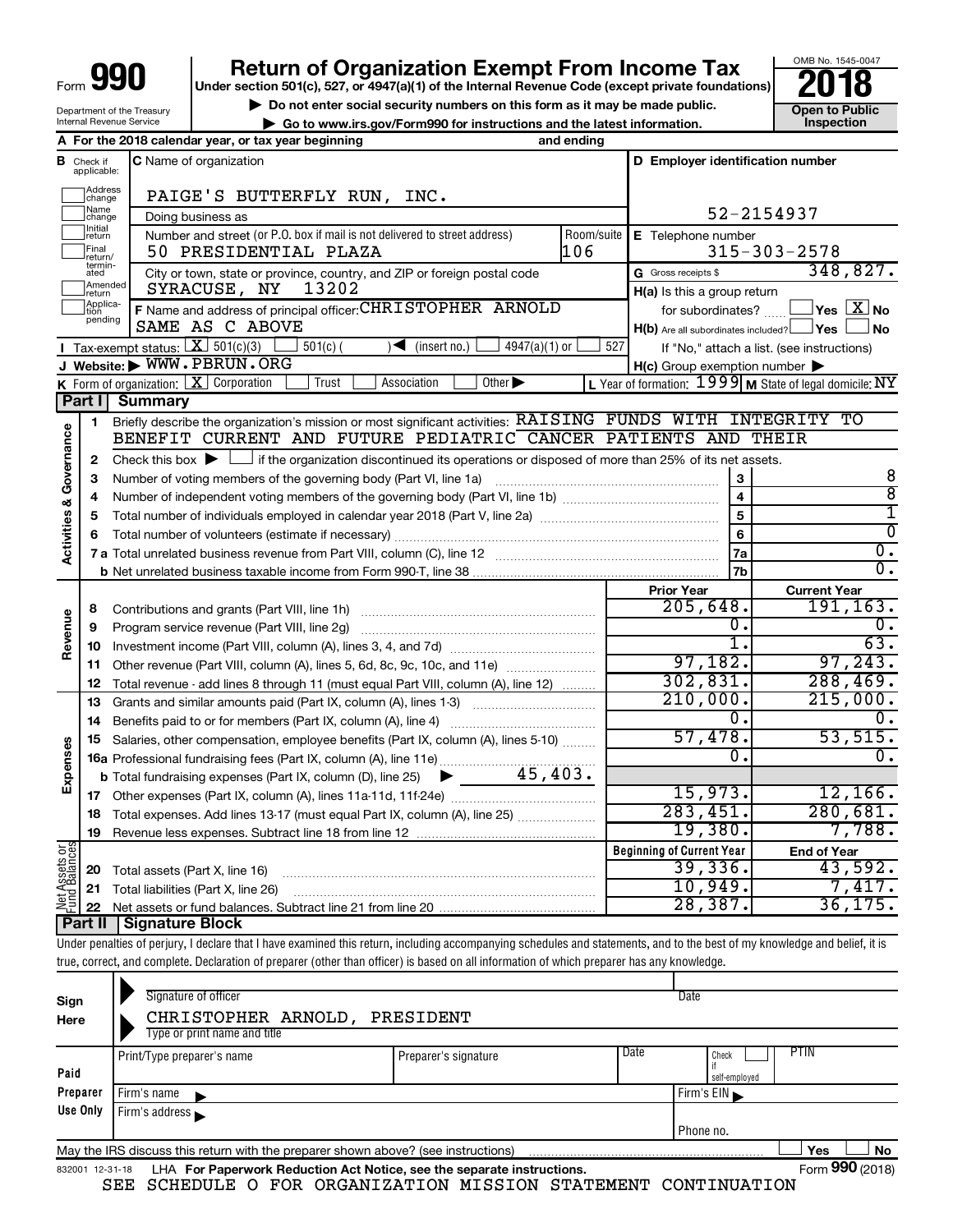|                | PAIGE'S BUTTERFLY RUN, INC.<br>Form 990 (2018)                                                                                                                                                                                                                                                                                              | 52-2154937    | Page 2                                    |
|----------------|---------------------------------------------------------------------------------------------------------------------------------------------------------------------------------------------------------------------------------------------------------------------------------------------------------------------------------------------|---------------|-------------------------------------------|
|                | Part III   Statement of Program Service Accomplishments                                                                                                                                                                                                                                                                                     |               |                                           |
|                |                                                                                                                                                                                                                                                                                                                                             |               |                                           |
| $\mathbf{1}$   | Briefly describe the organization's mission:<br>RAISING FUNDS WITH INTEGRITY TO BENEFIT CURRENT AND FUTURE PEDIATRIC<br>CANCER PATIENTS AND THEIR FAMILIES IN CENTRAL NEW YORK THROUGH THE                                                                                                                                                  |               |                                           |
|                | SPONSORSHIP OF PEDIATRIC ONCOLOGY RESEARCH AND PATIENT PROGRAMS AT                                                                                                                                                                                                                                                                          |               |                                           |
|                | UPSTATE GOLISANO CHILDREN'S HOSPITAL IN SYRACUSE.                                                                                                                                                                                                                                                                                           |               |                                           |
| $\overline{2}$ | Did the organization undertake any significant program services during the year which were not listed on the                                                                                                                                                                                                                                |               |                                           |
|                |                                                                                                                                                                                                                                                                                                                                             |               | $\exists$ Yes $\boxed{\text{X}}$ No       |
|                | prior Form 990 or 990-EZ?                                                                                                                                                                                                                                                                                                                   |               |                                           |
|                | If "Yes," describe these new services on Schedule O.                                                                                                                                                                                                                                                                                        |               | $\overline{\ }$ Yes $\overline{\ \ X}$ No |
| 3              | Did the organization cease conducting, or make significant changes in how it conducts, any program services?                                                                                                                                                                                                                                |               |                                           |
|                | If "Yes," describe these changes on Schedule O.                                                                                                                                                                                                                                                                                             |               |                                           |
| 4              | Describe the organization's program service accomplishments for each of its three largest program services, as measured by expenses.<br>Section 501(c)(3) and 501(c)(4) organizations are required to report the amount of grants and allocations to others, the total expenses, and<br>revenue, if any, for each program service reported. |               |                                           |
| 4a             | 215,000. ) (Revenue \$<br>218,739. including grants of \$<br>) (Expenses \$<br>(Code:                                                                                                                                                                                                                                                       |               |                                           |
|                | TO FUND PEDIATRIC CANCER RESEARCH AND HELP FAMILIES OF PATIENTS                                                                                                                                                                                                                                                                             |               |                                           |
|                | UNDERGOING TREATMENT AT UPSTATE GOLISANO CHILDREN'S HOSPITAL.                                                                                                                                                                                                                                                                               |               |                                           |
|                |                                                                                                                                                                                                                                                                                                                                             |               |                                           |
|                |                                                                                                                                                                                                                                                                                                                                             |               |                                           |
|                |                                                                                                                                                                                                                                                                                                                                             |               |                                           |
|                |                                                                                                                                                                                                                                                                                                                                             |               |                                           |
|                |                                                                                                                                                                                                                                                                                                                                             |               |                                           |
|                |                                                                                                                                                                                                                                                                                                                                             |               |                                           |
|                |                                                                                                                                                                                                                                                                                                                                             |               |                                           |
|                |                                                                                                                                                                                                                                                                                                                                             |               |                                           |
|                |                                                                                                                                                                                                                                                                                                                                             |               |                                           |
|                |                                                                                                                                                                                                                                                                                                                                             |               |                                           |
| 4b             | $\left(\text{Code:} \right) \left(\text{Expenses } \$\right)$<br>including grants of \$                                                                                                                                                                                                                                                     | (Revenue \$   |                                           |
|                |                                                                                                                                                                                                                                                                                                                                             |               |                                           |
|                |                                                                                                                                                                                                                                                                                                                                             |               |                                           |
|                |                                                                                                                                                                                                                                                                                                                                             |               |                                           |
|                |                                                                                                                                                                                                                                                                                                                                             |               |                                           |
|                |                                                                                                                                                                                                                                                                                                                                             |               |                                           |
|                |                                                                                                                                                                                                                                                                                                                                             |               |                                           |
|                |                                                                                                                                                                                                                                                                                                                                             |               |                                           |
|                |                                                                                                                                                                                                                                                                                                                                             |               |                                           |
|                |                                                                                                                                                                                                                                                                                                                                             |               |                                           |
|                |                                                                                                                                                                                                                                                                                                                                             |               |                                           |
|                |                                                                                                                                                                                                                                                                                                                                             |               |                                           |
|                |                                                                                                                                                                                                                                                                                                                                             |               |                                           |
| 4с             | (Code: ) (Expenses \$<br>including grants of \$                                                                                                                                                                                                                                                                                             | ) (Revenue \$ | $\rightarrow$                             |
|                |                                                                                                                                                                                                                                                                                                                                             |               |                                           |
|                |                                                                                                                                                                                                                                                                                                                                             |               |                                           |
|                |                                                                                                                                                                                                                                                                                                                                             |               |                                           |
|                |                                                                                                                                                                                                                                                                                                                                             |               |                                           |
|                |                                                                                                                                                                                                                                                                                                                                             |               |                                           |
|                |                                                                                                                                                                                                                                                                                                                                             |               |                                           |
|                |                                                                                                                                                                                                                                                                                                                                             |               |                                           |
|                |                                                                                                                                                                                                                                                                                                                                             |               |                                           |
|                |                                                                                                                                                                                                                                                                                                                                             |               |                                           |
|                |                                                                                                                                                                                                                                                                                                                                             |               |                                           |
|                |                                                                                                                                                                                                                                                                                                                                             |               |                                           |
|                |                                                                                                                                                                                                                                                                                                                                             |               |                                           |
| 4d             | Other program services (Describe in Schedule O.)                                                                                                                                                                                                                                                                                            |               |                                           |
|                | (Expenses \$<br>(Revenue \$<br>including grants of \$                                                                                                                                                                                                                                                                                       |               |                                           |
|                | 218,739.<br>4e Total program service expenses                                                                                                                                                                                                                                                                                               |               |                                           |
|                |                                                                                                                                                                                                                                                                                                                                             |               | $T_{\text{arm}}$ 000 (2010)               |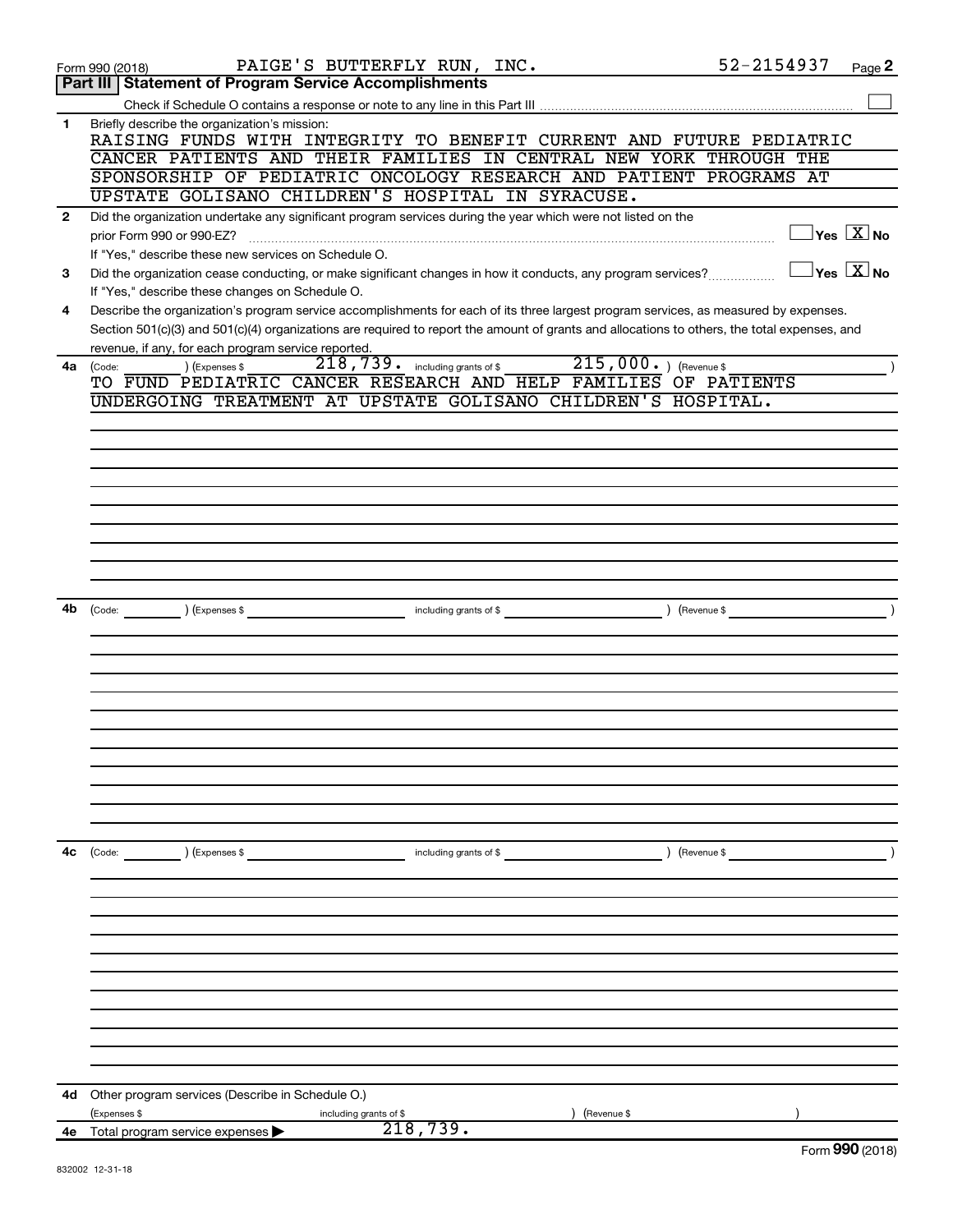| Form 990 (2018) |  |  |
|-----------------|--|--|

**Part IV Checklist of Required Schedules**

Form 990 (2018) Page PAIGE'S BUTTERFLY RUN, INC. 52-2154937

|    |                                                                                                                                      |                               | Yes                        | No.                        |
|----|--------------------------------------------------------------------------------------------------------------------------------------|-------------------------------|----------------------------|----------------------------|
| 1. | Is the organization described in section $501(c)(3)$ or $4947(a)(1)$ (other than a private foundation)?                              |                               |                            |                            |
|    |                                                                                                                                      | 1                             | х<br>$\overline{\text{x}}$ |                            |
| 2  |                                                                                                                                      | $\mathbf{2}$                  |                            |                            |
| 3  | Did the organization engage in direct or indirect political campaign activities on behalf of or in opposition to candidates for      |                               |                            | x                          |
|    | public office? If "Yes," complete Schedule C, Part I                                                                                 | З                             |                            |                            |
| 4  | Section 501(c)(3) organizations. Did the organization engage in lobbying activities, or have a section 501(h) election in effect     |                               |                            | x                          |
| 5  | Is the organization a section 501(c)(4), 501(c)(5), or 501(c)(6) organization that receives membership dues, assessments, or         | 4                             |                            |                            |
|    |                                                                                                                                      | 5                             |                            | х                          |
| 6  | Did the organization maintain any donor advised funds or any similar funds or accounts for which donors have the right to            |                               |                            |                            |
|    | provide advice on the distribution or investment of amounts in such funds or accounts? If "Yes," complete Schedule D, Part I         | 6                             |                            | х                          |
| 7  | Did the organization receive or hold a conservation easement, including easements to preserve open space,                            |                               |                            |                            |
|    | the environment, historic land areas, or historic structures? If "Yes," complete Schedule D, Part II                                 | $\overline{7}$                |                            | х                          |
| 8  | Did the organization maintain collections of works of art, historical treasures, or other similar assets? If "Yes," complete         |                               |                            |                            |
|    | Schedule D, Part III                                                                                                                 | 8                             |                            | x                          |
| 9  | Did the organization report an amount in Part X, line 21, for escrow or custodial account liability, serve as a custodian for        |                               |                            |                            |
|    | amounts not listed in Part X; or provide credit counseling, debt management, credit repair, or debt negotiation services?            |                               |                            |                            |
|    | If "Yes," complete Schedule D, Part IV                                                                                               | 9                             |                            | х                          |
| 10 | Did the organization, directly or through a related organization, hold assets in temporarily restricted endowments, permanent        |                               |                            |                            |
|    |                                                                                                                                      | 10                            |                            | x                          |
| 11 | If the organization's answer to any of the following questions is "Yes," then complete Schedule D, Parts VI, VII, VIII, IX, or X     |                               |                            |                            |
|    | as applicable.                                                                                                                       |                               |                            |                            |
|    | a Did the organization report an amount for land, buildings, and equipment in Part X, line 10? If "Yes," complete Schedule D,        |                               | х                          |                            |
|    | <b>b</b> Did the organization report an amount for investments - other securities in Part X, line 12 that is 5% or more of its total | 11a                           |                            |                            |
|    |                                                                                                                                      | 11b                           |                            | x                          |
|    | c Did the organization report an amount for investments - program related in Part X, line 13 that is 5% or more of its total         |                               |                            |                            |
|    |                                                                                                                                      | 11c                           |                            | x                          |
|    | d Did the organization report an amount for other assets in Part X, line 15 that is 5% or more of its total assets reported in       |                               |                            |                            |
|    |                                                                                                                                      | 11d                           |                            | x                          |
|    |                                                                                                                                      | 11e                           |                            | $\overline{\texttt{x}}$    |
| f  | Did the organization's separate or consolidated financial statements for the tax year include a footnote that addresses              |                               |                            |                            |
|    | the organization's liability for uncertain tax positions under FIN 48 (ASC 740)? If "Yes," complete Schedule D, Part X               | 11f                           | x                          |                            |
|    | 12a Did the organization obtain separate, independent audited financial statements for the tax year? If "Yes," complete              |                               |                            |                            |
|    | Schedule D, Parts XI and XII                                                                                                         | 12a                           |                            | x                          |
|    | <b>b</b> Was the organization included in consolidated, independent audited financial statements for the tax year?                   |                               |                            | х                          |
|    | If "Yes," and if the organization answered "No" to line 12a, then completing Schedule D, Parts XI and XII is optional                | 12 <sub>b</sub>               |                            | $\overline{\textbf{x}}$    |
| 13 |                                                                                                                                      | 13                            |                            | х                          |
|    | <b>b</b> Did the organization have aggregate revenues or expenses of more than \$10,000 from grantmaking, fundraising, business,     | 14a                           |                            |                            |
|    | investment, and program service activities outside the United States, or aggregate foreign investments valued at \$100,000           |                               |                            |                            |
|    |                                                                                                                                      | 14b                           |                            | x                          |
| 15 | Did the organization report on Part IX, column (A), line 3, more than \$5,000 of grants or other assistance to or for any            |                               |                            |                            |
|    |                                                                                                                                      | 15                            |                            | x                          |
| 16 | Did the organization report on Part IX, column (A), line 3, more than \$5,000 of aggregate grants or other assistance to             |                               |                            |                            |
|    |                                                                                                                                      | 16                            |                            | x                          |
| 17 | Did the organization report a total of more than \$15,000 of expenses for professional fundraising services on Part IX,              |                               |                            |                            |
|    |                                                                                                                                      | 17                            |                            | x                          |
| 18 | Did the organization report more than \$15,000 total of fundraising event gross income and contributions on Part VIII, lines         |                               |                            |                            |
|    |                                                                                                                                      | 18                            | х                          |                            |
| 19 | Did the organization report more than \$15,000 of gross income from gaming activities on Part VIII, line 9a? If "Yes,"               |                               |                            |                            |
|    |                                                                                                                                      | 19                            |                            | x<br>$\overline{\text{X}}$ |
|    |                                                                                                                                      | <b>20a</b><br>20 <sub>b</sub> |                            |                            |
| 21 | Did the organization report more than \$5,000 of grants or other assistance to any domestic organization or                          |                               |                            |                            |
|    |                                                                                                                                      | 21                            | х                          |                            |
|    |                                                                                                                                      |                               |                            |                            |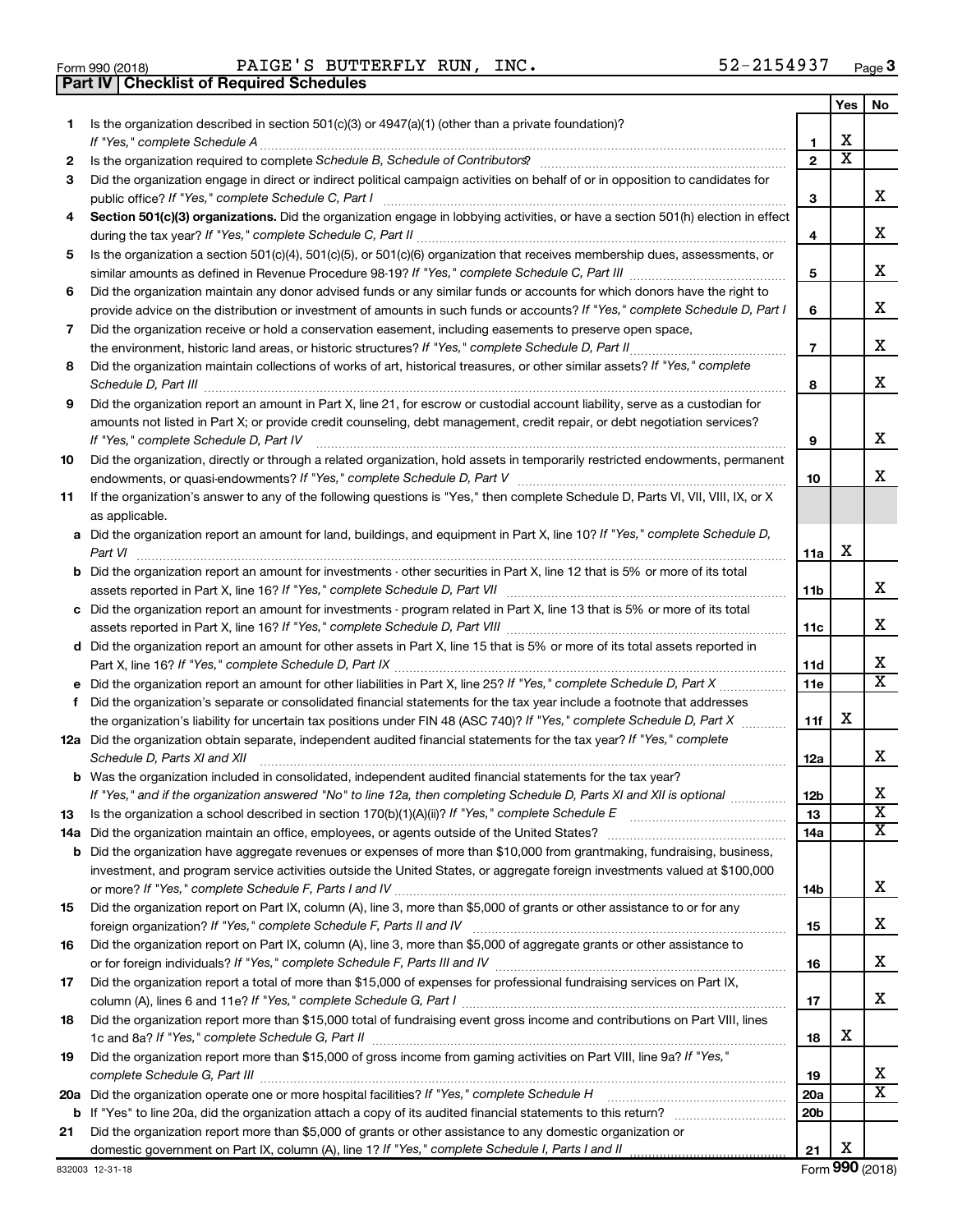|  | Form 990 (2018) |
|--|-----------------|
|  |                 |

Form 990 (2018) Page PAIGE'S BUTTERFLY RUN, INC. 52-2154937

*(continued)* **Part IV Checklist of Required Schedules**

|               |                                                                                                                                                                                                                                              |                 | Yes | No                      |
|---------------|----------------------------------------------------------------------------------------------------------------------------------------------------------------------------------------------------------------------------------------------|-----------------|-----|-------------------------|
| 22            | Did the organization report more than \$5,000 of grants or other assistance to or for domestic individuals on                                                                                                                                |                 |     | x                       |
|               |                                                                                                                                                                                                                                              | 22              |     |                         |
| 23            | Did the organization answer "Yes" to Part VII, Section A, line 3, 4, or 5 about compensation of the organization's current<br>and former officers, directors, trustees, key employees, and highest compensated employees? If "Yes," complete |                 |     |                         |
|               | Schedule J <b>www.communications.communications.communications</b> .com                                                                                                                                                                      | 23              |     | x                       |
|               | 24a Did the organization have a tax-exempt bond issue with an outstanding principal amount of more than \$100,000 as of the                                                                                                                  |                 |     |                         |
|               | last day of the year, that was issued after December 31, 2002? If "Yes," answer lines 24b through 24d and complete                                                                                                                           |                 |     |                         |
|               |                                                                                                                                                                                                                                              | 24a             |     | x                       |
|               |                                                                                                                                                                                                                                              | 24 <sub>b</sub> |     |                         |
|               | c Did the organization maintain an escrow account other than a refunding escrow at any time during the year to defease                                                                                                                       |                 |     |                         |
|               | any tax-exempt bonds?                                                                                                                                                                                                                        | 24c             |     |                         |
|               |                                                                                                                                                                                                                                              | 24d             |     |                         |
|               | 25a Section 501(c)(3), 501(c)(4), and 501(c)(29) organizations. Did the organization engage in an excess benefit                                                                                                                             |                 |     |                         |
|               |                                                                                                                                                                                                                                              | 25a             |     | x                       |
|               | b Is the organization aware that it engaged in an excess benefit transaction with a disqualified person in a prior year, and                                                                                                                 |                 |     |                         |
|               | that the transaction has not been reported on any of the organization's prior Forms 990 or 990-EZ? If "Yes," complete                                                                                                                        |                 |     |                         |
|               | Schedule L, Part I                                                                                                                                                                                                                           | 25b             |     | х                       |
| 26            | Did the organization report any amount on Part X, line 5, 6, or 22 for receivables from or payables to any current or                                                                                                                        |                 |     |                         |
|               | former officers, directors, trustees, key employees, highest compensated employees, or disqualified persons? If "Yes,"                                                                                                                       |                 |     | x                       |
|               | complete Schedule L, Part II<br>Did the organization provide a grant or other assistance to an officer, director, trustee, key employee, substantial                                                                                         | 26              |     |                         |
| 27            | contributor or employee thereof, a grant selection committee member, or to a 35% controlled entity or family member                                                                                                                          |                 |     |                         |
|               |                                                                                                                                                                                                                                              | 27              |     | x                       |
| 28            | Was the organization a party to a business transaction with one of the following parties (see Schedule L, Part IV                                                                                                                            |                 |     |                         |
|               | instructions for applicable filing thresholds, conditions, and exceptions):                                                                                                                                                                  |                 |     |                         |
|               | a A current or former officer, director, trustee, or key employee? If "Yes," complete Schedule L, Part IV                                                                                                                                    | 28a             |     | х                       |
| b             | A family member of a current or former officer, director, trustee, or key employee? If "Yes," complete Schedule L, Part IV                                                                                                                   | 28b             |     | $\overline{\texttt{x}}$ |
|               | c An entity of which a current or former officer, director, trustee, or key employee (or a family member thereof) was an officer,                                                                                                            |                 |     |                         |
|               | director, trustee, or direct or indirect owner? If "Yes," complete Schedule L, Part IV                                                                                                                                                       | 28c             |     | х                       |
| 29            |                                                                                                                                                                                                                                              | 29              | х   |                         |
| 30            | Did the organization receive contributions of art, historical treasures, or other similar assets, or qualified conservation                                                                                                                  |                 |     |                         |
|               |                                                                                                                                                                                                                                              | 30              |     | x                       |
| 31            | Did the organization liquidate, terminate, or dissolve and cease operations?                                                                                                                                                                 |                 |     |                         |
|               | If "Yes," complete Schedule N, Part I                                                                                                                                                                                                        | 31              |     | x                       |
| 32            | Did the organization sell, exchange, dispose of, or transfer more than 25% of its net assets? If "Yes," complete                                                                                                                             |                 |     | х                       |
|               | Schedule N, Part II                                                                                                                                                                                                                          | 32              |     |                         |
| 33            | Did the organization own 100% of an entity disregarded as separate from the organization under Regulations                                                                                                                                   | 33              |     | х                       |
| 34            | Was the organization related to any tax-exempt or taxable entity? If "Yes," complete Schedule R, Part II, III, or IV, and                                                                                                                    |                 |     |                         |
|               | Part V, line 1                                                                                                                                                                                                                               | 34              |     | х                       |
|               |                                                                                                                                                                                                                                              | 35a             |     | $\overline{\text{X}}$   |
|               | b If "Yes" to line 35a, did the organization receive any payment from or engage in any transaction with a controlled entity                                                                                                                  |                 |     |                         |
|               |                                                                                                                                                                                                                                              | 35b             |     |                         |
| 36            | Section 501(c)(3) organizations. Did the organization make any transfers to an exempt non-charitable related organization?                                                                                                                   |                 |     |                         |
|               |                                                                                                                                                                                                                                              | 36              |     | х                       |
| 37            | Did the organization conduct more than 5% of its activities through an entity that is not a related organization                                                                                                                             |                 |     |                         |
|               | and that is treated as a partnership for federal income tax purposes? If "Yes," complete Schedule R, Part VI                                                                                                                                 | 37              |     | x                       |
| 38            | Did the organization complete Schedule O and provide explanations in Schedule O for Part VI, lines 11b and 19?                                                                                                                               |                 | х   |                         |
| <b>Part V</b> | <b>Statements Regarding Other IRS Filings and Tax Compliance</b>                                                                                                                                                                             | 38              |     |                         |
|               | Check if Schedule O contains a response or note to any line in this Part V                                                                                                                                                                   |                 |     |                         |
|               |                                                                                                                                                                                                                                              |                 | Yes | No                      |
|               | 1a                                                                                                                                                                                                                                           |                 |     |                         |
|               | O<br>1b                                                                                                                                                                                                                                      |                 |     |                         |
|               | c Did the organization comply with backup withholding rules for reportable payments to vendors and reportable gaming                                                                                                                         |                 |     |                         |
|               |                                                                                                                                                                                                                                              | 1c              |     |                         |
|               |                                                                                                                                                                                                                                              |                 |     |                         |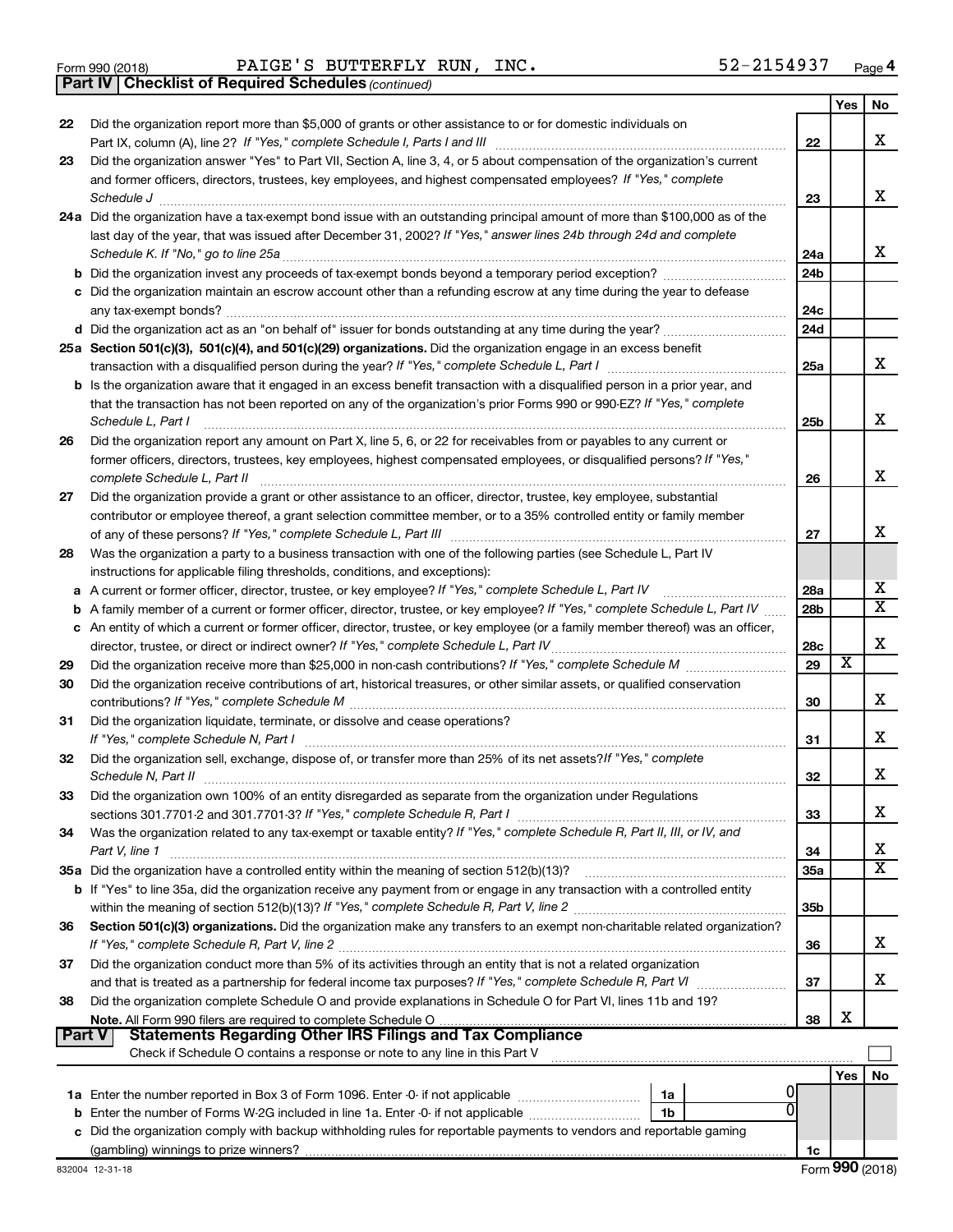|  | Form 990 (2018) |
|--|-----------------|
|  |                 |

**Part V** Statements Regarding Other IRS Filings and Tax Compliance (continued)

|    |                                                                                                                                                 |                 | Yes | No                      |
|----|-------------------------------------------------------------------------------------------------------------------------------------------------|-----------------|-----|-------------------------|
|    | 2a Enter the number of employees reported on Form W-3, Transmittal of Wage and Tax Statements,                                                  |                 |     |                         |
|    | 1<br>filed for the calendar year ending with or within the year covered by this return <i></i><br>2a                                            |                 |     |                         |
|    |                                                                                                                                                 | 2 <sub>b</sub>  | X   |                         |
|    |                                                                                                                                                 |                 |     |                         |
|    | 3a Did the organization have unrelated business gross income of \$1,000 or more during the year?                                                | 3a              |     | x                       |
|    |                                                                                                                                                 | 3b              |     |                         |
|    | 4a At any time during the calendar year, did the organization have an interest in, or a signature or other authority over, a                    |                 |     |                         |
|    | financial account in a foreign country (such as a bank account, securities account, or other financial account)?                                | 4a              |     | х                       |
|    | <b>b</b> If "Yes," enter the name of the foreign country:                                                                                       |                 |     |                         |
|    | See instructions for filing requirements for FinCEN Form 114, Report of Foreign Bank and Financial Accounts (FBAR).                             |                 |     |                         |
|    |                                                                                                                                                 | 5a              |     | х                       |
|    |                                                                                                                                                 | 5b              |     | $\overline{\mathtt{x}}$ |
|    |                                                                                                                                                 | 5c              |     |                         |
|    | 6a Does the organization have annual gross receipts that are normally greater than \$100,000, and did the organization solicit                  |                 |     |                         |
|    |                                                                                                                                                 | 6a              |     | x                       |
|    | <b>b</b> If "Yes," did the organization include with every solicitation an express statement that such contributions or gifts                   |                 |     |                         |
|    | were not tax deductible?                                                                                                                        | 6b              |     |                         |
| 7  | Organizations that may receive deductible contributions under section 170(c).                                                                   |                 |     | x                       |
| a  | Did the organization receive a payment in excess of \$75 made partly as a contribution and partly for goods and services provided to the payor? | 7a              |     |                         |
|    | c Did the organization sell, exchange, or otherwise dispose of tangible personal property for which it was required                             | 7b              |     |                         |
|    |                                                                                                                                                 | 7c              |     | х                       |
|    | 7d                                                                                                                                              |                 |     |                         |
| е  | Did the organization receive any funds, directly or indirectly, to pay premiums on a personal benefit contract?                                 | 7e              |     | x                       |
| Ť. | Did the organization, during the year, pay premiums, directly or indirectly, on a personal benefit contract?                                    | 7f              |     | $\overline{\mathtt{x}}$ |
| g  | If the organization received a contribution of qualified intellectual property, did the organization file Form 8899 as required?                | 7g              |     |                         |
|    | h If the organization received a contribution of cars, boats, airplanes, or other vehicles, did the organization file a Form 1098-C?            | 7h              |     |                         |
| 8  | Sponsoring organizations maintaining donor advised funds. Did a donor advised fund maintained by the                                            |                 |     |                         |
|    | sponsoring organization have excess business holdings at any time during the year?                                                              | 8               |     |                         |
| 9  | Sponsoring organizations maintaining donor advised funds.                                                                                       |                 |     |                         |
| а  | Did the sponsoring organization make any taxable distributions under section 4966?                                                              | 9а              |     |                         |
| b  |                                                                                                                                                 | 9b              |     |                         |
| 10 | Section 501(c)(7) organizations. Enter:                                                                                                         |                 |     |                         |
|    | 10a                                                                                                                                             |                 |     |                         |
|    | 10 <sub>b</sub><br>b Gross receipts, included on Form 990, Part VIII, line 12, for public use of club facilities                                |                 |     |                         |
| 11 | Section 501(c)(12) organizations. Enter:                                                                                                        |                 |     |                         |
|    | 11a<br>Gross income from members or shareholders                                                                                                |                 |     |                         |
|    | <b>b</b> Gross income from other sources (Do not net amounts due or paid to other sources against                                               |                 |     |                         |
|    | 11 <sub>b</sub>                                                                                                                                 |                 |     |                         |
|    | 12a Section 4947(a)(1) non-exempt charitable trusts. Is the organization filing Form 990 in lieu of Form 1041?                                  | 12a             |     |                         |
|    | 12 <sub>b</sub><br><b>b</b> If "Yes," enter the amount of tax-exempt interest received or accrued during the year                               |                 |     |                         |
| 13 | Section 501(c)(29) qualified nonprofit health insurance issuers.                                                                                | 13a             |     |                         |
|    | Note. See the instructions for additional information the organization must report on Schedule O.                                               |                 |     |                         |
|    | <b>b</b> Enter the amount of reserves the organization is required to maintain by the states in which the                                       |                 |     |                         |
|    | 13 <sub>b</sub>                                                                                                                                 |                 |     |                         |
|    | 13 <sub>c</sub>                                                                                                                                 |                 |     |                         |
|    | 14a Did the organization receive any payments for indoor tanning services during the tax year?                                                  | 14a             |     | $\overline{\text{X}}$   |
|    |                                                                                                                                                 | 14 <sub>b</sub> |     |                         |
| 15 | Is the organization subject to the section 4960 tax on payment(s) of more than \$1,000,000 in remuneration or                                   |                 |     |                         |
|    |                                                                                                                                                 | 15              |     | х                       |
|    | If "Yes," see instructions and file Form 4720, Schedule N.                                                                                      |                 |     |                         |
| 16 | Is the organization an educational institution subject to the section 4968 excise tax on net investment income?                                 | 16              |     | х                       |
|    | If "Yes," complete Form 4720, Schedule O.                                                                                                       |                 |     |                         |

Form (2018) **990**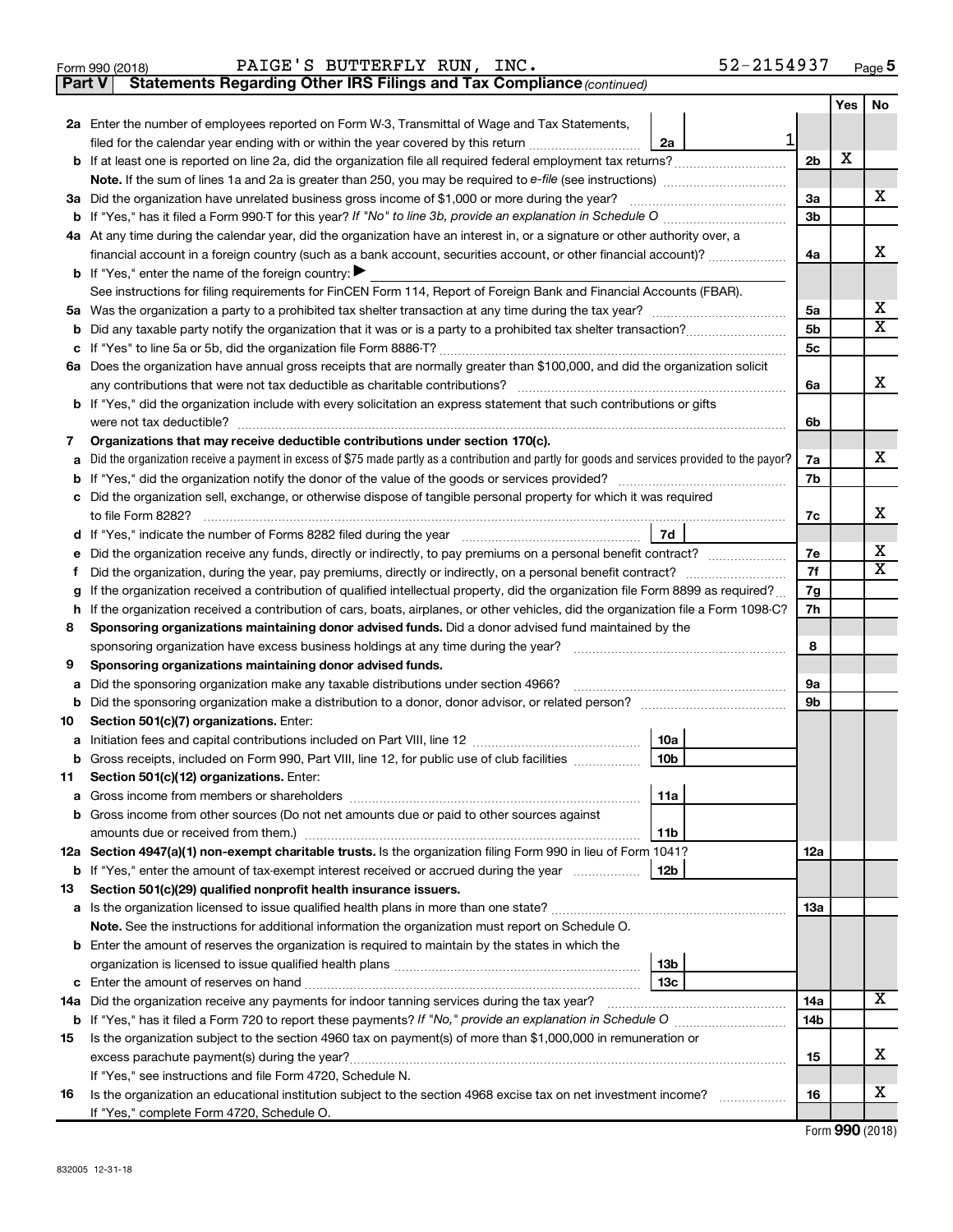|     | If there are material differences in voting rights among members of the governing body, or if the governing                                                                                                                    |                 |                         |                         |
|-----|--------------------------------------------------------------------------------------------------------------------------------------------------------------------------------------------------------------------------------|-----------------|-------------------------|-------------------------|
|     | body delegated broad authority to an executive committee or similar committee, explain in Schedule O.                                                                                                                          |                 |                         |                         |
| b   | Enter the number of voting members included in line 1a, above, who are independent<br>1b                                                                                                                                       | 8               |                         |                         |
| 2   | Did any officer, director, trustee, or key employee have a family relationship or a business relationship with any other                                                                                                       |                 |                         |                         |
|     |                                                                                                                                                                                                                                | $\mathbf{2}$    | X                       |                         |
| З   | Did the organization delegate control over management duties customarily performed by or under the direct supervision                                                                                                          |                 |                         |                         |
|     |                                                                                                                                                                                                                                | 3               |                         | х                       |
| 4   | Did the organization make any significant changes to its governing documents since the prior Form 990 was filed?                                                                                                               | 4               |                         | $\overline{\textbf{x}}$ |
| 5   |                                                                                                                                                                                                                                | 5               |                         | $\overline{\mathbf{x}}$ |
| 6   |                                                                                                                                                                                                                                | 6               |                         | $\overline{\mathbf{x}}$ |
| 7a  | Did the organization have members, stockholders, or other persons who had the power to elect or appoint one or                                                                                                                 |                 |                         |                         |
|     |                                                                                                                                                                                                                                | 7a              |                         | х                       |
|     | <b>b</b> Are any governance decisions of the organization reserved to (or subject to approval by) members, stockholders, or                                                                                                    |                 |                         |                         |
|     |                                                                                                                                                                                                                                | 7b              |                         | х                       |
| 8   | Did the organization contemporaneously document the meetings held or written actions undertaken during the year by the following:                                                                                              |                 |                         |                         |
|     |                                                                                                                                                                                                                                | 8а              | х                       |                         |
| b   | Each committee with authority to act on behalf of the governing body?                                                                                                                                                          | 8b              | $\overline{\mathbf{x}}$ |                         |
| 9   | Is there any officer, director, trustee, or key employee listed in Part VII, Section A, who cannot be reached at the                                                                                                           |                 |                         |                         |
|     |                                                                                                                                                                                                                                | 9               |                         | X                       |
|     | Section B. Policies (This Section B requests information about policies not required by the Internal Revenue Code.)                                                                                                            |                 |                         |                         |
|     |                                                                                                                                                                                                                                |                 | Yes                     | No                      |
|     |                                                                                                                                                                                                                                | 10a             |                         | х                       |
|     | b If "Yes," did the organization have written policies and procedures governing the activities of such chapters, affiliates,                                                                                                   |                 |                         |                         |
|     |                                                                                                                                                                                                                                | 10 <sub>b</sub> |                         |                         |
|     | 11a Has the organization provided a complete copy of this Form 990 to all members of its governing body before filing the form?                                                                                                | 11a             | х                       |                         |
| b   | Describe in Schedule O the process, if any, used by the organization to review this Form 990.                                                                                                                                  |                 |                         |                         |
| 12a | Did the organization have a written conflict of interest policy? If "No," go to line 13                                                                                                                                        | 12a             | х                       |                         |
|     |                                                                                                                                                                                                                                | 12 <sub>b</sub> | x                       |                         |
| с   | Did the organization regularly and consistently monitor and enforce compliance with the policy? If "Yes," describe                                                                                                             |                 |                         |                         |
|     | in Schedule O how this was done manufactured and an arrangement of the state of the state of the state of the                                                                                                                  | 12c             | X                       |                         |
| 13  |                                                                                                                                                                                                                                | 13              | $\overline{\textbf{x}}$ |                         |
| 14  | Did the organization have a written document retention and destruction policy? [11] manufaction manufaction in                                                                                                                 | 14              |                         | х                       |
| 15  | Did the process for determining compensation of the following persons include a review and approval by independent                                                                                                             |                 |                         |                         |
|     | persons, comparability data, and contemporaneous substantiation of the deliberation and decision?                                                                                                                              |                 |                         |                         |
|     | a The organization's CEO, Executive Director, or top management official manufactured content content of the organization's CEO, Executive Director, or top management official manufactured content of the state of the state | 15a             |                         | x                       |
|     |                                                                                                                                                                                                                                | 15b             |                         | X                       |
|     | If "Yes" to line 15a or 15b, describe the process in Schedule O (see instructions).                                                                                                                                            |                 |                         |                         |
|     | 16a Did the organization invest in, contribute assets to, or participate in a joint venture or similar arrangement with a                                                                                                      |                 |                         |                         |
|     |                                                                                                                                                                                                                                | <b>16a</b>      |                         | х                       |
|     | <b>b</b> If "Yes," did the organization follow a written policy or procedure requiring the organization to evaluate its participation                                                                                          |                 |                         |                         |
|     | in joint venture arrangements under applicable federal tax law, and take steps to safeguard the organization's                                                                                                                 |                 |                         |                         |
|     | exempt status with respect to such arrangements?                                                                                                                                                                               | 16b             |                         |                         |
|     | <b>Section C. Disclosure</b>                                                                                                                                                                                                   |                 |                         |                         |
| 17  | List the states with which a copy of this Form 990 is required to be filed $\blacktriangleright\text{NY}$                                                                                                                      |                 |                         |                         |
| 18  | Section 6104 requires an organization to make its Forms 1023 (1024 or 1024 A if applicable), 990, and 990-T (Section 501(c)(3)s only) available                                                                                |                 |                         |                         |
|     | for public inspection. Indicate how you made these available. Check all that apply.                                                                                                                                            |                 |                         |                         |
|     | $ \underline{X} $ Upon request<br>Own website<br>Another's website<br>Other (explain in Schedule O)                                                                                                                            |                 |                         |                         |
| 19  | Describe in Schedule O whether (and if so, how) the organization made its governing documents, conflict of interest policy, and financial                                                                                      |                 |                         |                         |
|     | statements available to the public during the tax year.                                                                                                                                                                        |                 |                         |                         |
| 20  | State the name, address, and telephone number of the person who possesses the organization's books and records                                                                                                                 |                 |                         |                         |
|     | THE ORGANIZATION $-315-303-2578$                                                                                                                                                                                               |                 |                         |                         |
|     | 50 PRESIDENTIAL PLAZA NO. 106, SYRACUSE, NY<br>13202                                                                                                                                                                           |                 |                         |                         |

| Form 990 (2018) |  | PAIGE'S BUTTERFLY RUN, INC. |                                                                                                                  | 52-2154937                                                                                                                         | Page |
|-----------------|--|-----------------------------|------------------------------------------------------------------------------------------------------------------|------------------------------------------------------------------------------------------------------------------------------------|------|
|                 |  |                             |                                                                                                                  | <b>Part VI Governance, Management, and Disclosure</b> For each "Yes" response to lines 2 through 7b below, and for a "No" response |      |
|                 |  |                             | to line 8a, 8b, or 10b below, describe the circumstances, processes, or changes in Schedule O. See instructions. |                                                                                                                                    |      |

**1a** Enter the number of voting members of the governing body at the end of the tax year  $\ldots$   $\ldots$  **1a** 

Enter the number of voting members of the governing body at the end of the tax year  $\ldots$ ................

Check if Schedule O contains a response or note to any line in this Part VI

**Section A. Governing Body and Management**

**6**

 $\boxed{\text{X}}$ 

**Yes No**

Form (2018) **990**

| 52-2154937 |  |  |
|------------|--|--|

8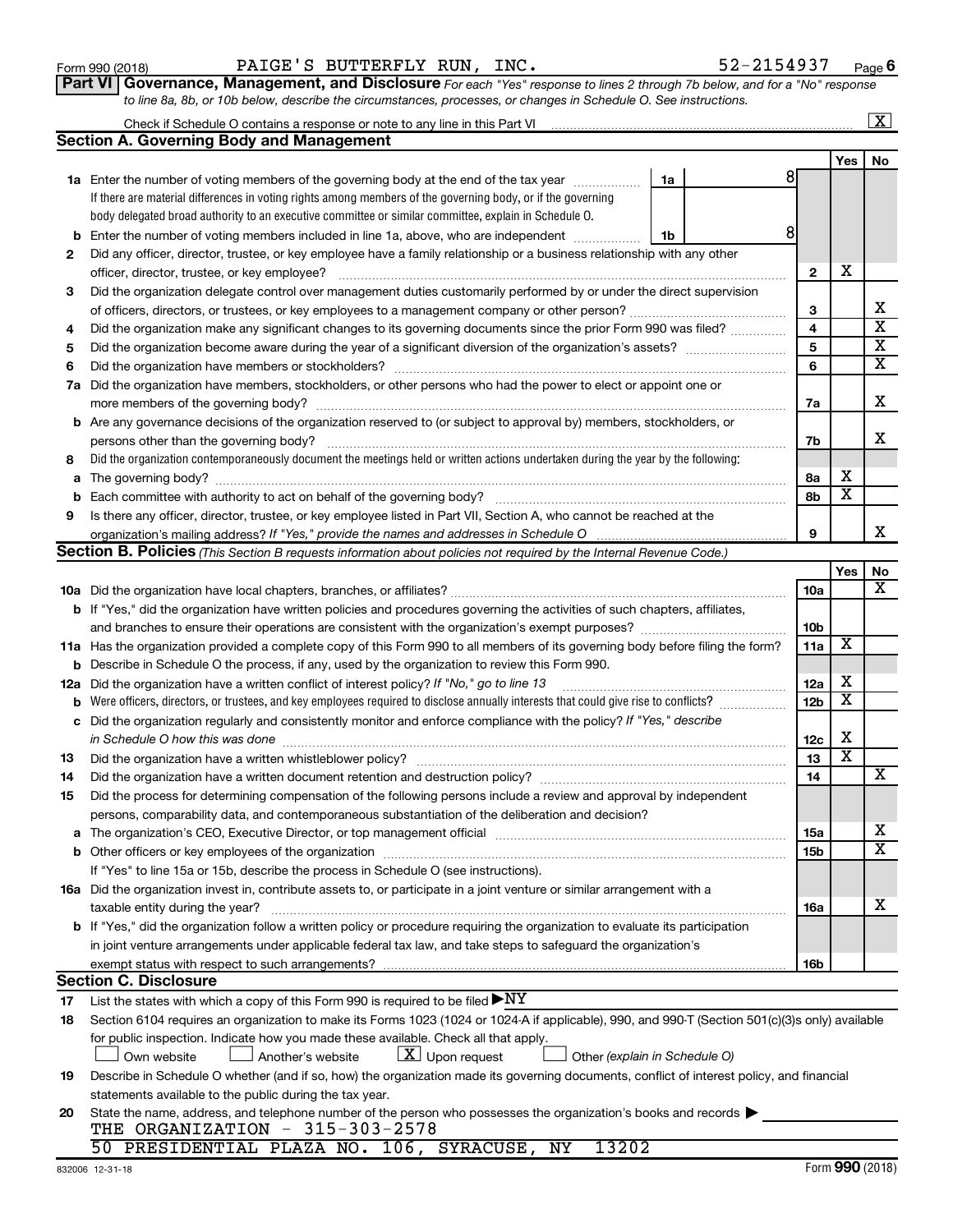$\Box$ 

| Part VII Compensation of Officers, Directors, Trustees, Key Employees, Highest Compensated |
|--------------------------------------------------------------------------------------------|
| <b>Employees, and Independent Contractors</b>                                              |

Check if Schedule O contains a response or note to any line in this Part VII

**Section A. Officers, Directors, Trustees, Key Employees, and Highest Compensated Employees**

**1a**  Complete this table for all persons required to be listed. Report compensation for the calendar year ending with or within the organization's tax year.

**•** List all of the organization's current officers, directors, trustees (whether individuals or organizations), regardless of amount of compensation. Enter -0- in columns  $(D)$ ,  $(E)$ , and  $(F)$  if no compensation was paid.

**•** List all of the organization's **current** key employees, if any. See instructions for definition of "key employee."

**•** List the organization's five current highest compensated employees (other than an officer, director, trustee, or key employee) who received reportable compensation (Box 5 of Form W-2 and/or Box 7 of Form 1099-MISC) of more than \$100,000 from the organization and any related organizations.

**•** List all of the organization's former officers, key employees, and highest compensated employees who received more than \$100,000 of reportable compensation from the organization and any related organizations.

**•** List all of the organization's former directors or trustees that received, in the capacity as a former director or trustee of the organization, more than \$10,000 of reportable compensation from the organization and any related organizations.

List persons in the following order: individual trustees or directors; institutional trustees; officers; key employees; highest compensated employees; and former such persons.

Check this box if neither the organization nor any related organization compensated any current officer, director, or trustee.  $\Box$ 

| (A)                             | (B)           | (C)                                     |                                                                  |             |              |                                 |        | (D)             | (E)             | (F)                |
|---------------------------------|---------------|-----------------------------------------|------------------------------------------------------------------|-------------|--------------|---------------------------------|--------|-----------------|-----------------|--------------------|
| Name and Title                  | Average       | Position<br>(do not check more than one |                                                                  |             |              |                                 |        | Reportable      | Reportable      | Estimated          |
|                                 | hours per     |                                         | box, unless person is both an<br>officer and a director/trustee) |             |              |                                 |        | compensation    | compensation    | amount of          |
|                                 | week          |                                         |                                                                  |             |              |                                 |        | from            | from related    | other              |
|                                 | (list any     |                                         |                                                                  |             |              |                                 |        | the             | organizations   | compensation       |
|                                 | hours for     |                                         |                                                                  |             |              |                                 |        | organization    | (W-2/1099-MISC) | from the           |
|                                 | related       |                                         |                                                                  |             |              |                                 |        | (W-2/1099-MISC) |                 | organization       |
|                                 | organizations |                                         |                                                                  |             |              |                                 |        |                 |                 | and related        |
|                                 | below         | Individual trustee or director          | Institutional trustee                                            | Officer     | Key employee | Highest compensated<br>employee | Former |                 |                 | organizations      |
| CHRISTOPHER ARNOLD              | line)<br>4.00 |                                         |                                                                  |             |              |                                 |        |                 |                 |                    |
| (1)                             |               | X                                       |                                                                  | X           |              |                                 |        | 0.              | $\mathbf 0$ .   | $\boldsymbol{0}$ . |
| PRESIDENT                       | 0.50          |                                         |                                                                  |             |              |                                 |        |                 |                 |                    |
| (2)<br>RALPH SIMONE             |               |                                         |                                                                  |             |              |                                 |        | 0.              | 0.              |                    |
| VICE PRESIDENT                  |               | $\rm X$                                 |                                                                  | $\mathbf x$ |              |                                 |        |                 |                 | $\mathbf 0$ .      |
| (3)<br>JAIMIE P. GALANTE, CPA   | 1.00          |                                         |                                                                  |             |              |                                 |        |                 |                 |                    |
| <b>TREASURER</b>                |               | X                                       |                                                                  | $\mathbf x$ |              |                                 |        | 0.              | 0.              | $\mathbf 0$ .      |
| KEVIN M. BERNSTEIN, ESQ.<br>(4) | 0.50          |                                         |                                                                  |             |              |                                 |        |                 |                 |                    |
| BOARD MEMBER                    |               | X                                       |                                                                  |             |              |                                 |        | 0.              | 0.              | $\mathbf 0$ .      |
| MELANIE A COMITO, M.D.<br>(5)   | 0.50          |                                         |                                                                  |             |              |                                 |        |                 |                 |                    |
| BOARD MEMBER                    |               | X                                       |                                                                  |             |              |                                 |        | 0.              | 0.              | $\mathbf 0$ .      |
| (6)<br>KATHLEEN STRESS          | 0.50          |                                         |                                                                  |             |              |                                 |        |                 |                 |                    |
| <b>SECRETARY</b>                |               | X                                       |                                                                  | $\mathbf X$ |              |                                 |        | 0.              | $\mathbf 0$ .   | 0.                 |
| (7)<br>KRISTEN THOMAS RN, MS    | 0.50          |                                         |                                                                  |             |              |                                 |        |                 |                 |                    |
| <b>BOARD MEMBER</b>             |               | $\mathbf X$                             |                                                                  |             |              |                                 |        | 0.              | 0.              | $\mathbf 0$ .      |
| RACHEL BARBER<br>(8)            | 0.50          |                                         |                                                                  |             |              |                                 |        |                 |                 |                    |
| <b>BOARD MEMBER</b>             |               | $\rm X$                                 |                                                                  |             |              |                                 |        | 0.              | 0.              | $\mathbf 0$ .      |
| ELLEN YEOMANS<br>(9)            | 0.50          |                                         |                                                                  |             |              |                                 |        |                 |                 |                    |
| VICE PRESIDENT                  |               | $\mathbf X$                             |                                                                  | $\mathbf x$ |              |                                 |        | 0.              | 0.              | $0$ .              |
| (10) MARY KATE INTAGLIETTA      | 40.00         |                                         |                                                                  |             |              |                                 |        |                 |                 |                    |
| EXECUTIVE DIRECTOR              |               |                                         |                                                                  | $\mathbf X$ |              |                                 |        | 50,238.         | $\mathbf 0$ .   | 0.                 |
|                                 |               |                                         |                                                                  |             |              |                                 |        |                 |                 |                    |
|                                 |               |                                         |                                                                  |             |              |                                 |        |                 |                 |                    |
|                                 |               |                                         |                                                                  |             |              |                                 |        |                 |                 |                    |
|                                 |               |                                         |                                                                  |             |              |                                 |        |                 |                 |                    |
|                                 |               |                                         |                                                                  |             |              |                                 |        |                 |                 |                    |
|                                 |               |                                         |                                                                  |             |              |                                 |        |                 |                 |                    |
|                                 |               |                                         |                                                                  |             |              |                                 |        |                 |                 |                    |
|                                 |               |                                         |                                                                  |             |              |                                 |        |                 |                 |                    |
|                                 |               |                                         |                                                                  |             |              |                                 |        |                 |                 |                    |
|                                 |               |                                         |                                                                  |             |              |                                 |        |                 |                 |                    |
|                                 |               |                                         |                                                                  |             |              |                                 |        |                 |                 |                    |
|                                 |               |                                         |                                                                  |             |              |                                 |        |                 |                 |                    |
|                                 |               |                                         |                                                                  |             |              |                                 |        |                 |                 |                    |
|                                 |               |                                         |                                                                  |             |              |                                 |        |                 |                 |                    |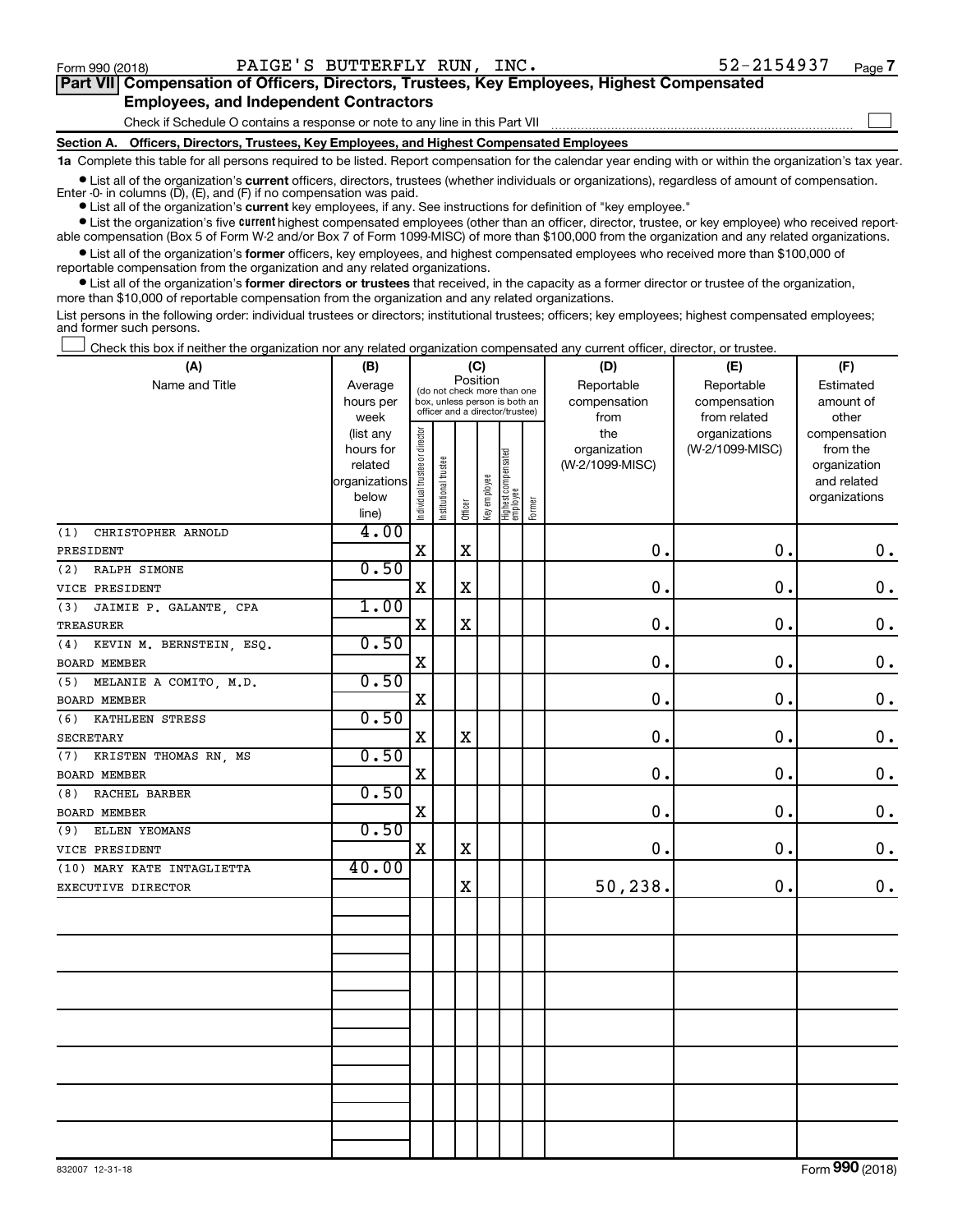|   | PAIGE'S BUTTERFLY RUN, INC.<br>Form 990 (2018)                                                                                                                                                                                                         |                                                               |                       |                       |         |              |                                                                                                 |                       |                                                                  | 52-2154937                                                                            |                        |                                                                    | Page 8                               |
|---|--------------------------------------------------------------------------------------------------------------------------------------------------------------------------------------------------------------------------------------------------------|---------------------------------------------------------------|-----------------------|-----------------------|---------|--------------|-------------------------------------------------------------------------------------------------|-----------------------|------------------------------------------------------------------|---------------------------------------------------------------------------------------|------------------------|--------------------------------------------------------------------|--------------------------------------|
|   | <b>Part VII</b><br>Section A. Officers, Directors, Trustees, Key Employees, and Highest Compensated Employees (continued)                                                                                                                              |                                                               |                       |                       |         |              |                                                                                                 |                       |                                                                  |                                                                                       |                        |                                                                    |                                      |
|   | (A)<br>Name and title                                                                                                                                                                                                                                  | (B)<br>Average<br>hours per<br>week<br>(list any<br>hours for | director              |                       | (C)     | Position     | (do not check more than one<br>box, unless person is both an<br>officer and a director/trustee) |                       | (D)<br>Reportable<br>compensation<br>from<br>the<br>organization | (E)<br>Reportable<br>compensation<br>from related<br>organizations<br>(W-2/1099-MISC) |                        | (F)<br>Estimated<br>amount of<br>other<br>compensation<br>from the |                                      |
|   |                                                                                                                                                                                                                                                        | related<br>organizations<br>below<br>line)                    | Individual trustee or | Institutional trustee | Officer | Key employee | Highest compensated<br> employee                                                                | Former                | (W-2/1099-MISC)                                                  |                                                                                       |                        | organization<br>and related<br>organizations                       |                                      |
|   |                                                                                                                                                                                                                                                        |                                                               |                       |                       |         |              |                                                                                                 |                       |                                                                  |                                                                                       |                        |                                                                    |                                      |
|   |                                                                                                                                                                                                                                                        |                                                               |                       |                       |         |              |                                                                                                 |                       |                                                                  |                                                                                       |                        |                                                                    |                                      |
|   |                                                                                                                                                                                                                                                        |                                                               |                       |                       |         |              |                                                                                                 |                       |                                                                  |                                                                                       |                        |                                                                    |                                      |
|   |                                                                                                                                                                                                                                                        |                                                               |                       |                       |         |              |                                                                                                 |                       |                                                                  |                                                                                       |                        |                                                                    |                                      |
|   |                                                                                                                                                                                                                                                        |                                                               |                       |                       |         |              |                                                                                                 |                       |                                                                  |                                                                                       |                        |                                                                    |                                      |
|   |                                                                                                                                                                                                                                                        |                                                               |                       |                       |         |              |                                                                                                 |                       |                                                                  |                                                                                       |                        |                                                                    |                                      |
|   |                                                                                                                                                                                                                                                        |                                                               |                       |                       |         |              |                                                                                                 |                       |                                                                  |                                                                                       |                        |                                                                    |                                      |
|   | 1b Sub-total                                                                                                                                                                                                                                           |                                                               |                       |                       |         |              |                                                                                                 | $\blacktriangleright$ | 50, 238.                                                         |                                                                                       | $\overline{0}$ .       |                                                                    | $\overline{0}$ .                     |
|   | c Total from continuation sheets to Part VII, Section A manuscription of the State of Total Total Co                                                                                                                                                   |                                                               |                       |                       |         |              |                                                                                                 |                       | σ.<br>50, 238.                                                   |                                                                                       | $\overline{0}$ .<br>σ. |                                                                    | $\overline{0}$ .<br>$\overline{0}$ . |
| 2 | Total number of individuals (including but not limited to those listed above) who received more than \$100,000 of reportable                                                                                                                           |                                                               |                       |                       |         |              |                                                                                                 |                       |                                                                  |                                                                                       |                        |                                                                    |                                      |
|   | compensation from the organization $\blacktriangleright$                                                                                                                                                                                               |                                                               |                       |                       |         |              |                                                                                                 |                       |                                                                  |                                                                                       |                        | Yes                                                                | 0<br>No                              |
| 3 | Did the organization list any former officer, director, or trustee, key employee, or highest compensated employee on                                                                                                                                   |                                                               |                       |                       |         |              |                                                                                                 |                       |                                                                  |                                                                                       |                        | З                                                                  | X                                    |
|   | For any individual listed on line 1a, is the sum of reportable compensation and other compensation from the organization<br>and related organizations greater than \$150,000? If "Yes," complete Schedule J for such individual                        |                                                               |                       |                       |         |              |                                                                                                 |                       |                                                                  |                                                                                       |                        | 4                                                                  | X                                    |
| 5 | Did any person listed on line 1a receive or accrue compensation from any unrelated organization or individual for services                                                                                                                             |                                                               |                       |                       |         |              |                                                                                                 |                       |                                                                  |                                                                                       |                        | 5                                                                  | x                                    |
|   | <b>Section B. Independent Contractors</b>                                                                                                                                                                                                              |                                                               |                       |                       |         |              |                                                                                                 |                       |                                                                  |                                                                                       |                        |                                                                    |                                      |
| 1 | Complete this table for your five highest compensated independent contractors that received more than \$100,000 of compensation from<br>the organization. Report compensation for the calendar year ending with or within the organization's tax year. |                                                               |                       |                       |         |              |                                                                                                 |                       |                                                                  |                                                                                       |                        |                                                                    |                                      |
|   | (A)<br>Name and business address                                                                                                                                                                                                                       |                                                               |                       | <b>NONE</b>           |         |              |                                                                                                 |                       | (B)<br>Description of services                                   |                                                                                       |                        | (C)<br>Compensation                                                |                                      |
|   |                                                                                                                                                                                                                                                        |                                                               |                       |                       |         |              |                                                                                                 |                       |                                                                  |                                                                                       |                        |                                                                    |                                      |
|   |                                                                                                                                                                                                                                                        |                                                               |                       |                       |         |              |                                                                                                 |                       |                                                                  |                                                                                       |                        |                                                                    |                                      |
|   |                                                                                                                                                                                                                                                        |                                                               |                       |                       |         |              |                                                                                                 |                       |                                                                  |                                                                                       |                        |                                                                    |                                      |
|   |                                                                                                                                                                                                                                                        |                                                               |                       |                       |         |              |                                                                                                 |                       |                                                                  |                                                                                       |                        |                                                                    |                                      |
| 2 | Total number of independent contractors (including but not limited to those listed above) who received more than<br>\$100,000 of compensation from the organization                                                                                    |                                                               |                       |                       |         |              | 0                                                                                               |                       |                                                                  |                                                                                       |                        |                                                                    |                                      |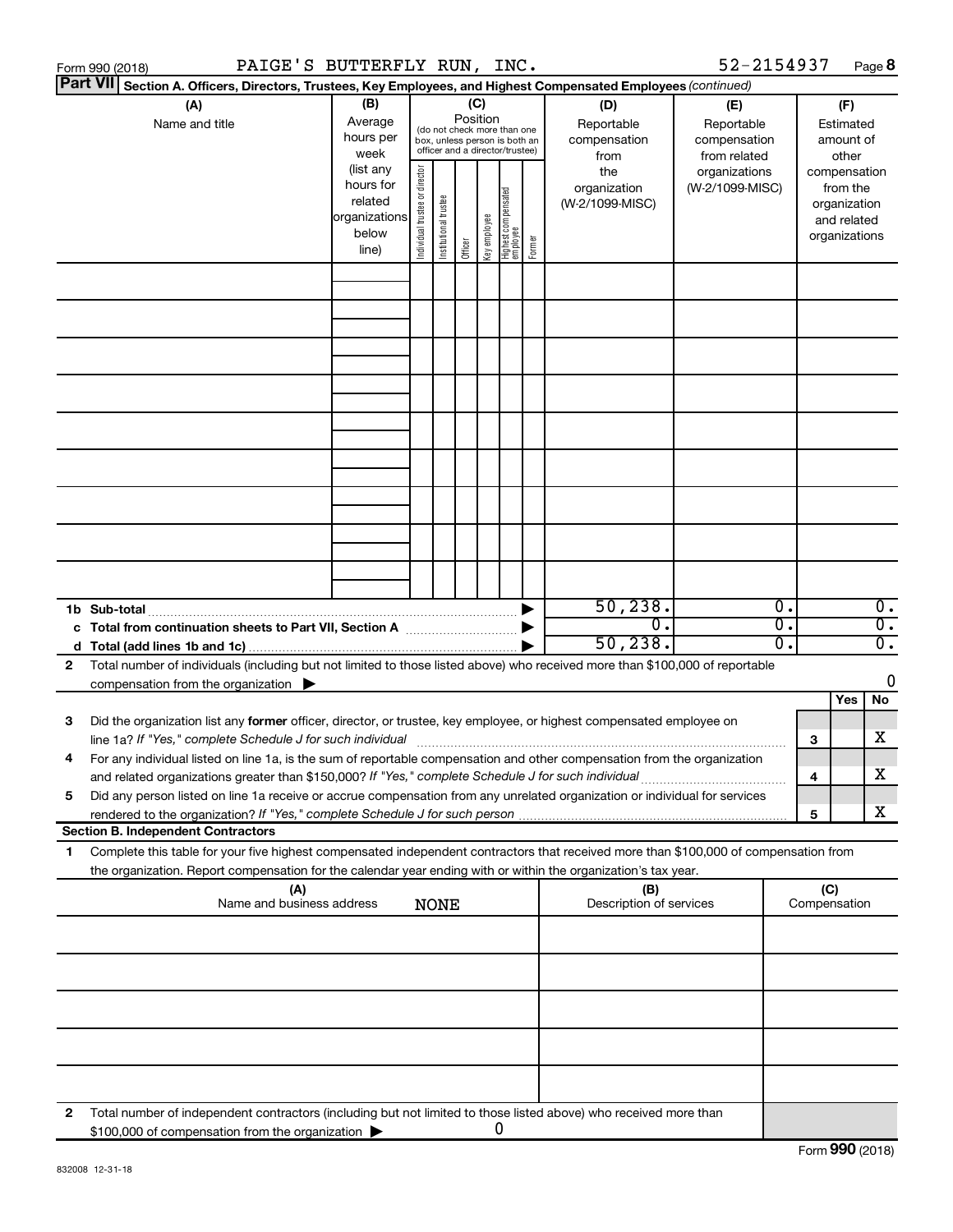|                                                           |                  | PAIGE'S BUTTERFLY RUN, INC.<br>Form 990 (2018)                                                       |                      |                                                 | 52-2154937                              | Page 9                                                      |
|-----------------------------------------------------------|------------------|------------------------------------------------------------------------------------------------------|----------------------|-------------------------------------------------|-----------------------------------------|-------------------------------------------------------------|
|                                                           | <b>Part VIII</b> | <b>Statement of Revenue</b>                                                                          |                      |                                                 |                                         |                                                             |
|                                                           |                  |                                                                                                      |                      |                                                 |                                         |                                                             |
|                                                           |                  |                                                                                                      | (A)<br>Total revenue | (B)<br>Related or<br>exempt function<br>revenue | (C)<br>Unrelated<br>business<br>revenue | Revenue excluded<br>from tax under<br>sections<br>512 - 514 |
|                                                           |                  | 1a<br>1 a Federated campaigns                                                                        |                      |                                                 |                                         |                                                             |
|                                                           |                  | 1 <sub>b</sub>                                                                                       |                      |                                                 |                                         |                                                             |
|                                                           |                  | 191, 163.<br>$\overline{1c}$<br>c Fundraising events                                                 |                      |                                                 |                                         |                                                             |
|                                                           |                  | 1d<br>d Related organizations                                                                        |                      |                                                 |                                         |                                                             |
|                                                           |                  | e Government grants (contributions)<br>1e                                                            |                      |                                                 |                                         |                                                             |
|                                                           |                  | f All other contributions, gifts, grants, and                                                        |                      |                                                 |                                         |                                                             |
|                                                           |                  | similar amounts not included above<br>1f                                                             |                      |                                                 |                                         |                                                             |
| Contributions, Gifts, Grants<br>and Other Similar Amounts |                  | 54, 564.<br>g Noncash contributions included in lines 1a-1f: \$                                      |                      |                                                 |                                         |                                                             |
|                                                           |                  |                                                                                                      | 191,163.             |                                                 |                                         |                                                             |
|                                                           |                  | <b>Business Code</b>                                                                                 |                      |                                                 |                                         |                                                             |
|                                                           | 2a               |                                                                                                      |                      |                                                 |                                         |                                                             |
|                                                           | b                | <u> 1989 - Andrea Andrew Maria (h. 1989).</u>                                                        |                      |                                                 |                                         |                                                             |
|                                                           | с                |                                                                                                      |                      |                                                 |                                         |                                                             |
|                                                           | d                |                                                                                                      |                      |                                                 |                                         |                                                             |
| Program Service<br>Revenue                                | е                |                                                                                                      |                      |                                                 |                                         |                                                             |
|                                                           |                  |                                                                                                      |                      |                                                 |                                         |                                                             |
|                                                           | g                |                                                                                                      |                      |                                                 |                                         |                                                             |
|                                                           | 3                | Investment income (including dividends, interest, and                                                |                      |                                                 |                                         |                                                             |
|                                                           |                  | ▶                                                                                                    | 63.                  |                                                 |                                         | 63.                                                         |
|                                                           | 4                | Income from investment of tax-exempt bond proceeds                                                   |                      |                                                 |                                         |                                                             |
|                                                           | 5                |                                                                                                      |                      |                                                 |                                         |                                                             |
|                                                           |                  | (i) Real<br>(ii) Personal                                                                            |                      |                                                 |                                         |                                                             |
|                                                           |                  | 6 a Gross rents<br>$\overline{\phantom{a}}$                                                          |                      |                                                 |                                         |                                                             |
|                                                           |                  | <b>b</b> Less: rental expenses                                                                       |                      |                                                 |                                         |                                                             |
|                                                           |                  | c Rental income or (loss)                                                                            |                      |                                                 |                                         |                                                             |
|                                                           |                  | d Net rental income or (loss)                                                                        |                      |                                                 |                                         |                                                             |
|                                                           |                  | (i) Securities<br><b>7 a</b> Gross amount from sales of<br>(ii) Other<br>assets other than inventory |                      |                                                 |                                         |                                                             |
|                                                           |                  | <b>b</b> Less: cost or other basis                                                                   |                      |                                                 |                                         |                                                             |
|                                                           |                  | and sales expenses                                                                                   |                      |                                                 |                                         |                                                             |
|                                                           |                  | c Gain or (loss)                                                                                     |                      |                                                 |                                         |                                                             |
|                                                           |                  |                                                                                                      |                      |                                                 |                                         |                                                             |
|                                                           |                  | 8 a Gross income from fundraising events (not                                                        |                      |                                                 |                                         |                                                             |
|                                                           |                  | including $$191, 163.$ of                                                                            |                      |                                                 |                                         |                                                             |
|                                                           |                  | contributions reported on line 1c). See                                                              |                      |                                                 |                                         |                                                             |
|                                                           |                  |                                                                                                      |                      |                                                 |                                         |                                                             |
| <b>Other Revenue</b>                                      |                  |                                                                                                      |                      |                                                 |                                         |                                                             |
|                                                           |                  | c Net income or (loss) from fundraising events                                                       | 97, 243.             |                                                 |                                         | 97,243.                                                     |
|                                                           |                  | 9 a Gross income from gaming activities. See                                                         |                      |                                                 |                                         |                                                             |
|                                                           |                  |                                                                                                      |                      |                                                 |                                         |                                                             |
|                                                           |                  | <b>b</b> Less: direct expenses <b>contained b</b>                                                    |                      |                                                 |                                         |                                                             |
|                                                           |                  | c Net income or (loss) from gaming activities<br>▶                                                   |                      |                                                 |                                         |                                                             |
|                                                           |                  | <b>10 a</b> Gross sales of inventory, less returns                                                   |                      |                                                 |                                         |                                                             |
|                                                           |                  |                                                                                                      |                      |                                                 |                                         |                                                             |
|                                                           |                  |                                                                                                      |                      |                                                 |                                         |                                                             |
|                                                           |                  | c Net income or (loss) from sales of inventory                                                       |                      |                                                 |                                         |                                                             |
|                                                           |                  | Miscellaneous Revenue<br><b>Business Code</b>                                                        |                      |                                                 |                                         |                                                             |
|                                                           | 11 a             |                                                                                                      |                      |                                                 |                                         |                                                             |
|                                                           | b                |                                                                                                      |                      |                                                 |                                         |                                                             |
|                                                           | с                |                                                                                                      |                      |                                                 |                                         |                                                             |
|                                                           |                  |                                                                                                      |                      |                                                 |                                         |                                                             |
|                                                           |                  | ▶                                                                                                    |                      |                                                 |                                         |                                                             |
|                                                           | 12               |                                                                                                      | 288, 469.            | $\overline{0}$ .                                | $\overline{0}$ .                        | 97,306.                                                     |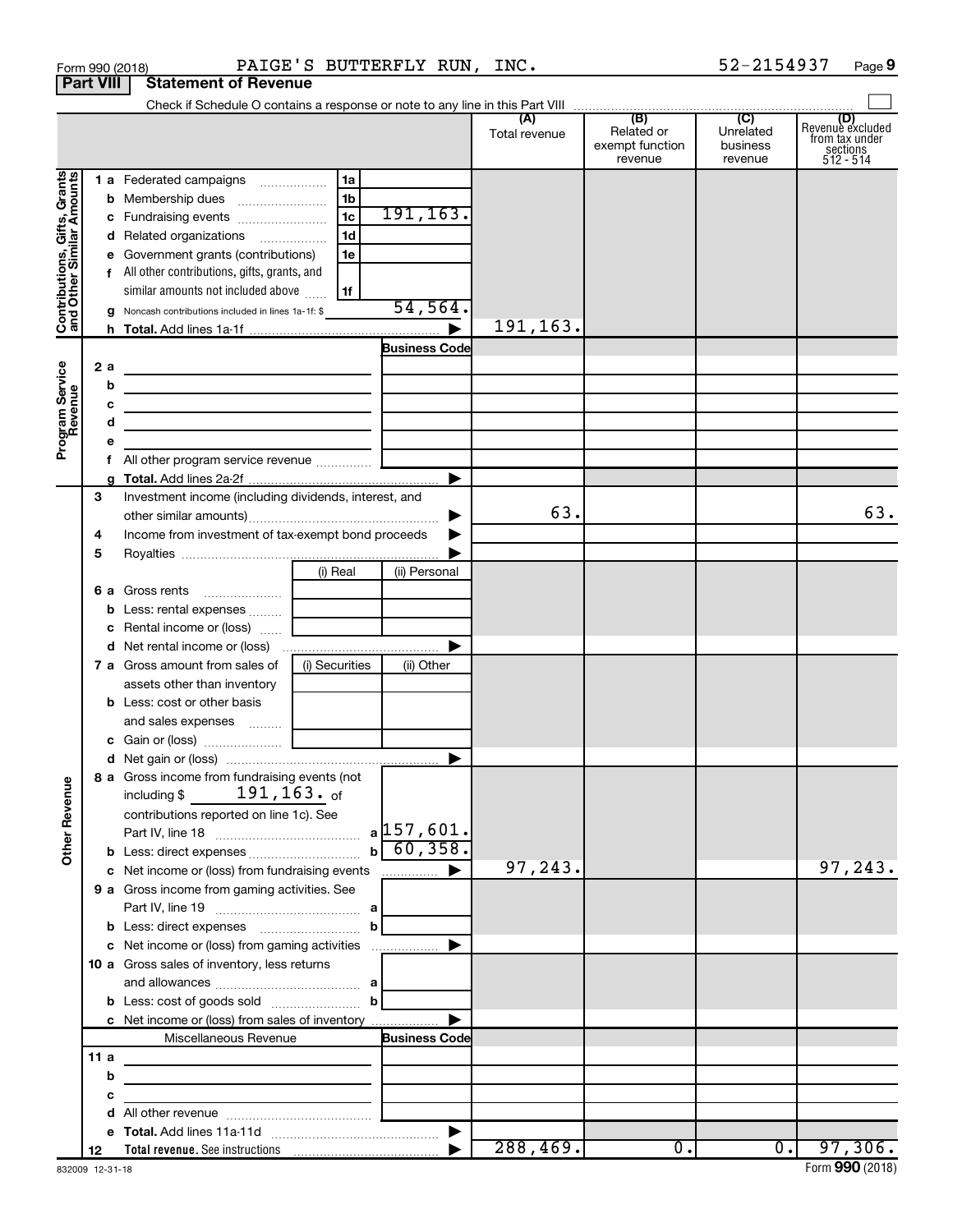Form 990 (2018) Page PAIGE'S BUTTERFLY RUN, INC. 52-2154937 **Part IX Statement of Functional Expenses**

*Section 501(c)(3) and 501(c)(4) organizations must complete all columns. All other organizations must complete column (A).*

|          | Do not include amounts reported on lines 6b,<br>7b, 8b, 9b, and 10b of Part VIII.                                                                                                                           | (A)<br>Total expenses | (B)<br>Program service<br>expenses | Management and<br>general expenses | (D)<br>Fundraising<br>expenses |
|----------|-------------------------------------------------------------------------------------------------------------------------------------------------------------------------------------------------------------|-----------------------|------------------------------------|------------------------------------|--------------------------------|
| 1.       | Grants and other assistance to domestic organizations                                                                                                                                                       |                       |                                    |                                    |                                |
|          | and domestic governments. See Part IV, line 21                                                                                                                                                              | 215,000.              | 215,000.                           |                                    |                                |
| 2        | Grants and other assistance to domestic                                                                                                                                                                     |                       |                                    |                                    |                                |
|          | individuals. See Part IV, line 22                                                                                                                                                                           |                       |                                    |                                    |                                |
| 3        | Grants and other assistance to foreign                                                                                                                                                                      |                       |                                    |                                    |                                |
|          | organizations, foreign governments, and foreign                                                                                                                                                             |                       |                                    |                                    |                                |
|          | individuals. See Part IV, lines 15 and 16                                                                                                                                                                   |                       |                                    |                                    |                                |
| 4        | Benefits paid to or for members                                                                                                                                                                             |                       |                                    |                                    |                                |
| 5        | Compensation of current officers, directors,                                                                                                                                                                |                       |                                    |                                    |                                |
|          | trustees, and key employees                                                                                                                                                                                 | 50, 238.              | 3,492.                             | 4,091.                             | 42,655.                        |
| 6        | Compensation not included above, to disqualified                                                                                                                                                            |                       |                                    |                                    |                                |
|          | persons (as defined under section 4958(f)(1)) and                                                                                                                                                           |                       |                                    |                                    |                                |
|          | persons described in section 4958(c)(3)(B)                                                                                                                                                                  |                       |                                    |                                    |                                |
| 7        | Other salaries and wages                                                                                                                                                                                    |                       |                                    |                                    |                                |
| 8        | Pension plan accruals and contributions (include                                                                                                                                                            |                       |                                    |                                    |                                |
|          | section 401(k) and 403(b) employer contributions)                                                                                                                                                           |                       |                                    |                                    |                                |
| 9        |                                                                                                                                                                                                             |                       |                                    |                                    |                                |
| 10       |                                                                                                                                                                                                             | 3,277.                | 247.                               | 282.                               | 2,748.                         |
| 11       | Fees for services (non-employees):                                                                                                                                                                          |                       |                                    |                                    |                                |
| a        |                                                                                                                                                                                                             | 42.<br>50.            |                                    | 42.<br>$\overline{50}$             |                                |
| b        |                                                                                                                                                                                                             |                       |                                    |                                    |                                |
| c        |                                                                                                                                                                                                             | 3,600.                |                                    | 3,600.                             |                                |
| d        |                                                                                                                                                                                                             |                       |                                    |                                    |                                |
|          | Professional fundraising services. See Part IV, line 17                                                                                                                                                     |                       |                                    |                                    |                                |
| f        | Investment management fees                                                                                                                                                                                  |                       |                                    |                                    |                                |
| g        | Other. (If line 11g amount exceeds 10% of line 25,                                                                                                                                                          | 1,201.                |                                    | 1,201.                             |                                |
|          | column (A) amount, list line 11g expenses on Sch O.)                                                                                                                                                        |                       |                                    |                                    |                                |
| 12       |                                                                                                                                                                                                             | 2,492.                |                                    | 2,492.                             |                                |
| 13<br>14 |                                                                                                                                                                                                             |                       |                                    |                                    |                                |
| 15       |                                                                                                                                                                                                             |                       |                                    |                                    |                                |
| 16       |                                                                                                                                                                                                             |                       |                                    |                                    |                                |
| 17       | Travel                                                                                                                                                                                                      |                       |                                    |                                    |                                |
| 18       | Payments of travel or entertainment expenses                                                                                                                                                                |                       |                                    |                                    |                                |
|          | for any federal, state, or local public officials                                                                                                                                                           |                       |                                    |                                    |                                |
| 19       | Conferences, conventions, and meetings                                                                                                                                                                      |                       |                                    |                                    |                                |
| 20       | Interest                                                                                                                                                                                                    |                       |                                    |                                    |                                |
| 21       |                                                                                                                                                                                                             |                       |                                    |                                    |                                |
| 22       | Depreciation, depletion, and amortization                                                                                                                                                                   | 1,598.                |                                    | 1,598.                             |                                |
| 23       | Insurance                                                                                                                                                                                                   | 3,183.                |                                    | 3,183.                             |                                |
| 24       | Other expenses. Itemize expenses not covered<br>above. (List miscellaneous expenses in line 24e. If line<br>24e amount exceeds 10% of line 25, column (A)<br>amount, list line 24e expenses on Schedule O.) |                       |                                    |                                    |                                |
| а        |                                                                                                                                                                                                             |                       |                                    |                                    |                                |
| b        |                                                                                                                                                                                                             |                       |                                    |                                    |                                |
| с        |                                                                                                                                                                                                             |                       |                                    |                                    |                                |
| d        |                                                                                                                                                                                                             |                       |                                    |                                    |                                |
| е        | All other expenses                                                                                                                                                                                          |                       |                                    |                                    |                                |
| 25       | Total functional expenses. Add lines 1 through 24e                                                                                                                                                          | 280,681.              | 218,739.                           | 16,539.                            | 45,403.                        |
| 26       | <b>Joint costs.</b> Complete this line only if the organization                                                                                                                                             |                       |                                    |                                    |                                |
|          | reported in column (B) joint costs from a combined<br>educational campaign and fundraising solicitation.                                                                                                    |                       |                                    |                                    |                                |
|          | Check here $\blacktriangleright$<br>if following SOP 98-2 (ASC 958-720)                                                                                                                                     |                       |                                    |                                    |                                |
|          |                                                                                                                                                                                                             |                       |                                    |                                    |                                |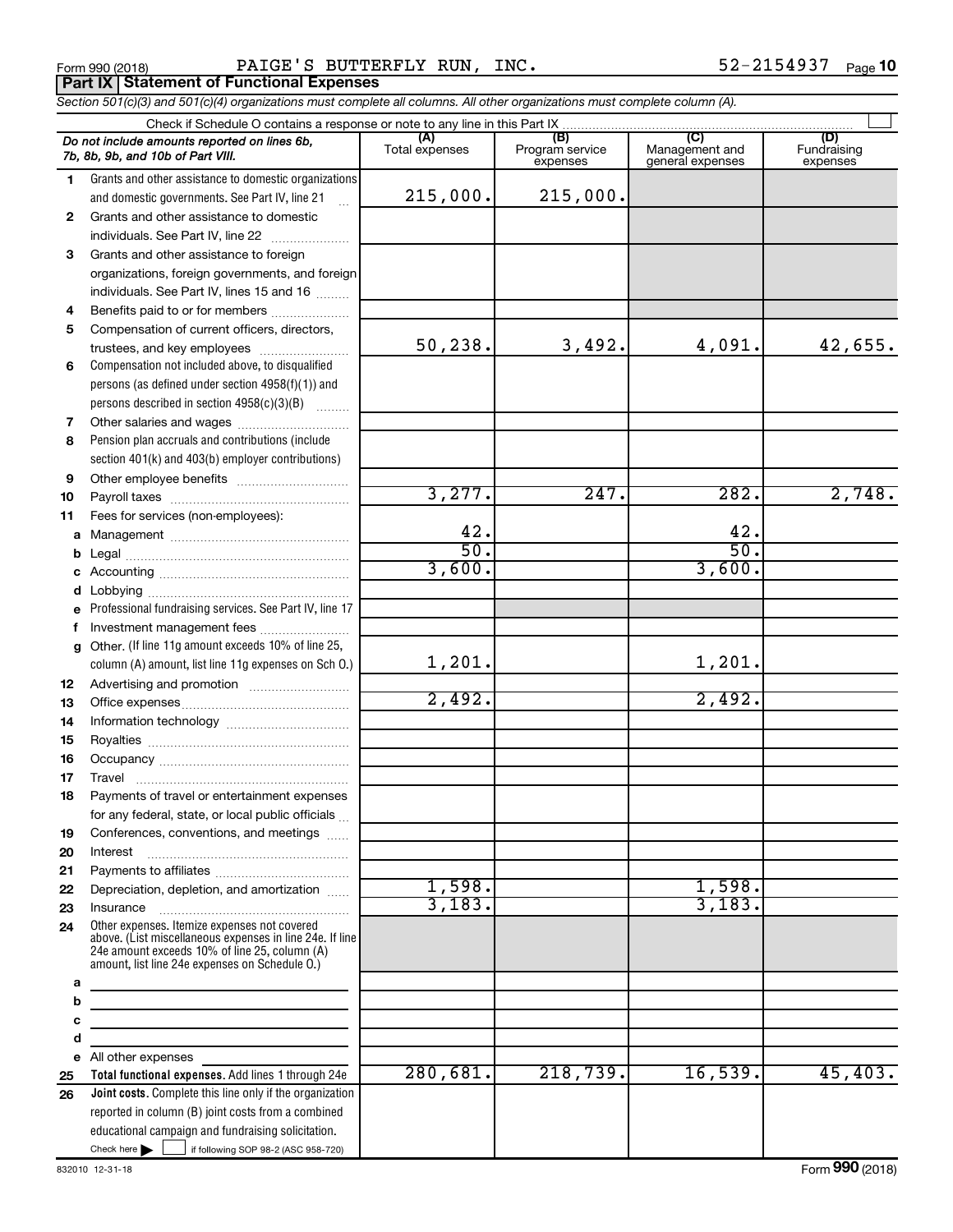| Form 990 (2018) | סיח גם<br>--- | ommunov v<br>r o r<br>DU T<br>' LER. | <b>RUN</b> | INC. | . .<br>ıΔ<br>$\cdots$ | Page |
|-----------------|---------------|--------------------------------------|------------|------|-----------------------|------|
|                 |               |                                      |            |      |                       |      |

|                             |    |                                                                                                                                                                                                                                |        |                       | (A)<br>Beginning of year |                 | (B)<br>End of year |
|-----------------------------|----|--------------------------------------------------------------------------------------------------------------------------------------------------------------------------------------------------------------------------------|--------|-----------------------|--------------------------|-----------------|--------------------|
|                             | 1  |                                                                                                                                                                                                                                |        |                       | 33,699.                  | 1               | 13,461.            |
|                             | 2  |                                                                                                                                                                                                                                |        |                       | 552.                     | $\mathbf{2}$    | 25,615.            |
|                             | 3  |                                                                                                                                                                                                                                |        |                       | 3                        |                 |                    |
|                             | 4  |                                                                                                                                                                                                                                |        |                       | 4                        |                 |                    |
|                             | 5  | Loans and other receivables from current and former officers, directors,                                                                                                                                                       |        |                       |                          |                 |                    |
|                             |    | trustees, key employees, and highest compensated employees. Complete                                                                                                                                                           |        |                       |                          |                 |                    |
|                             |    |                                                                                                                                                                                                                                |        |                       |                          | 5               |                    |
|                             | 6  | Loans and other receivables from other disqualified persons (as defined under                                                                                                                                                  |        |                       |                          |                 |                    |
|                             |    | section 4958(f)(1)), persons described in section 4958(c)(3)(B), and contributing                                                                                                                                              |        |                       |                          |                 |                    |
|                             |    | employers and sponsoring organizations of section 501(c)(9) voluntary                                                                                                                                                          |        |                       |                          |                 |                    |
|                             |    | employees' beneficiary organizations (see instr). Complete Part II of Sch L                                                                                                                                                    |        |                       | 6                        |                 |                    |
| Assets                      | 7  |                                                                                                                                                                                                                                |        |                       |                          | $\overline{7}$  |                    |
|                             | 8  |                                                                                                                                                                                                                                |        |                       | 1,666.                   | 8               | 1,228.             |
|                             | 9  | Prepaid expenses and deferred charges [11] [11] Prepaid expenses and deferred charges [11] [11] All and the summary series are presented as a series and the series and the series and series are series and series are series |        |                       | 0.                       | 9               | 500.               |
|                             |    | <b>10a</b> Land, buildings, and equipment: cost or other                                                                                                                                                                       |        |                       |                          |                 |                    |
|                             |    | basis. Complete Part VI of Schedule D  10a                                                                                                                                                                                     |        | $\frac{3,816}{2,813}$ |                          |                 |                    |
|                             |    |                                                                                                                                                                                                                                | 10b l  |                       | 444.                     | 10 <sub>c</sub> | 1,003.             |
|                             | 11 |                                                                                                                                                                                                                                |        |                       |                          | 11              |                    |
|                             | 12 |                                                                                                                                                                                                                                |        | 12                    |                          |                 |                    |
|                             | 13 |                                                                                                                                                                                                                                |        | 13                    |                          |                 |                    |
|                             | 14 |                                                                                                                                                                                                                                |        |                       | 2,975.                   | 14              | 1,785.             |
|                             | 15 |                                                                                                                                                                                                                                |        |                       |                          | 15              |                    |
|                             | 16 |                                                                                                                                                                                                                                |        |                       | 39,336.                  | 16              | 43,592.            |
|                             | 17 |                                                                                                                                                                                                                                | 3,699. | 17                    | 667.                     |                 |                    |
|                             | 18 |                                                                                                                                                                                                                                |        | 18                    |                          |                 |                    |
|                             | 19 |                                                                                                                                                                                                                                |        |                       | 7,250.                   | 19              | 6,750.             |
|                             | 20 |                                                                                                                                                                                                                                |        |                       | 20                       |                 |                    |
|                             | 21 | Escrow or custodial account liability. Complete Part IV of Schedule D                                                                                                                                                          |        |                       |                          | 21              |                    |
|                             | 22 | Loans and other payables to current and former officers, directors, trustees,                                                                                                                                                  |        |                       |                          |                 |                    |
| Liabilities                 |    | key employees, highest compensated employees, and disqualified persons.                                                                                                                                                        |        |                       |                          |                 |                    |
|                             |    |                                                                                                                                                                                                                                |        |                       |                          | 22              |                    |
|                             | 23 | Secured mortgages and notes payable to unrelated third parties                                                                                                                                                                 |        |                       |                          | 23              |                    |
|                             | 24 | Unsecured notes and loans payable to unrelated third parties                                                                                                                                                                   |        |                       |                          | 24              |                    |
|                             | 25 | Other liabilities (including federal income tax, payables to related third                                                                                                                                                     |        |                       |                          |                 |                    |
|                             |    | parties, and other liabilities not included on lines 17-24). Complete Part X of                                                                                                                                                |        |                       |                          |                 |                    |
|                             |    | Schedule D                                                                                                                                                                                                                     |        |                       | 10,949.                  | 25              | 7,417.             |
|                             | 26 | Total liabilities. Add lines 17 through 25                                                                                                                                                                                     |        |                       |                          | 26              |                    |
|                             |    | Organizations that follow SFAS 117 (ASC 958), check here $\blacktriangleright \begin{array}{c} \boxed{X} \\ \end{array}$ and                                                                                                   |        |                       |                          |                 |                    |
|                             |    | complete lines 27 through 29, and lines 33 and 34.                                                                                                                                                                             |        |                       | 28,387.                  |                 | 36, 175.           |
|                             | 27 |                                                                                                                                                                                                                                |        |                       |                          | 27              |                    |
|                             | 28 | Temporarily restricted net assets                                                                                                                                                                                              |        |                       |                          | 28              |                    |
|                             | 29 | Permanently restricted net assets                                                                                                                                                                                              |        |                       |                          | 29              |                    |
|                             |    | Organizations that do not follow SFAS 117 (ASC 958), check here $\blacktriangleright$                                                                                                                                          |        |                       |                          |                 |                    |
| Net Assets or Fund Balances |    | and complete lines 30 through 34.                                                                                                                                                                                              |        |                       |                          |                 |                    |
|                             | 30 |                                                                                                                                                                                                                                |        |                       |                          | 30              |                    |
|                             | 31 | Paid-in or capital surplus, or land, building, or equipment fund                                                                                                                                                               |        |                       |                          | 31              |                    |
|                             | 32 | Retained earnings, endowment, accumulated income, or other funds                                                                                                                                                               |        |                       | 28,387.                  | 32              | 36, 175.           |
|                             | 33 |                                                                                                                                                                                                                                |        |                       | 39, 336.                 | 33<br>34        | 43,592.            |
|                             | 34 |                                                                                                                                                                                                                                |        |                       |                          |                 |                    |

Form (2018) **990**

# **Part X Balance Sheet**

| Form 990 (2018 |  |
|----------------|--|
|                |  |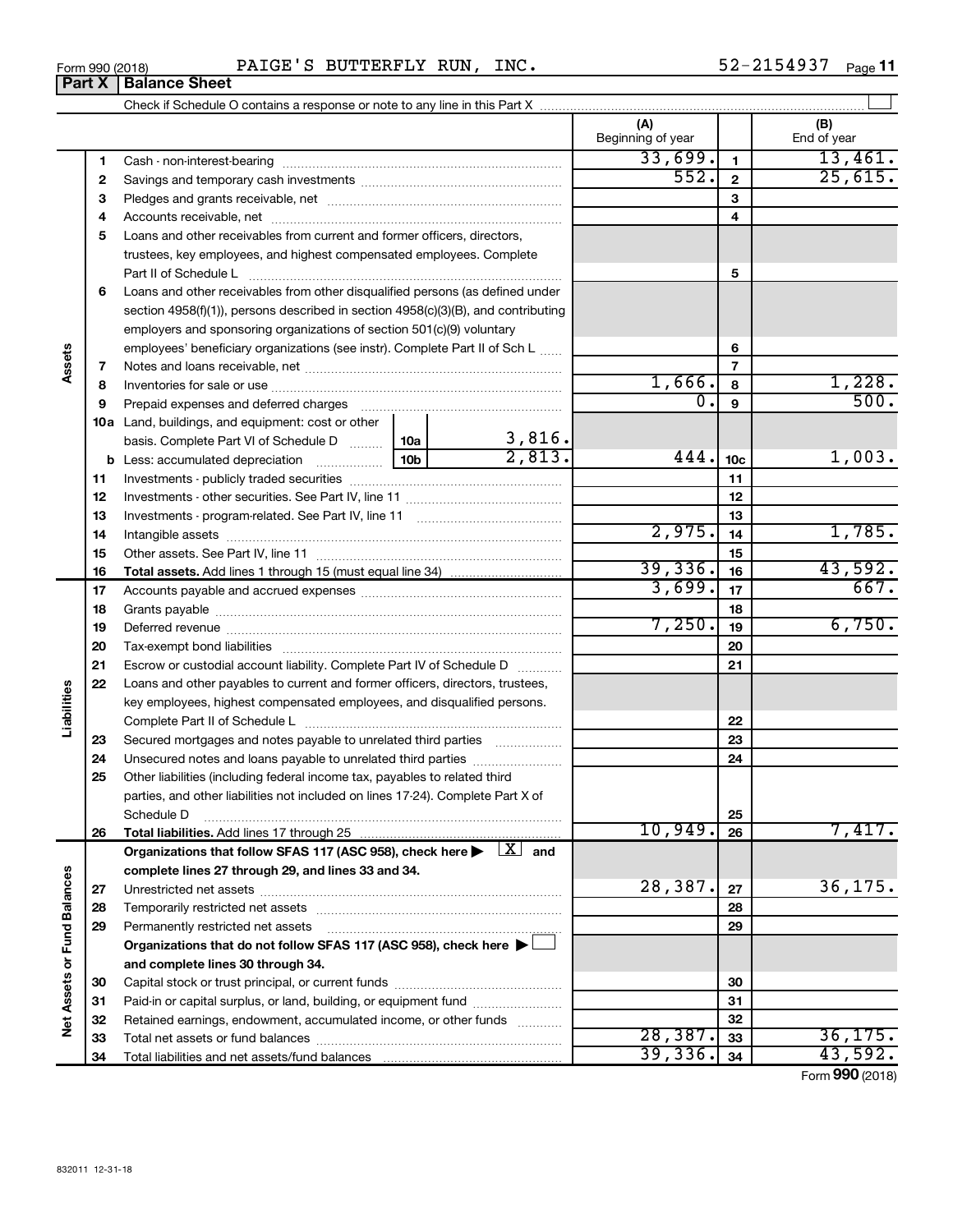|                                                                                                                   | PAIGE'S BUTTERFLY RUN, INC.<br>Form 990 (2018)                                                                                                                                                                                 | 52-2154937              |                 |          | Page 12          |  |
|-------------------------------------------------------------------------------------------------------------------|--------------------------------------------------------------------------------------------------------------------------------------------------------------------------------------------------------------------------------|-------------------------|-----------------|----------|------------------|--|
|                                                                                                                   | Part XI<br><b>Reconciliation of Net Assets</b>                                                                                                                                                                                 |                         |                 |          |                  |  |
|                                                                                                                   |                                                                                                                                                                                                                                |                         |                 |          |                  |  |
|                                                                                                                   |                                                                                                                                                                                                                                |                         |                 |          |                  |  |
| 1                                                                                                                 |                                                                                                                                                                                                                                | $\mathbf{1}$            |                 |          | 288,469.         |  |
| 2                                                                                                                 |                                                                                                                                                                                                                                | $\overline{2}$          |                 | 280,681. |                  |  |
| з                                                                                                                 |                                                                                                                                                                                                                                | $\overline{3}$          |                 |          | 7,788.           |  |
| 4                                                                                                                 |                                                                                                                                                                                                                                | $\overline{\mathbf{4}}$ |                 |          | 28,387.          |  |
| 5                                                                                                                 | Net unrealized gains (losses) on investments [11] matter than the control of the state of the state of the state of the state of the state of the state of the state of the state of the state of the state of the state of th | 5                       |                 |          |                  |  |
| 6                                                                                                                 |                                                                                                                                                                                                                                | 6                       |                 |          |                  |  |
| 7                                                                                                                 | Investment expenses                                                                                                                                                                                                            | $\overline{7}$          |                 |          |                  |  |
| 8                                                                                                                 | Prior period adjustments                                                                                                                                                                                                       | 8                       |                 |          |                  |  |
| 9                                                                                                                 |                                                                                                                                                                                                                                | $\mathbf{Q}$            |                 |          | $\overline{0}$ . |  |
| 10                                                                                                                | Net assets or fund balances at end of year. Combine lines 3 through 9 (must equal Part X, line 33,                                                                                                                             |                         |                 |          |                  |  |
|                                                                                                                   | column (B))                                                                                                                                                                                                                    | 10                      |                 |          | 36, 175.         |  |
|                                                                                                                   | Part XII Financial Statements and Reporting                                                                                                                                                                                    |                         |                 |          |                  |  |
|                                                                                                                   |                                                                                                                                                                                                                                |                         |                 |          |                  |  |
|                                                                                                                   |                                                                                                                                                                                                                                |                         |                 | Yes      | <b>No</b>        |  |
| 1                                                                                                                 | $\boxed{\text{X}}$ Accrual<br>Accounting method used to prepare the Form 990: $\Box$ Cash<br>Other                                                                                                                             |                         |                 |          |                  |  |
| If the organization changed its method of accounting from a prior year or checked "Other," explain in Schedule O. |                                                                                                                                                                                                                                |                         |                 |          |                  |  |
|                                                                                                                   |                                                                                                                                                                                                                                |                         |                 |          |                  |  |
|                                                                                                                   | If "Yes," check a box below to indicate whether the financial statements for the year were compiled or reviewed on a                                                                                                           |                         |                 |          |                  |  |
|                                                                                                                   | separate basis, consolidated basis, or both:                                                                                                                                                                                   |                         |                 |          |                  |  |
|                                                                                                                   | $ \mathbf{X} $ Separate basis<br><b>Consolidated basis</b><br>Both consolidated and separate basis                                                                                                                             |                         |                 |          |                  |  |
|                                                                                                                   |                                                                                                                                                                                                                                |                         | 2 <sub>b</sub>  |          | X                |  |
|                                                                                                                   | If "Yes," check a box below to indicate whether the financial statements for the year were audited on a separate basis,                                                                                                        |                         |                 |          |                  |  |
|                                                                                                                   | consolidated basis, or both:                                                                                                                                                                                                   |                         |                 |          |                  |  |
|                                                                                                                   | Both consolidated and separate basis<br>Separate basis<br>Consolidated basis                                                                                                                                                   |                         |                 |          |                  |  |
|                                                                                                                   | c If "Yes" to line 2a or 2b, does the organization have a committee that assumes responsibility for oversight of the audit,                                                                                                    |                         |                 |          |                  |  |
|                                                                                                                   |                                                                                                                                                                                                                                |                         | 2c              |          | х                |  |
|                                                                                                                   | If the organization changed either its oversight process or selection process during the tax year, explain in Schedule O.                                                                                                      |                         |                 |          |                  |  |
|                                                                                                                   | 3a As a result of a federal award, was the organization required to undergo an audit or audits as set forth in the Single Audit                                                                                                |                         |                 |          |                  |  |
|                                                                                                                   |                                                                                                                                                                                                                                |                         | За              |          | x                |  |
|                                                                                                                   | <b>b</b> If "Yes," did the organization undergo the required audit or audits? If the organization did not undergo the required audit                                                                                           |                         |                 |          |                  |  |
|                                                                                                                   |                                                                                                                                                                                                                                |                         | 3b              |          |                  |  |
|                                                                                                                   |                                                                                                                                                                                                                                |                         | Form 990 (2018) |          |                  |  |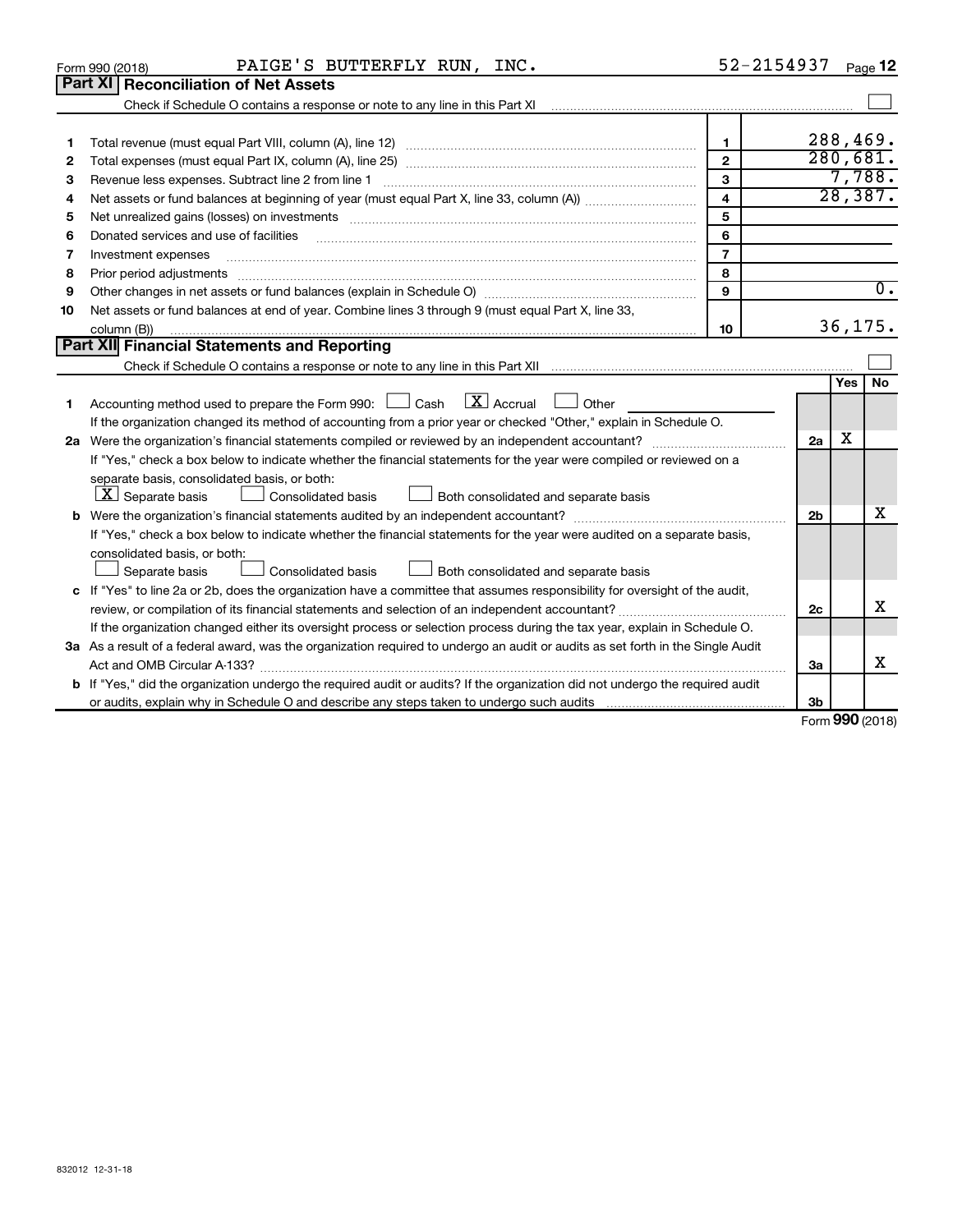**SCHEDULE A**

Department of the Treasury Internal Revenue Service

# Form 990 or 990-EZ)<br>
Complete if the organization is a section 501(c)(3) organization or a section<br> **Public Charity Status and Public Support**

**4947(a)(1) nonexempt charitable trust. | Attach to Form 990 or Form 990-EZ.** 

**| Go to www.irs.gov/Form990 for instructions and the latest information.**

| OMB No 1545-0047                    |
|-------------------------------------|
| 2018                                |
| <b>Open to Public</b><br>Inspection |

I.

**Name of the organization** 

|                |                     |                                                                                                                                               |          | PAIGE'S BUTTERFLY RUN, INC. |                                    |    |                            |  | 52-2154937                 |  |  |  |  |
|----------------|---------------------|-----------------------------------------------------------------------------------------------------------------------------------------------|----------|-----------------------------|------------------------------------|----|----------------------------|--|----------------------------|--|--|--|--|
|                | Part I              | Reason for Public Charity Status (All organizations must complete this part.) See instructions.                                               |          |                             |                                    |    |                            |  |                            |  |  |  |  |
|                |                     | The organization is not a private foundation because it is: (For lines 1 through 12, check only one box.)                                     |          |                             |                                    |    |                            |  |                            |  |  |  |  |
| 1              |                     | A church, convention of churches, or association of churches described in section 170(b)(1)(A)(i).                                            |          |                             |                                    |    |                            |  |                            |  |  |  |  |
| 2              |                     | A school described in section 170(b)(1)(A)(ii). (Attach Schedule E (Form 990 or 990-EZ).)                                                     |          |                             |                                    |    |                            |  |                            |  |  |  |  |
| 3              |                     | A hospital or a cooperative hospital service organization described in section 170(b)(1)(A)(iii).                                             |          |                             |                                    |    |                            |  |                            |  |  |  |  |
| 4              |                     | A medical research organization operated in conjunction with a hospital described in section 170(b)(1)(A)(iii). Enter the hospital's name,    |          |                             |                                    |    |                            |  |                            |  |  |  |  |
|                |                     | city, and state:                                                                                                                              |          |                             |                                    |    |                            |  |                            |  |  |  |  |
| 5              |                     | An organization operated for the benefit of a college or university owned or operated by a governmental unit described in                     |          |                             |                                    |    |                            |  |                            |  |  |  |  |
|                |                     | section 170(b)(1)(A)(iv). (Complete Part II.)                                                                                                 |          |                             |                                    |    |                            |  |                            |  |  |  |  |
| 6              |                     | A federal, state, or local government or governmental unit described in section 170(b)(1)(A)(v).                                              |          |                             |                                    |    |                            |  |                            |  |  |  |  |
| $\overline{7}$ | $\lfloor x \rfloor$ | An organization that normally receives a substantial part of its support from a governmental unit or from the general public described in     |          |                             |                                    |    |                            |  |                            |  |  |  |  |
|                |                     | section 170(b)(1)(A)(vi). (Complete Part II.)                                                                                                 |          |                             |                                    |    |                            |  |                            |  |  |  |  |
| 8              |                     | A community trust described in section 170(b)(1)(A)(vi). (Complete Part II.)                                                                  |          |                             |                                    |    |                            |  |                            |  |  |  |  |
| 9              |                     | An agricultural research organization described in section 170(b)(1)(A)(ix) operated in conjunction with a land-grant college                 |          |                             |                                    |    |                            |  |                            |  |  |  |  |
|                |                     | or university or a non-land-grant college of agriculture (see instructions). Enter the name, city, and state of the college or                |          |                             |                                    |    |                            |  |                            |  |  |  |  |
|                |                     | university:                                                                                                                                   |          |                             |                                    |    |                            |  |                            |  |  |  |  |
| 10             |                     | An organization that normally receives: (1) more than 33 1/3% of its support from contributions, membership fees, and gross receipts from     |          |                             |                                    |    |                            |  |                            |  |  |  |  |
|                |                     | activities related to its exempt functions - subject to certain exceptions, and (2) no more than 33 1/3% of its support from gross investment |          |                             |                                    |    |                            |  |                            |  |  |  |  |
|                |                     | income and unrelated business taxable income (less section 511 tax) from businesses acquired by the organization after June 30, 1975.         |          |                             |                                    |    |                            |  |                            |  |  |  |  |
|                |                     | See section 509(a)(2). (Complete Part III.)                                                                                                   |          |                             |                                    |    |                            |  |                            |  |  |  |  |
| 11             |                     | An organization organized and operated exclusively to test for public safety. See section 509(a)(4).                                          |          |                             |                                    |    |                            |  |                            |  |  |  |  |
| 12             |                     | An organization organized and operated exclusively for the benefit of, to perform the functions of, or to carry out the purposes of one or    |          |                             |                                    |    |                            |  |                            |  |  |  |  |
|                |                     | more publicly supported organizations described in section 509(a)(1) or section 509(a)(2). See section 509(a)(3). Check the box in            |          |                             |                                    |    |                            |  |                            |  |  |  |  |
|                |                     | lines 12a through 12d that describes the type of supporting organization and complete lines 12e, 12f, and 12g.                                |          |                             |                                    |    |                            |  |                            |  |  |  |  |
| а              |                     | Type I. A supporting organization operated, supervised, or controlled by its supported organization(s), typically by giving                   |          |                             |                                    |    |                            |  |                            |  |  |  |  |
|                |                     | the supported organization(s) the power to regularly appoint or elect a majority of the directors or trustees of the supporting               |          |                             |                                    |    |                            |  |                            |  |  |  |  |
|                |                     | organization. You must complete Part IV, Sections A and B.                                                                                    |          |                             |                                    |    |                            |  |                            |  |  |  |  |
| b              |                     | Type II. A supporting organization supervised or controlled in connection with its supported organization(s), by having                       |          |                             |                                    |    |                            |  |                            |  |  |  |  |
|                |                     | control or management of the supporting organization vested in the same persons that control or manage the supported                          |          |                             |                                    |    |                            |  |                            |  |  |  |  |
|                |                     | organization(s). You must complete Part IV, Sections A and C.                                                                                 |          |                             |                                    |    |                            |  |                            |  |  |  |  |
| с              |                     | Type III functionally integrated. A supporting organization operated in connection with, and functionally integrated with,                    |          |                             |                                    |    |                            |  |                            |  |  |  |  |
|                |                     | its supported organization(s) (see instructions). You must complete Part IV, Sections A, D, and E.                                            |          |                             |                                    |    |                            |  |                            |  |  |  |  |
| d              |                     | Type III non-functionally integrated. A supporting organization operated in connection with its supported organization(s)                     |          |                             |                                    |    |                            |  |                            |  |  |  |  |
|                |                     | that is not functionally integrated. The organization generally must satisfy a distribution requirement and an attentiveness                  |          |                             |                                    |    |                            |  |                            |  |  |  |  |
|                |                     | requirement (see instructions). You must complete Part IV, Sections A and D, and Part V.                                                      |          |                             |                                    |    |                            |  |                            |  |  |  |  |
| е              |                     | Check this box if the organization received a written determination from the IRS that it is a Type I, Type II, Type III                       |          |                             |                                    |    |                            |  |                            |  |  |  |  |
| f              |                     | functionally integrated, or Type III non-functionally integrated supporting organization.<br>Enter the number of supported organizations      |          |                             |                                    |    |                            |  |                            |  |  |  |  |
| g              |                     | Provide the following information about the supported organization(s).                                                                        |          |                             |                                    |    |                            |  |                            |  |  |  |  |
|                |                     | (i) Name of supported                                                                                                                         | (ii) EIN | (iii) Type of organization  | (iv) Is the organization listed    |    | (v) Amount of monetary     |  | (vi) Amount of other       |  |  |  |  |
|                |                     | organization                                                                                                                                  |          | (described on lines 1-10    | in your governing document?<br>Yes | No | support (see instructions) |  | support (see instructions) |  |  |  |  |
|                |                     |                                                                                                                                               |          | above (see instructions))   |                                    |    |                            |  |                            |  |  |  |  |
|                |                     |                                                                                                                                               |          |                             |                                    |    |                            |  |                            |  |  |  |  |
|                |                     |                                                                                                                                               |          |                             |                                    |    |                            |  |                            |  |  |  |  |
|                |                     |                                                                                                                                               |          |                             |                                    |    |                            |  |                            |  |  |  |  |
|                |                     |                                                                                                                                               |          |                             |                                    |    |                            |  |                            |  |  |  |  |
|                |                     |                                                                                                                                               |          |                             |                                    |    |                            |  |                            |  |  |  |  |
|                |                     |                                                                                                                                               |          |                             |                                    |    |                            |  |                            |  |  |  |  |
|                |                     |                                                                                                                                               |          |                             |                                    |    |                            |  |                            |  |  |  |  |
|                |                     |                                                                                                                                               |          |                             |                                    |    |                            |  |                            |  |  |  |  |
|                |                     |                                                                                                                                               |          |                             |                                    |    |                            |  |                            |  |  |  |  |
| Total          |                     |                                                                                                                                               |          |                             |                                    |    |                            |  |                            |  |  |  |  |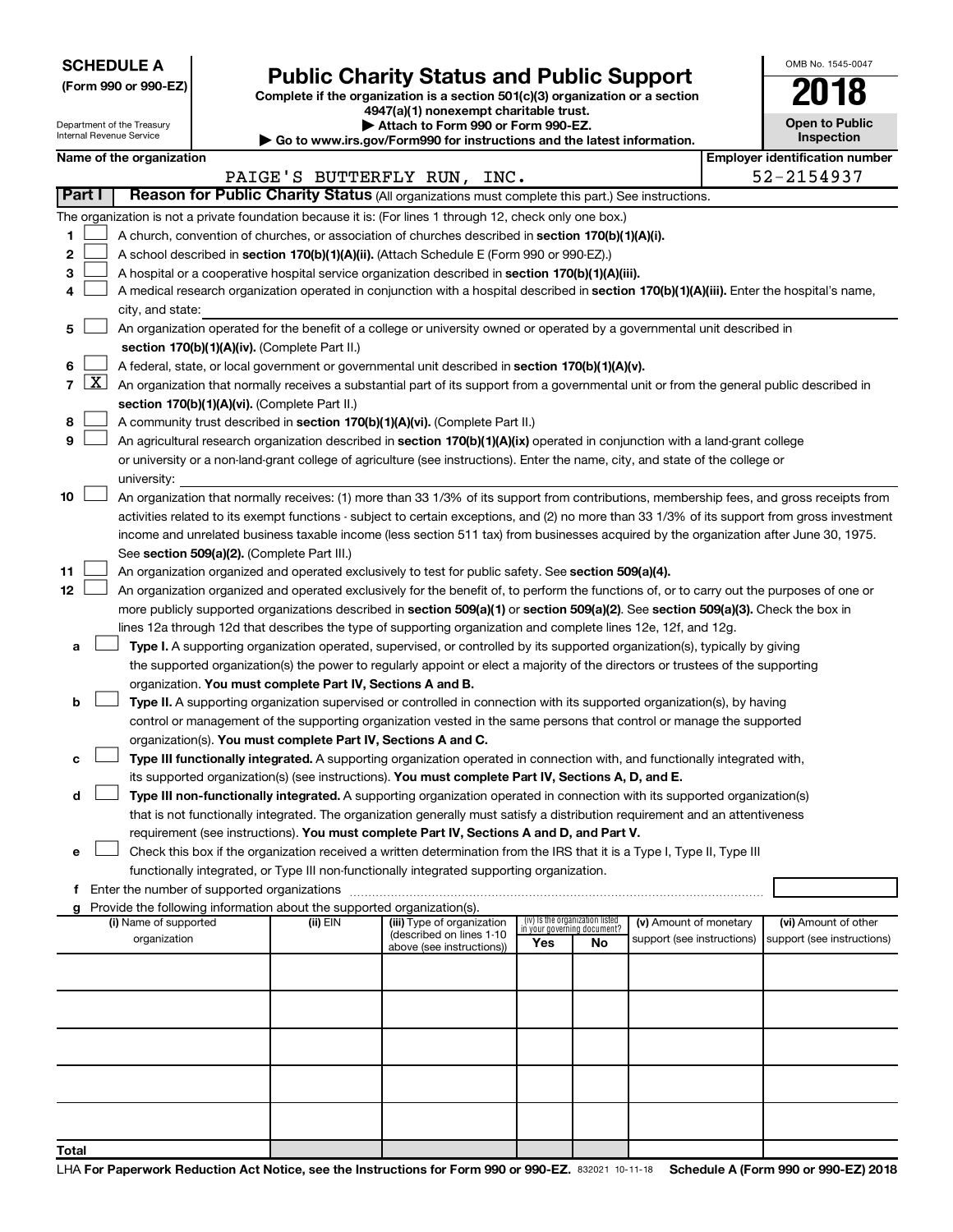### Schedule A (Form 990 or 990-EZ) 2018  $\rm PAIGE$  'S BUTTERFLY RUN, INC.  $\rm 52\text{--}2154937$   $\rm Page$

(Complete only if you checked the box on line 5, 7, or 8 of Part I or if the organization failed to qualify under Part III. If the organization fails to qualify under the tests listed below, please complete Part III.) **Part II Support Schedule for Organizations Described in Sections 170(b)(1)(A)(iv) and 170(b)(1)(A)(vi)**

| <b>Section A. Public Support</b>                                                                                                               |                      |                       |                         |                                    |                             |                                          |
|------------------------------------------------------------------------------------------------------------------------------------------------|----------------------|-----------------------|-------------------------|------------------------------------|-----------------------------|------------------------------------------|
| Calendar year (or fiscal year beginning in)                                                                                                    | (a) 2014             | $(b)$ 2015            | $(c)$ 2016              | $(d)$ 2017                         | (e) 2018                    | (f) Total                                |
| 1 Gifts, grants, contributions, and                                                                                                            |                      |                       |                         |                                    |                             |                                          |
| membership fees received. (Do not                                                                                                              |                      |                       |                         |                                    |                             |                                          |
| include any "unusual grants.")                                                                                                                 | 135,901.             | 145, 162.             | 164,145.                | 205,648.                           | 191,163.                    | 842,019.                                 |
| 2 Tax revenues levied for the organ-                                                                                                           |                      |                       |                         |                                    |                             |                                          |
| ization's benefit and either paid to                                                                                                           |                      |                       |                         |                                    |                             |                                          |
| or expended on its behalf                                                                                                                      |                      |                       |                         |                                    |                             |                                          |
| 3 The value of services or facilities                                                                                                          |                      |                       |                         |                                    |                             |                                          |
| furnished by a governmental unit to                                                                                                            |                      |                       |                         |                                    |                             |                                          |
| the organization without charge                                                                                                                |                      |                       |                         |                                    |                             |                                          |
| 4 Total. Add lines 1 through 3                                                                                                                 | 135,901.             | 145, 162.             | 164, 145.               | 205,648.                           | 191, 163.                   | 842,019.                                 |
| 5 The portion of total contributions                                                                                                           |                      |                       |                         |                                    |                             |                                          |
| by each person (other than a                                                                                                                   |                      |                       |                         |                                    |                             |                                          |
| governmental unit or publicly                                                                                                                  |                      |                       |                         |                                    |                             |                                          |
| supported organization) included                                                                                                               |                      |                       |                         |                                    |                             |                                          |
| on line 1 that exceeds 2% of the                                                                                                               |                      |                       |                         |                                    |                             |                                          |
| amount shown on line 11,                                                                                                                       |                      |                       |                         |                                    |                             |                                          |
| column (f)                                                                                                                                     |                      |                       |                         |                                    |                             |                                          |
|                                                                                                                                                |                      |                       |                         |                                    |                             | 842,019.                                 |
| 6 Public support. Subtract line 5 from line 4.<br><b>Section B. Total Support</b>                                                              |                      |                       |                         |                                    |                             |                                          |
|                                                                                                                                                |                      |                       |                         |                                    |                             |                                          |
| Calendar year (or fiscal year beginning in)                                                                                                    | (a) 2014<br>135,901. | (b) 2015<br>145, 162. | $(c)$ 2016<br>164, 145. | $(d)$ 2017<br>$\overline{205,648}$ | (e) 2018<br><u>191,163.</u> | (f) Total<br>842,019.                    |
| <b>7</b> Amounts from line 4                                                                                                                   |                      |                       |                         |                                    |                             |                                          |
| 8 Gross income from interest,                                                                                                                  |                      |                       |                         |                                    |                             |                                          |
| dividends, payments received on                                                                                                                |                      |                       |                         |                                    |                             |                                          |
| securities loans, rents, royalties,                                                                                                            |                      |                       |                         |                                    |                             | 573.                                     |
| and income from similar sources                                                                                                                | 196.                 | 297.                  | 16.                     | 1.                                 | 63.                         |                                          |
| <b>9</b> Net income from unrelated business                                                                                                    |                      |                       |                         |                                    |                             |                                          |
| activities, whether or not the                                                                                                                 |                      |                       |                         |                                    |                             |                                          |
| business is regularly carried on                                                                                                               |                      |                       |                         |                                    |                             |                                          |
| 10 Other income. Do not include gain                                                                                                           |                      |                       |                         |                                    |                             |                                          |
| or loss from the sale of capital                                                                                                               |                      |                       |                         |                                    |                             |                                          |
| assets (Explain in Part VI.)                                                                                                                   |                      |                       |                         |                                    |                             |                                          |
| 11 Total support. Add lines 7 through 10                                                                                                       |                      |                       |                         |                                    |                             | 842,592.                                 |
| <b>12</b> Gross receipts from related activities, etc. (see instructions)                                                                      |                      |                       |                         |                                    | 12                          |                                          |
| 13 First five years. If the Form 990 is for the organization's first, second, third, fourth, or fifth tax year as a section 501(c)(3)          |                      |                       |                         |                                    |                             |                                          |
| organization, check this box and stop here                                                                                                     |                      |                       |                         |                                    |                             |                                          |
| <b>Section C. Computation of Public Support Percentage</b>                                                                                     |                      |                       |                         |                                    |                             |                                          |
|                                                                                                                                                |                      |                       |                         |                                    | 14                          | 99.93<br>$\%$                            |
|                                                                                                                                                |                      |                       |                         |                                    | 15                          | 99.89<br>$\%$                            |
| 16a 33 1/3% support test - 2018. If the organization did not check the box on line 13, and line 14 is 33 1/3% or more, check this box and      |                      |                       |                         |                                    |                             |                                          |
|                                                                                                                                                |                      |                       |                         |                                    |                             | $\blacktriangleright$ $\boxed{\text{X}}$ |
| b 33 1/3% support test - 2017. If the organization did not check a box on line 13 or 16a, and line 15 is 33 1/3% or more, check this box       |                      |                       |                         |                                    |                             |                                          |
|                                                                                                                                                |                      |                       |                         |                                    |                             |                                          |
| 17a 10% -facts-and-circumstances test - 2018. If the organization did not check a box on line 13, 16a, or 16b, and line 14 is 10% or more,     |                      |                       |                         |                                    |                             |                                          |
| and if the organization meets the "facts-and-circumstances" test, check this box and stop here. Explain in Part VI how the organization        |                      |                       |                         |                                    |                             |                                          |
|                                                                                                                                                |                      |                       |                         |                                    |                             |                                          |
| <b>b 10%</b> -facts-and-circumstances test - 2017. If the organization did not check a box on line 13, 16a, 16b, or 17a, and line 15 is 10% or |                      |                       |                         |                                    |                             |                                          |
| more, and if the organization meets the "facts-and-circumstances" test, check this box and stop here. Explain in Part VI how the               |                      |                       |                         |                                    |                             |                                          |
| organization meets the "facts-and-circumstances" test. The organization qualifies as a publicly supported organization                         |                      |                       |                         |                                    |                             |                                          |
| 18 Private foundation. If the organization did not check a box on line 13, 16a, 16b, 17a, or 17b, check this box and see instructions          |                      |                       |                         |                                    |                             |                                          |
|                                                                                                                                                |                      |                       |                         |                                    |                             |                                          |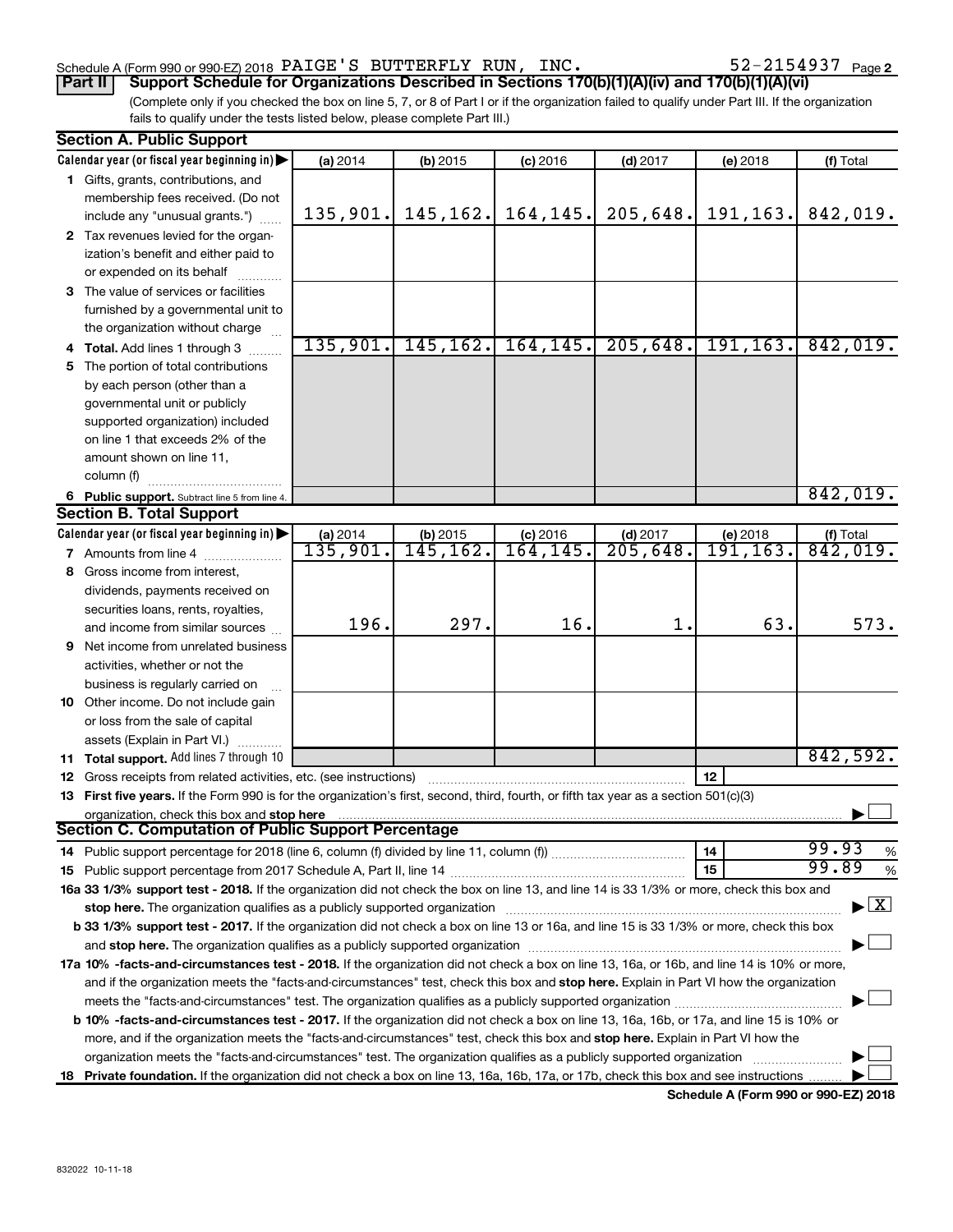### Schedule A (Form 990 or 990-EZ) 2018  $\rm PAIGE$  'S BUTTERFLY RUN, INC.  $\rm 52\text{--}2154937$   $\rm Page$ **Part III Support Schedule for Organizations Described in Section 509(a)(2)**

(Complete only if you checked the box on line 10 of Part I or if the organization failed to qualify under Part II. If the organization fails to qualify under the tests listed below, please complete Part II.)

| <b>Section A. Public Support</b>                                                                                                                                                                                               |          |          |            |            |          |           |
|--------------------------------------------------------------------------------------------------------------------------------------------------------------------------------------------------------------------------------|----------|----------|------------|------------|----------|-----------|
| Calendar year (or fiscal year beginning in)                                                                                                                                                                                    | (a) 2014 | (b) 2015 | $(c)$ 2016 | $(d)$ 2017 | (e) 2018 | (f) Total |
| 1 Gifts, grants, contributions, and                                                                                                                                                                                            |          |          |            |            |          |           |
| membership fees received. (Do not                                                                                                                                                                                              |          |          |            |            |          |           |
| include any "unusual grants.")                                                                                                                                                                                                 |          |          |            |            |          |           |
| 2 Gross receipts from admissions,                                                                                                                                                                                              |          |          |            |            |          |           |
| merchandise sold or services per-                                                                                                                                                                                              |          |          |            |            |          |           |
| formed, or facilities furnished in                                                                                                                                                                                             |          |          |            |            |          |           |
| any activity that is related to the<br>organization's tax-exempt purpose                                                                                                                                                       |          |          |            |            |          |           |
| 3 Gross receipts from activities that                                                                                                                                                                                          |          |          |            |            |          |           |
| are not an unrelated trade or bus-                                                                                                                                                                                             |          |          |            |            |          |           |
|                                                                                                                                                                                                                                |          |          |            |            |          |           |
| iness under section 513                                                                                                                                                                                                        |          |          |            |            |          |           |
| 4 Tax revenues levied for the organ-                                                                                                                                                                                           |          |          |            |            |          |           |
| ization's benefit and either paid to                                                                                                                                                                                           |          |          |            |            |          |           |
| or expended on its behalf                                                                                                                                                                                                      |          |          |            |            |          |           |
| 5 The value of services or facilities                                                                                                                                                                                          |          |          |            |            |          |           |
| furnished by a governmental unit to                                                                                                                                                                                            |          |          |            |            |          |           |
| the organization without charge                                                                                                                                                                                                |          |          |            |            |          |           |
| <b>6 Total.</b> Add lines 1 through 5                                                                                                                                                                                          |          |          |            |            |          |           |
| 7a Amounts included on lines 1, 2, and                                                                                                                                                                                         |          |          |            |            |          |           |
| 3 received from disqualified persons                                                                                                                                                                                           |          |          |            |            |          |           |
| <b>b</b> Amounts included on lines 2 and 3 received                                                                                                                                                                            |          |          |            |            |          |           |
| from other than disqualified persons that<br>exceed the greater of \$5,000 or 1% of the                                                                                                                                        |          |          |            |            |          |           |
| amount on line 13 for the year                                                                                                                                                                                                 |          |          |            |            |          |           |
| c Add lines 7a and 7b                                                                                                                                                                                                          |          |          |            |            |          |           |
| 8 Public support. (Subtract line 7c from line 6.)                                                                                                                                                                              |          |          |            |            |          |           |
| <b>Section B. Total Support</b>                                                                                                                                                                                                |          |          |            |            |          |           |
| Calendar year (or fiscal year beginning in)                                                                                                                                                                                    | (a) 2014 | (b) 2015 | (c) 2016   | $(d)$ 2017 | (e) 2018 | (f) Total |
| <b>9</b> Amounts from line 6                                                                                                                                                                                                   |          |          |            |            |          |           |
| <b>10a</b> Gross income from interest,                                                                                                                                                                                         |          |          |            |            |          |           |
| dividends, payments received on                                                                                                                                                                                                |          |          |            |            |          |           |
| securities loans, rents, royalties,<br>and income from similar sources                                                                                                                                                         |          |          |            |            |          |           |
| <b>b</b> Unrelated business taxable income                                                                                                                                                                                     |          |          |            |            |          |           |
| (less section 511 taxes) from businesses                                                                                                                                                                                       |          |          |            |            |          |           |
| acquired after June 30, 1975<br>$\frac{1}{2}$                                                                                                                                                                                  |          |          |            |            |          |           |
| c Add lines 10a and 10b                                                                                                                                                                                                        |          |          |            |            |          |           |
| 11 Net income from unrelated business                                                                                                                                                                                          |          |          |            |            |          |           |
| activities not included in line 10b.                                                                                                                                                                                           |          |          |            |            |          |           |
| whether or not the business is                                                                                                                                                                                                 |          |          |            |            |          |           |
| regularly carried on<br><b>12</b> Other income. Do not include gain                                                                                                                                                            |          |          |            |            |          |           |
| or loss from the sale of capital                                                                                                                                                                                               |          |          |            |            |          |           |
| assets (Explain in Part VI.)                                                                                                                                                                                                   |          |          |            |            |          |           |
| <b>13</b> Total support. (Add lines 9, 10c, 11, and 12.)                                                                                                                                                                       |          |          |            |            |          |           |
| 14 First five years. If the Form 990 is for the organization's first, second, third, fourth, or fifth tax year as a section 501(c)(3) organization,                                                                            |          |          |            |            |          |           |
| check this box and stop here measurements are all the state of the state of the state of the state of the state of the state of the state of the state of the state of the state of the state of the state of the state of the |          |          |            |            |          |           |
| Section C. Computation of Public Support Percentage                                                                                                                                                                            |          |          |            |            |          |           |
| 15 Public support percentage for 2018 (line 8, column (f), divided by line 13, column (f) <i>manumeronomine</i>                                                                                                                |          |          |            |            | 15       | %         |
| 16 Public support percentage from 2017 Schedule A, Part III, line 15                                                                                                                                                           |          |          |            |            | 16       | %         |
| Section D. Computation of Investment Income Percentage                                                                                                                                                                         |          |          |            |            |          |           |
| 17 Investment income percentage for 2018 (line 10c, column (f), divided by line 13, column (f))                                                                                                                                |          |          |            |            | 17       | %         |
| 18 Investment income percentage from 2017 Schedule A, Part III, line 17                                                                                                                                                        |          |          |            |            | 18       | %         |
| 19a 33 1/3% support tests - 2018. If the organization did not check the box on line 14, and line 15 is more than 33 1/3%, and line 17 is not                                                                                   |          |          |            |            |          |           |
| more than 33 1/3%, check this box and stop here. The organization qualifies as a publicly supported organization                                                                                                               |          |          |            |            |          |           |
| b 33 1/3% support tests - 2017. If the organization did not check a box on line 14 or line 19a, and line 16 is more than 33 1/3%, and                                                                                          |          |          |            |            |          |           |
| line 18 is not more than 33 1/3%, check this box and stop here. The organization qualifies as a publicly supported organization                                                                                                |          |          |            |            |          |           |
|                                                                                                                                                                                                                                |          |          |            |            |          |           |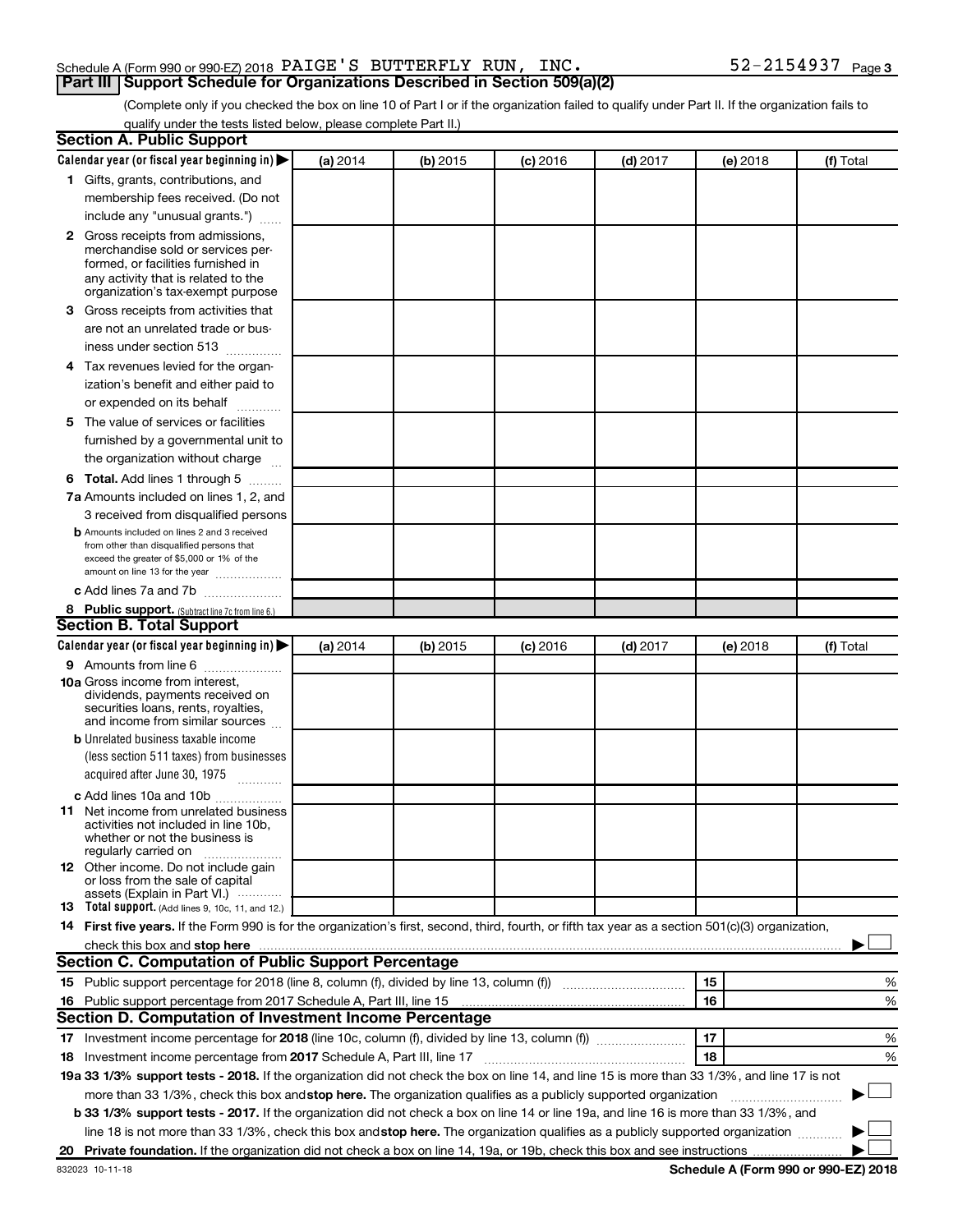### **Part IV Supporting Organizations**

(Complete only if you checked a box in line 12 on Part I. If you checked 12a of Part I, complete Sections A and B. If you checked 12b of Part I, complete Sections A and C. If you checked 12c of Part I, complete Sections A, D, and E. If you checked 12d of Part I, complete Sections A and D, and complete Part V.)

### **Section A. All Supporting Organizations**

- **1** Are all of the organization's supported organizations listed by name in the organization's governing documents? If "No," describe in Part VI how the supported organizations are designated. If designated by *class or purpose, describe the designation. If historic and continuing relationship, explain.*
- **2** Did the organization have any supported organization that does not have an IRS determination of status under section 509(a)(1) or (2)? If "Yes," explain in Part **VI** how the organization determined that the supported *organization was described in section 509(a)(1) or (2).*
- **3a** Did the organization have a supported organization described in section 501(c)(4), (5), or (6)? If "Yes," answer *(b) and (c) below.*
- **b** Did the organization confirm that each supported organization qualified under section 501(c)(4), (5), or (6) and satisfied the public support tests under section 509(a)(2)? If "Yes," describe in Part VI when and how the *organization made the determination.*
- **c** Did the organization ensure that all support to such organizations was used exclusively for section 170(c)(2)(B) purposes? If "Yes," explain in Part VI what controls the organization put in place to ensure such use.
- **4 a** *If* Was any supported organization not organized in the United States ("foreign supported organization")? *"Yes," and if you checked 12a or 12b in Part I, answer (b) and (c) below.*
- **b** Did the organization have ultimate control and discretion in deciding whether to make grants to the foreign supported organization? If "Yes," describe in Part VI how the organization had such control and discretion *despite being controlled or supervised by or in connection with its supported organizations.*
- **c** Did the organization support any foreign supported organization that does not have an IRS determination under sections 501(c)(3) and 509(a)(1) or (2)? If "Yes," explain in Part VI what controls the organization used *to ensure that all support to the foreign supported organization was used exclusively for section 170(c)(2)(B) purposes.*
- **5a** Did the organization add, substitute, or remove any supported organizations during the tax year? If "Yes," answer (b) and (c) below (if applicable). Also, provide detail in **Part VI,** including (i) the names and EIN *numbers of the supported organizations added, substituted, or removed; (ii) the reasons for each such action; (iii) the authority under the organization's organizing document authorizing such action; and (iv) how the action was accomplished (such as by amendment to the organizing document).*
- **b Type I or Type II only.** Was any added or substituted supported organization part of a class already designated in the organization's organizing document?
- **c Substitutions only.**  Was the substitution the result of an event beyond the organization's control?
- **6** Did the organization provide support (whether in the form of grants or the provision of services or facilities) to **Part VI.** support or benefit one or more of the filing organization's supported organizations? If "Yes," provide detail in anyone other than (i) its supported organizations, (ii) individuals that are part of the charitable class benefited by one or more of its supported organizations, or (iii) other supporting organizations that also
- **7** Did the organization provide a grant, loan, compensation, or other similar payment to a substantial contributor regard to a substantial contributor? If "Yes," complete Part I of Schedule L (Form 990 or 990-EZ). (as defined in section 4958(c)(3)(C)), a family member of a substantial contributor, or a 35% controlled entity with
- **8** Did the organization make a loan to a disqualified person (as defined in section 4958) not described in line 7? *If "Yes," complete Part I of Schedule L (Form 990 or 990-EZ).*
- **9 a** Was the organization controlled directly or indirectly at any time during the tax year by one or more in section 509(a)(1) or (2))? If "Yes," provide detail in **Part VI.** disqualified persons as defined in section 4946 (other than foundation managers and organizations described
- **b** Did one or more disqualified persons (as defined in line 9a) hold a controlling interest in any entity in which the supporting organization had an interest? If "Yes," provide detail in Part VI.
- **c** Did a disqualified person (as defined in line 9a) have an ownership interest in, or derive any personal benefit from, assets in which the supporting organization also had an interest? If "Yes," provide detail in Part VI.
- **10 a** Was the organization subject to the excess business holdings rules of section 4943 because of section supporting organizations)? If "Yes," answer 10b below. 4943(f) (regarding certain Type II supporting organizations, and all Type III non-functionally integrated
	- **b** Did the organization have any excess business holdings in the tax year? (Use Schedule C, Form 4720, to *determine whether the organization had excess business holdings.)*

**Yes No 1 2 3a 3b 3c 4a 4b 4c 5a 5b 5c 6 7 8 9a 9b 9c 10a 10b**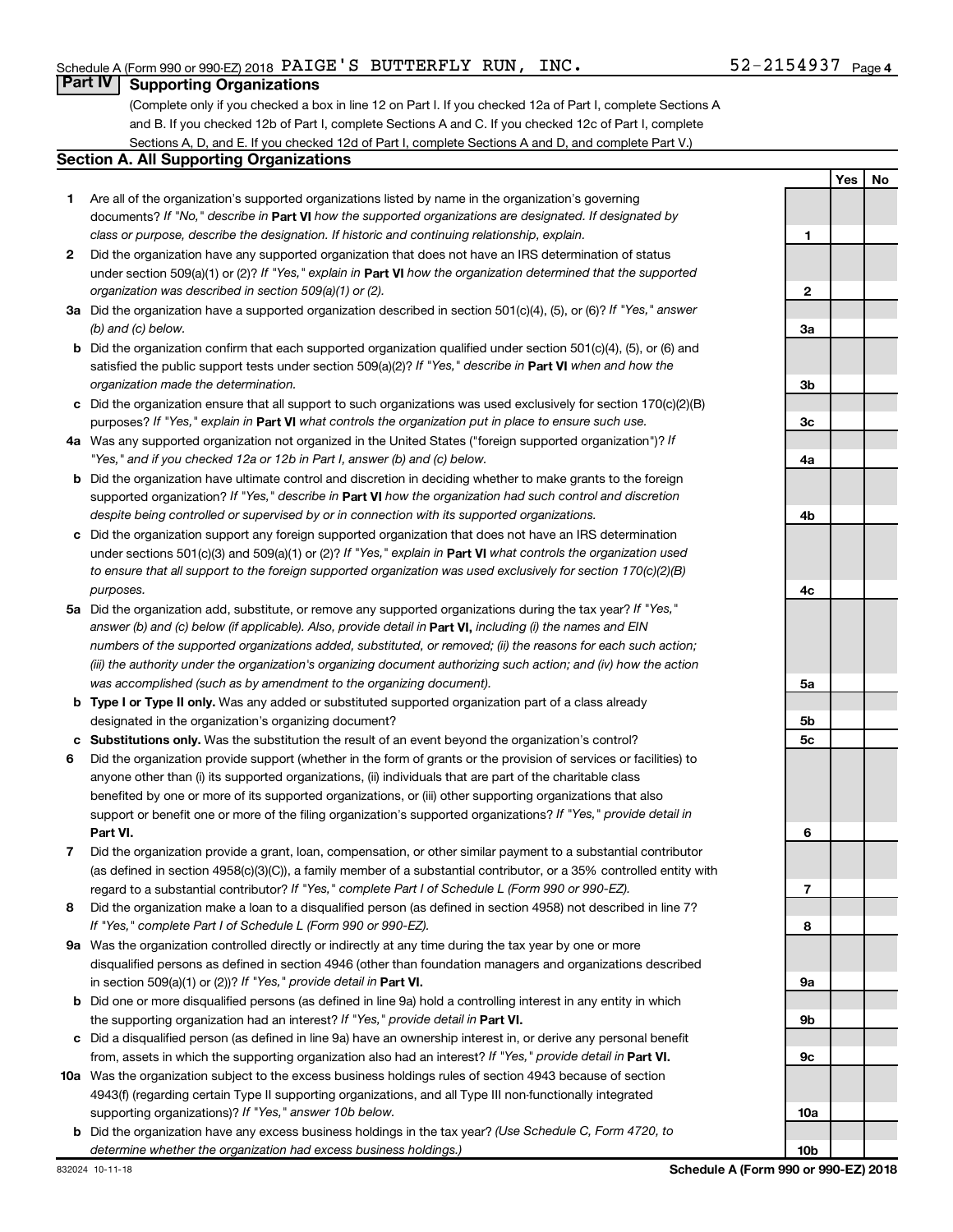### Schedule A (Form 990 or 990-EZ) 2018 PAIGE S BUTTERFLY RUN, INC .  $52 - 2154937$  Page PAIGE'S BUTTERFLY RUN, INC. 52-2154937

|    | Part IV<br><b>Supporting Organizations (continued)</b>                                                                                                                                                                            |                 |     |    |
|----|-----------------------------------------------------------------------------------------------------------------------------------------------------------------------------------------------------------------------------------|-----------------|-----|----|
|    |                                                                                                                                                                                                                                   |                 | Yes | No |
| 11 | Has the organization accepted a gift or contribution from any of the following persons?                                                                                                                                           |                 |     |    |
|    | a A person who directly or indirectly controls, either alone or together with persons described in (b) and (c)                                                                                                                    |                 |     |    |
|    | below, the governing body of a supported organization?                                                                                                                                                                            | 11a             |     |    |
|    | <b>b</b> A family member of a person described in (a) above?                                                                                                                                                                      | 11 <sub>b</sub> |     |    |
|    | c A 35% controlled entity of a person described in (a) or (b) above? If "Yes" to a, b, or c, provide detail in Part VI.                                                                                                           | 11c             |     |    |
|    | <b>Section B. Type I Supporting Organizations</b>                                                                                                                                                                                 |                 |     |    |
|    |                                                                                                                                                                                                                                   |                 | Yes | No |
| 1  | Did the directors, trustees, or membership of one or more supported organizations have the power to                                                                                                                               |                 |     |    |
|    | regularly appoint or elect at least a majority of the organization's directors or trustees at all times during the                                                                                                                |                 |     |    |
|    | tax year? If "No," describe in Part VI how the supported organization(s) effectively operated, supervised, or                                                                                                                     |                 |     |    |
|    | controlled the organization's activities. If the organization had more than one supported organization,                                                                                                                           |                 |     |    |
|    | describe how the powers to appoint and/or remove directors or trustees were allocated among the supported                                                                                                                         |                 |     |    |
|    | organizations and what conditions or restrictions, if any, applied to such powers during the tax year.                                                                                                                            | 1               |     |    |
| 2  | Did the organization operate for the benefit of any supported organization other than the supported                                                                                                                               |                 |     |    |
|    | organization(s) that operated, supervised, or controlled the supporting organization? If "Yes," explain in                                                                                                                        |                 |     |    |
|    | Part VI how providing such benefit carried out the purposes of the supported organization(s) that operated,                                                                                                                       |                 |     |    |
|    | supervised, or controlled the supporting organization.                                                                                                                                                                            | $\mathbf{2}$    |     |    |
|    | <b>Section C. Type II Supporting Organizations</b>                                                                                                                                                                                |                 |     |    |
|    |                                                                                                                                                                                                                                   |                 | Yes | No |
|    |                                                                                                                                                                                                                                   |                 |     |    |
| 1. | Were a majority of the organization's directors or trustees during the tax year also a majority of the directors<br>or trustees of each of the organization's supported organization(s)? If "No," describe in Part VI how control |                 |     |    |
|    |                                                                                                                                                                                                                                   |                 |     |    |
|    | or management of the supporting organization was vested in the same persons that controlled or managed                                                                                                                            |                 |     |    |
|    | the supported organization(s).<br><b>Section D. All Type III Supporting Organizations</b>                                                                                                                                         | 1               |     |    |
|    |                                                                                                                                                                                                                                   |                 |     |    |
|    |                                                                                                                                                                                                                                   |                 | Yes | No |
| 1  | Did the organization provide to each of its supported organizations, by the last day of the fifth month of the                                                                                                                    |                 |     |    |
|    | organization's tax year, (i) a written notice describing the type and amount of support provided during the prior tax                                                                                                             |                 |     |    |
|    | year, (ii) a copy of the Form 990 that was most recently filed as of the date of notification, and (iii) copies of the                                                                                                            |                 |     |    |
|    | organization's governing documents in effect on the date of notification, to the extent not previously provided?                                                                                                                  | 1               |     |    |
| 2  | Were any of the organization's officers, directors, or trustees either (i) appointed or elected by the supported                                                                                                                  |                 |     |    |
|    | organization(s) or (ii) serving on the governing body of a supported organization? If "No," explain in Part VI how                                                                                                                |                 |     |    |
|    | the organization maintained a close and continuous working relationship with the supported organization(s).                                                                                                                       | 2               |     |    |
| 3  | By reason of the relationship described in (2), did the organization's supported organizations have a                                                                                                                             |                 |     |    |
|    | significant voice in the organization's investment policies and in directing the use of the organization's                                                                                                                        |                 |     |    |
|    | income or assets at all times during the tax year? If "Yes," describe in Part VI the role the organization's                                                                                                                      |                 |     |    |
|    | supported organizations played in this regard.                                                                                                                                                                                    | З               |     |    |
|    | Section E. Type III Functionally Integrated Supporting Organizations                                                                                                                                                              |                 |     |    |
| 1  | Check the box next to the method that the organization used to satisfy the Integral Part Test during the yealsee instructions).                                                                                                   |                 |     |    |
| а  | The organization satisfied the Activities Test. Complete line 2 below.                                                                                                                                                            |                 |     |    |
| b  | The organization is the parent of each of its supported organizations. Complete line 3 below.                                                                                                                                     |                 |     |    |
| с  | The organization supported a governmental entity. Describe in Part VI how you supported a government entity (see instructions).                                                                                                   |                 |     |    |
| 2  | Activities Test. Answer (a) and (b) below.                                                                                                                                                                                        |                 | Yes | No |
| а  | Did substantially all of the organization's activities during the tax year directly further the exempt purposes of                                                                                                                |                 |     |    |
|    | the supported organization(s) to which the organization was responsive? If "Yes," then in Part VI identify                                                                                                                        |                 |     |    |
|    | those supported organizations and explain how these activities directly furthered their exempt purposes,                                                                                                                          |                 |     |    |
|    | how the organization was responsive to those supported organizations, and how the organization determined                                                                                                                         |                 |     |    |
|    | that these activities constituted substantially all of its activities.                                                                                                                                                            | 2a              |     |    |
| b  | Did the activities described in (a) constitute activities that, but for the organization's involvement, one or more                                                                                                               |                 |     |    |
|    | of the organization's supported organization(s) would have been engaged in? If "Yes," explain in Part VI the                                                                                                                      |                 |     |    |
|    | reasons for the organization's position that its supported organization(s) would have engaged in these                                                                                                                            |                 |     |    |
|    | activities but for the organization's involvement.                                                                                                                                                                                | 2b              |     |    |
| 3  | Parent of Supported Organizations. Answer (a) and (b) below.                                                                                                                                                                      |                 |     |    |
| а  | Did the organization have the power to regularly appoint or elect a majority of the officers, directors, or                                                                                                                       |                 |     |    |
|    | trustees of each of the supported organizations? Provide details in Part VI.                                                                                                                                                      | За              |     |    |
| b  | Did the organization exercise a substantial degree of direction over the policies, programs, and activities of each                                                                                                               |                 |     |    |
|    | of its supported organizations? If "Yes," describe in Part VI the role played by the organization in this regard.                                                                                                                 | 3b              |     |    |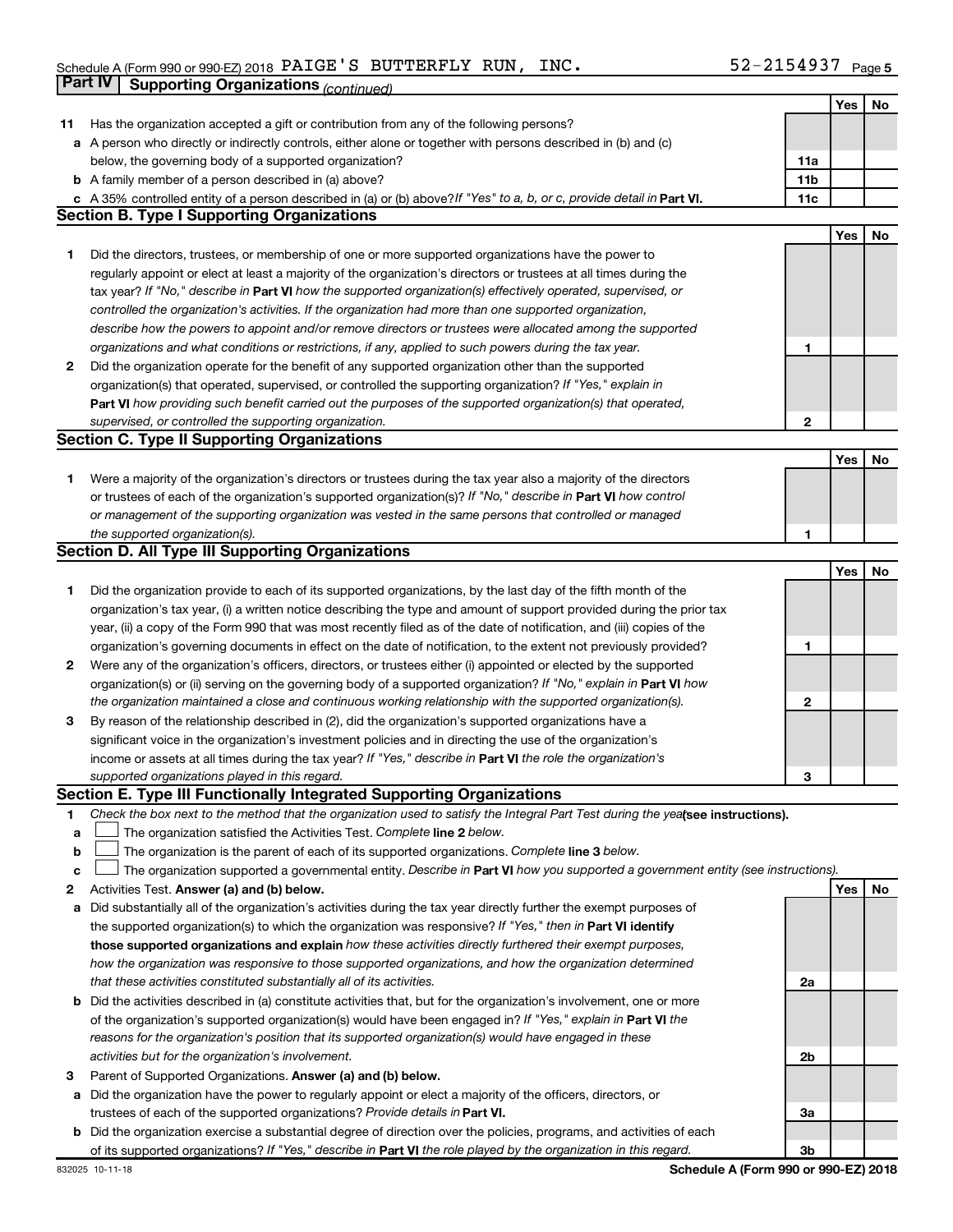| Part V   Type III Non-Functionally Integrated 509(a)(3) Supporting Organizations |  |  |                       |  |
|----------------------------------------------------------------------------------|--|--|-----------------------|--|
| Schedule A (Form 990 or 990 EZ) 2018 $\verb PAIGE'S $ BUTTERFLY RUN, INC.        |  |  | $52 - 2154937$ Page 6 |  |

1 **Letter See instructions.** All Check here if the organization satisfied the Integral Part Test as a qualifying trust on Nov. 20, 1970 (explain in Part VI.) See instructions. All other Type III non-functionally integrated supporting organizations must complete Sections A through E.

|              | Section A - Adjusted Net Income                                              | (A) Prior Year | (B) Current Year<br>(optional) |                                |
|--------------|------------------------------------------------------------------------------|----------------|--------------------------------|--------------------------------|
| 1            | Net short-term capital gain                                                  | 1              |                                |                                |
| 2            | Recoveries of prior-year distributions                                       | $\mathbf{2}$   |                                |                                |
| З            | Other gross income (see instructions)                                        | 3              |                                |                                |
| 4            | Add lines 1 through 3                                                        | 4              |                                |                                |
| 5            | Depreciation and depletion                                                   | 5              |                                |                                |
| 6            | Portion of operating expenses paid or incurred for production or             |                |                                |                                |
|              | collection of gross income or for management, conservation, or               |                |                                |                                |
|              | maintenance of property held for production of income (see instructions)     | 6              |                                |                                |
| 7            | Other expenses (see instructions)                                            | $\overline{7}$ |                                |                                |
| 8            | Adjusted Net Income (subtract lines 5, 6, and 7 from line 4)                 | 8              |                                |                                |
|              | <b>Section B - Minimum Asset Amount</b>                                      |                | (A) Prior Year                 | (B) Current Year<br>(optional) |
| 1            | Aggregate fair market value of all non-exempt-use assets (see                |                |                                |                                |
|              | instructions for short tax year or assets held for part of year):            |                |                                |                                |
|              | <b>a</b> Average monthly value of securities                                 | 1a             |                                |                                |
|              | <b>b</b> Average monthly cash balances                                       | 1 <sub>b</sub> |                                |                                |
|              | c Fair market value of other non-exempt-use assets                           | 1c             |                                |                                |
|              | <b>d</b> Total (add lines 1a, 1b, and 1c)                                    | 1d             |                                |                                |
|              | e Discount claimed for blockage or other                                     |                |                                |                                |
|              | factors (explain in detail in Part VI):                                      |                |                                |                                |
| 2            | Acquisition indebtedness applicable to non-exempt-use assets                 | $\mathbf{2}$   |                                |                                |
| 3            | Subtract line 2 from line 1d                                                 | 3              |                                |                                |
| 4            | Cash deemed held for exempt use. Enter 1-1/2% of line 3 (for greater amount, |                |                                |                                |
|              | see instructions)                                                            | 4              |                                |                                |
| 5            | Net value of non-exempt-use assets (subtract line 4 from line 3)             | 5              |                                |                                |
| 6            | Multiply line 5 by .035                                                      | 6              |                                |                                |
| 7            | Recoveries of prior-year distributions                                       | 7              |                                |                                |
| 8            | Minimum Asset Amount (add line 7 to line 6)                                  | 8              |                                |                                |
|              | <b>Section C - Distributable Amount</b>                                      |                |                                | <b>Current Year</b>            |
| -1           | Adjusted net income for prior year (from Section A, line 8, Column A)        | 1              |                                |                                |
| $\mathbf{2}$ | Enter 85% of line 1                                                          | $\mathbf{2}$   |                                |                                |
| З            | Minimum asset amount for prior year (from Section B, line 8, Column A)       | 3              |                                |                                |
| 4            | Enter greater of line 2 or line 3                                            | 4              |                                |                                |
| 5            | Income tax imposed in prior year                                             | 5              |                                |                                |
| 6            | <b>Distributable Amount.</b> Subtract line 5 from line 4, unless subject to  |                |                                |                                |
|              | emergency temporary reduction (see instructions)                             | 6              |                                |                                |

**7** Check here if the current year is the organization's first as a non-functionally integrated Type III supporting organization (see † instructions).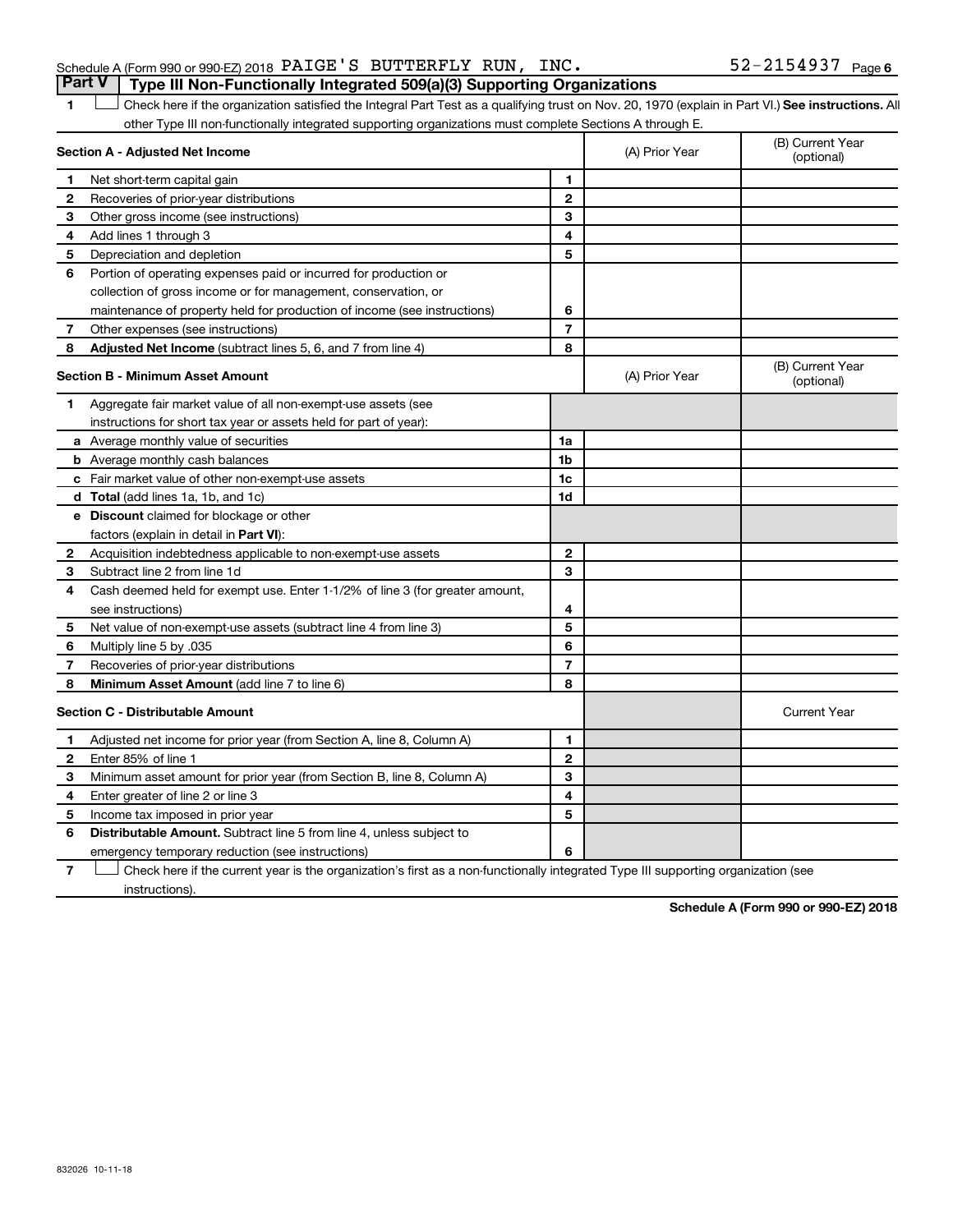| <b>Part V</b> | Type III Non-Functionally Integrated 509(a)(3) Supporting Organizations (continued)        |                             |                                       |                                         |  |  |  |  |
|---------------|--------------------------------------------------------------------------------------------|-----------------------------|---------------------------------------|-----------------------------------------|--|--|--|--|
|               | <b>Section D - Distributions</b>                                                           |                             |                                       | <b>Current Year</b>                     |  |  |  |  |
| 1             | Amounts paid to supported organizations to accomplish exempt purposes                      |                             |                                       |                                         |  |  |  |  |
| $\mathbf{2}$  | Amounts paid to perform activity that directly furthers exempt purposes of supported       |                             |                                       |                                         |  |  |  |  |
|               | organizations, in excess of income from activity                                           |                             |                                       |                                         |  |  |  |  |
| 3             | Administrative expenses paid to accomplish exempt purposes of supported organizations      |                             |                                       |                                         |  |  |  |  |
| 4             | Amounts paid to acquire exempt-use assets                                                  |                             |                                       |                                         |  |  |  |  |
| 5             | Qualified set-aside amounts (prior IRS approval required)                                  |                             |                                       |                                         |  |  |  |  |
| 6             | Other distributions (describe in <b>Part VI</b> ). See instructions.                       |                             |                                       |                                         |  |  |  |  |
| 7             | Total annual distributions. Add lines 1 through 6.                                         |                             |                                       |                                         |  |  |  |  |
| 8             | Distributions to attentive supported organizations to which the organization is responsive |                             |                                       |                                         |  |  |  |  |
|               | (provide details in Part VI). See instructions.                                            |                             |                                       |                                         |  |  |  |  |
| 9             | Distributable amount for 2018 from Section C, line 6                                       |                             |                                       |                                         |  |  |  |  |
| 10            | Line 8 amount divided by line 9 amount                                                     |                             |                                       |                                         |  |  |  |  |
|               |                                                                                            | (i)                         | (ii)                                  | (iii)                                   |  |  |  |  |
|               | <b>Section E - Distribution Allocations (see instructions)</b>                             | <b>Excess Distributions</b> | <b>Underdistributions</b><br>Pre-2018 | <b>Distributable</b><br>Amount for 2018 |  |  |  |  |
| 1             | Distributable amount for 2018 from Section C, line 6                                       |                             |                                       |                                         |  |  |  |  |
| $\mathbf{2}$  | Underdistributions, if any, for years prior to 2018 (reason-                               |                             |                                       |                                         |  |  |  |  |
|               | able cause required-explain in Part VI). See instructions.                                 |                             |                                       |                                         |  |  |  |  |
| 3             | Excess distributions carryover, if any, to 2018                                            |                             |                                       |                                         |  |  |  |  |
|               | <b>a</b> From 2013                                                                         |                             |                                       |                                         |  |  |  |  |
|               | $b$ From 2014                                                                              |                             |                                       |                                         |  |  |  |  |
|               | c From 2015                                                                                |                             |                                       |                                         |  |  |  |  |
|               | d From 2016                                                                                |                             |                                       |                                         |  |  |  |  |
|               | e From 2017                                                                                |                             |                                       |                                         |  |  |  |  |
|               | f Total of lines 3a through e                                                              |                             |                                       |                                         |  |  |  |  |
|               | g Applied to underdistributions of prior years                                             |                             |                                       |                                         |  |  |  |  |
|               | h Applied to 2018 distributable amount                                                     |                             |                                       |                                         |  |  |  |  |
| Ť.            | Carryover from 2013 not applied (see instructions)                                         |                             |                                       |                                         |  |  |  |  |
|               | Remainder. Subtract lines 3g, 3h, and 3i from 3f.                                          |                             |                                       |                                         |  |  |  |  |
| 4             | Distributions for 2018 from Section D,                                                     |                             |                                       |                                         |  |  |  |  |
|               | line $7:$                                                                                  |                             |                                       |                                         |  |  |  |  |
|               | a Applied to underdistributions of prior years                                             |                             |                                       |                                         |  |  |  |  |
|               | <b>b</b> Applied to 2018 distributable amount                                              |                             |                                       |                                         |  |  |  |  |
| с             | Remainder. Subtract lines 4a and 4b from 4.                                                |                             |                                       |                                         |  |  |  |  |
| 5             | Remaining underdistributions for years prior to 2018, if                                   |                             |                                       |                                         |  |  |  |  |
|               | any. Subtract lines 3g and 4a from line 2. For result greater                              |                             |                                       |                                         |  |  |  |  |
|               | than zero, explain in Part VI. See instructions.                                           |                             |                                       |                                         |  |  |  |  |
| 6             | Remaining underdistributions for 2018. Subtract lines 3h                                   |                             |                                       |                                         |  |  |  |  |
|               | and 4b from line 1. For result greater than zero, explain in                               |                             |                                       |                                         |  |  |  |  |
|               | <b>Part VI.</b> See instructions.                                                          |                             |                                       |                                         |  |  |  |  |
| $\mathbf{7}$  | Excess distributions carryover to 2019. Add lines 3j                                       |                             |                                       |                                         |  |  |  |  |
|               | and 4c.                                                                                    |                             |                                       |                                         |  |  |  |  |
| 8             | Breakdown of line 7:                                                                       |                             |                                       |                                         |  |  |  |  |
|               | a Excess from 2014                                                                         |                             |                                       |                                         |  |  |  |  |
|               | <b>b</b> Excess from 2015                                                                  |                             |                                       |                                         |  |  |  |  |
|               | c Excess from 2016                                                                         |                             |                                       |                                         |  |  |  |  |
|               | d Excess from 2017                                                                         |                             |                                       |                                         |  |  |  |  |
|               | e Excess from 2018                                                                         |                             |                                       |                                         |  |  |  |  |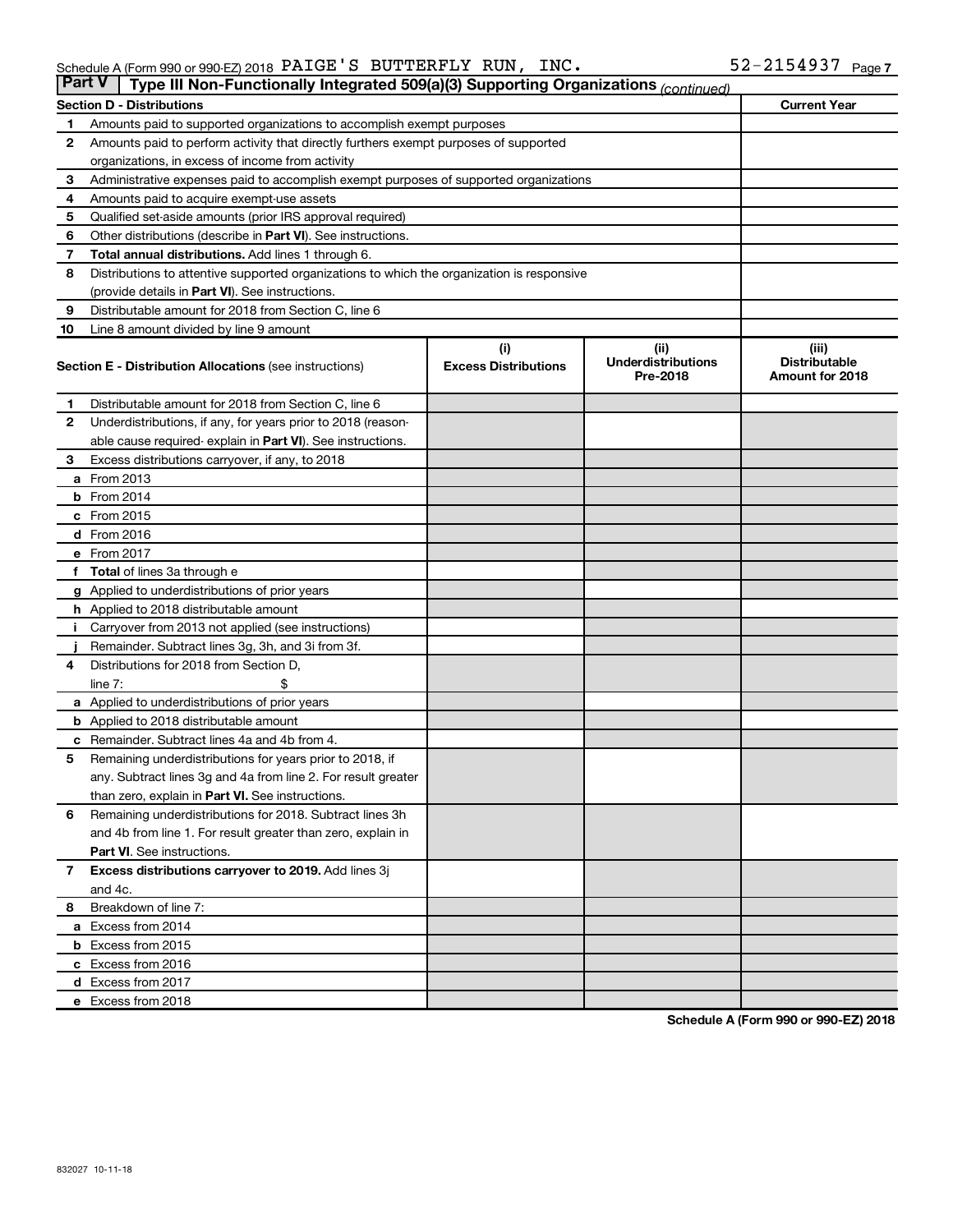|                | Schedule A (Form 990 or 990-EZ) 2018 PAIGE'S BUTTERFLY RUN, INC.                                                                                                                                                                                                                                                                                                                                                                                                                                                            | 52-2154937 Page 8 |
|----------------|-----------------------------------------------------------------------------------------------------------------------------------------------------------------------------------------------------------------------------------------------------------------------------------------------------------------------------------------------------------------------------------------------------------------------------------------------------------------------------------------------------------------------------|-------------------|
| <b>Part VI</b> | Supplemental Information. Provide the explanations required by Part II, line 10; Part II, line 17a or 17b; Part III, line 12;<br>Part IV, Section A, lines 1, 2, 3b, 3c, 4b, 4c, 5a, 6, 9a, 9b, 9c, 11a, 11b, and 11c, Part IV, Section B, lines 1 and 2; Part IV, Section C,<br>line 1; Part IV, Section D, lines 2 and 3; Part IV, Section E, lines 1c, 2a, 2b,<br>Section D, lines 5, 6, and 8; and Part V, Section E, lines 2, 5, and 6. Also complete this part for any additional information.<br>(See instructions.) |                   |
|                |                                                                                                                                                                                                                                                                                                                                                                                                                                                                                                                             |                   |
|                |                                                                                                                                                                                                                                                                                                                                                                                                                                                                                                                             |                   |
|                |                                                                                                                                                                                                                                                                                                                                                                                                                                                                                                                             |                   |
|                |                                                                                                                                                                                                                                                                                                                                                                                                                                                                                                                             |                   |
|                |                                                                                                                                                                                                                                                                                                                                                                                                                                                                                                                             |                   |
|                |                                                                                                                                                                                                                                                                                                                                                                                                                                                                                                                             |                   |
|                |                                                                                                                                                                                                                                                                                                                                                                                                                                                                                                                             |                   |
|                |                                                                                                                                                                                                                                                                                                                                                                                                                                                                                                                             |                   |
|                |                                                                                                                                                                                                                                                                                                                                                                                                                                                                                                                             |                   |
|                |                                                                                                                                                                                                                                                                                                                                                                                                                                                                                                                             |                   |
|                |                                                                                                                                                                                                                                                                                                                                                                                                                                                                                                                             |                   |
|                |                                                                                                                                                                                                                                                                                                                                                                                                                                                                                                                             |                   |
|                |                                                                                                                                                                                                                                                                                                                                                                                                                                                                                                                             |                   |
|                |                                                                                                                                                                                                                                                                                                                                                                                                                                                                                                                             |                   |
|                |                                                                                                                                                                                                                                                                                                                                                                                                                                                                                                                             |                   |
|                |                                                                                                                                                                                                                                                                                                                                                                                                                                                                                                                             |                   |
|                |                                                                                                                                                                                                                                                                                                                                                                                                                                                                                                                             |                   |
|                |                                                                                                                                                                                                                                                                                                                                                                                                                                                                                                                             |                   |
|                |                                                                                                                                                                                                                                                                                                                                                                                                                                                                                                                             |                   |
|                |                                                                                                                                                                                                                                                                                                                                                                                                                                                                                                                             |                   |
|                |                                                                                                                                                                                                                                                                                                                                                                                                                                                                                                                             |                   |
|                |                                                                                                                                                                                                                                                                                                                                                                                                                                                                                                                             |                   |
|                |                                                                                                                                                                                                                                                                                                                                                                                                                                                                                                                             |                   |
|                |                                                                                                                                                                                                                                                                                                                                                                                                                                                                                                                             |                   |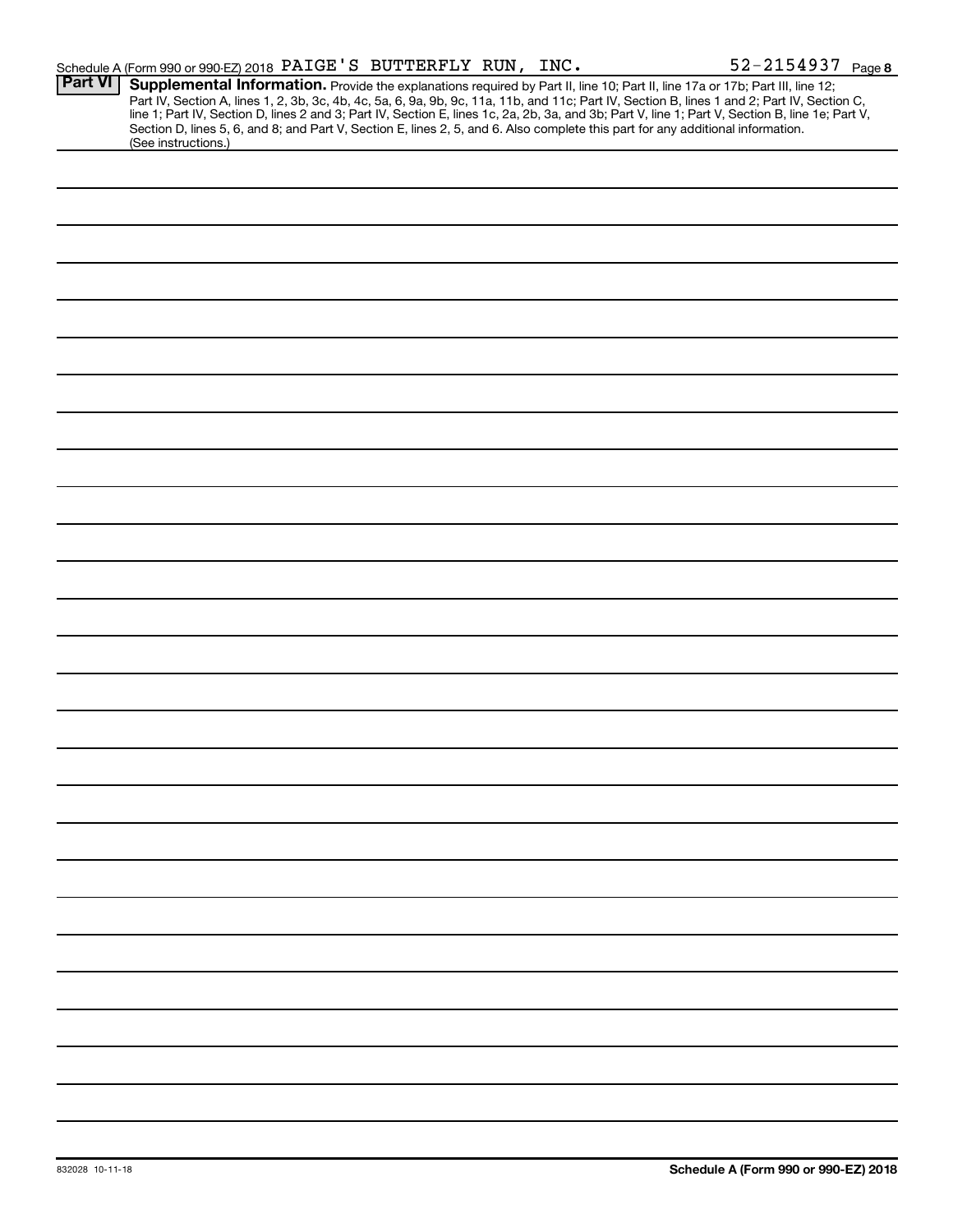## **Schedule B Schedule of Contributors**

**or 990-PF) | Attach to Form 990, Form 990-EZ, or Form 990-PF. | Go to www.irs.gov/Form990 for the latest information.** OMB No. 1545-0047

**2018**

**Employer identification number**

| Name of the organization       | <b>Employer identification numb</b>                                                                                                                                                                                                                                              |            |
|--------------------------------|----------------------------------------------------------------------------------------------------------------------------------------------------------------------------------------------------------------------------------------------------------------------------------|------------|
|                                | PAIGE'S BUTTERFLY RUN, INC.                                                                                                                                                                                                                                                      | 52-2154937 |
| Organization type (check one): |                                                                                                                                                                                                                                                                                  |            |
| Filers of:                     | Section:                                                                                                                                                                                                                                                                         |            |
| Form 990 or 990-EZ             | $\boxed{\textbf{X}}$ 501(c)( 3) (enter number) organization                                                                                                                                                                                                                      |            |
|                                | 4947(a)(1) nonexempt charitable trust not treated as a private foundation                                                                                                                                                                                                        |            |
|                                | 527 political organization                                                                                                                                                                                                                                                       |            |
| Form 990-PF                    | 501(c)(3) exempt private foundation                                                                                                                                                                                                                                              |            |
|                                | 4947(a)(1) nonexempt charitable trust treated as a private foundation                                                                                                                                                                                                            |            |
|                                | 501(c)(3) taxable private foundation                                                                                                                                                                                                                                             |            |
|                                | Check if your organization is covered by the General Rule or a Special Rule.                                                                                                                                                                                                     |            |
|                                | Note: Only a section 501(c)(7), (8), or (10) organization can check boxes for both the General Rule and a Special Rule. See instructions.                                                                                                                                        |            |
| <b>General Rule</b>            |                                                                                                                                                                                                                                                                                  |            |
|                                | For an organization filing Form 990, 990-EZ, or 990-PF that received, during the year, contributions totaling \$5,000 or more (in money or<br>property) from any one contributor. Complete Parts I and II. See instructions for determining a contributor's total contributions. |            |
|                                |                                                                                                                                                                                                                                                                                  |            |

### **Special Rules**

| $\boxed{\text{X}}$ For an organization described in section 501(c)(3) filing Form 990 or 990-EZ that met the 33 1/3% support test of the regulations under |
|------------------------------------------------------------------------------------------------------------------------------------------------------------|
| sections 509(a)(1) and 170(b)(1)(A)(vi), that checked Schedule A (Form 990 or 990-EZ), Part II, line 13, 16a, or 16b, and that received from               |
| any one contributor, during the year, total contributions of the greater of (1) \$5,000; or (2) 2% of the amount on (i) Form 990, Part VIII, line 1h;      |
| or (ii) Form 990-EZ, line 1. Complete Parts I and II.                                                                                                      |

year, total contributions of more than \$1,000 *exclusively* for religious, charitable, scientific, literary, or educational purposes, or for the For an organization described in section 501(c)(7), (8), or (10) filing Form 990 or 990-EZ that received from any one contributor, during the prevention of cruelty to children or animals. Complete Parts I (entering "N/A" in column (b) instead of the contributor name and address), II, and III.  $\Box$ 

purpose. Don't complete any of the parts unless the General Rule applies to this organization because it received nonexclusively year, contributions exclusively for religious, charitable, etc., purposes, but no such contributions totaled more than \$1,000. If this box is checked, enter here the total contributions that were received during the year for an exclusively religious, charitable, etc., For an organization described in section 501(c)(7), (8), or (10) filing Form 990 or 990-EZ that received from any one contributor, during the religious, charitable, etc., contributions totaling \$5,000 or more during the year  $~\ldots\ldots\ldots\ldots\ldots\ldots\ldots\ldots\ldots\blacktriangleright~$ \$  $\Box$ 

**Caution:**  An organization that isn't covered by the General Rule and/or the Special Rules doesn't file Schedule B (Form 990, 990-EZ, or 990-PF),  **must** but it answer "No" on Part IV, line 2, of its Form 990; or check the box on line H of its Form 990-EZ or on its Form 990-PF, Part I, line 2, to certify that it doesn't meet the filing requirements of Schedule B (Form 990, 990-EZ, or 990-PF).

**For Paperwork Reduction Act Notice, see the instructions for Form 990, 990-EZ, or 990-PF. Schedule B (Form 990, 990-EZ, or 990-PF) (2018)** LHA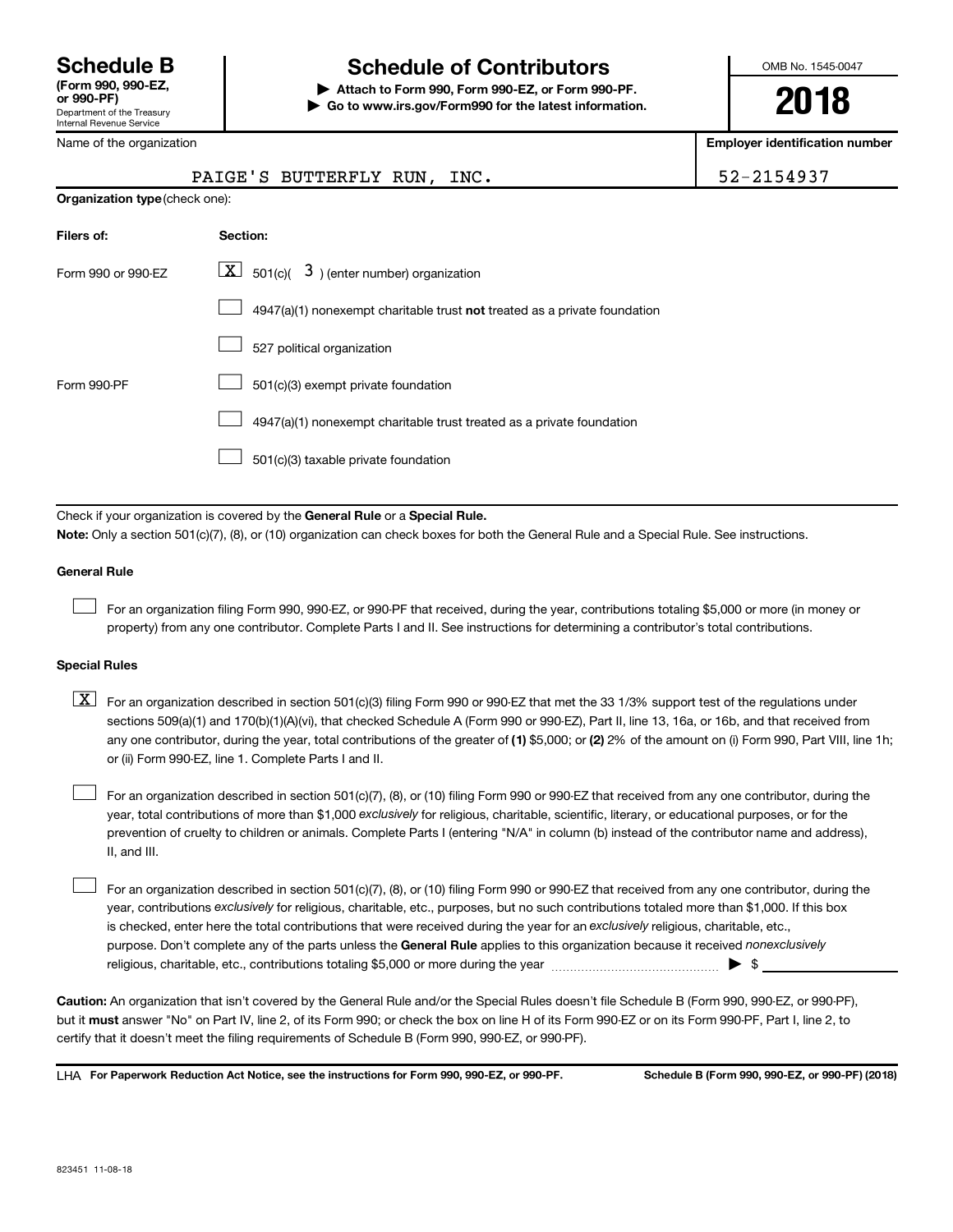### Schedule B (Form 990, 990-EZ, or 990-PF) (2018)

Name of organization

**Employer identification number 2**

## PAIGE'S BUTTERFLY RUN, INC. 52-2154937

| Part I     | <b>Contributors</b> (see instructions). Use duplicate copies of Part I if additional space is needed. |                                   |                                                                                                                    |
|------------|-------------------------------------------------------------------------------------------------------|-----------------------------------|--------------------------------------------------------------------------------------------------------------------|
| (a)<br>No. | (b)<br>Name, address, and ZIP + 4                                                                     | (c)<br><b>Total contributions</b> | (d)<br>Type of contribution                                                                                        |
| 1          | BARNES & NOBLE BOOKSELLERS<br>3956 NY-31<br>LIVERPOOL, NY 13090                                       | 40,808.<br>\$                     | Person<br>Payroll<br>$\overline{\mathtt{x}}$<br><b>Noncash</b><br>(Complete Part II for<br>noncash contributions.) |
| (a)<br>No. | (b)<br>Name, address, and ZIP + 4                                                                     | (c)<br><b>Total contributions</b> | (d)<br>Type of contribution                                                                                        |
| 2          | BANK OF AMERICA<br>CLINTON SQUARE<br>1<br>SYRACUSE, NY 13202                                          | 5,000.<br>\$                      | $\mathbf{X}$<br>Person<br>Payroll<br><b>Noncash</b><br>(Complete Part II for<br>noncash contributions.)            |
| (a)<br>No. | (b)<br>Name, address, and ZIP + 4                                                                     | (c)<br><b>Total contributions</b> | (d)<br>Type of contribution                                                                                        |
| 3          | MCCLANE NORTHEAST<br>2828 MCLANES BLVD<br>BALDWINSVILLE, NY 13027                                     | 5,000.<br>\$                      | $\mathbf{X}$<br>Person<br>Payroll<br><b>Noncash</b><br>(Complete Part II for<br>noncash contributions.)            |
| (a)<br>No. | (b)<br>Name, address, and ZIP + 4                                                                     | (c)<br><b>Total contributions</b> | (d)<br>Type of contribution                                                                                        |
| 4          | UPSTATE CORD BLOOD BANK<br>4910 BOARD RD<br>SYRACUSE, NY 13215                                        | 5,000.<br>\$                      | $\mathbf{X}$<br>Person<br>Payroll<br><b>Noncash</b><br>(Complete Part II for<br>noncash contributions.)            |
| (a)<br>No. | (b)<br>Name, address, and ZIP + 4                                                                     | (c)<br><b>Total contributions</b> | (d)<br>Type of contribution                                                                                        |
|            |                                                                                                       | \$                                | Person<br>Payroll<br><b>Noncash</b><br>(Complete Part II for<br>noncash contributions.)                            |
| (a)<br>No. | (b)<br>Name, address, and ZIP + 4                                                                     | (c)<br><b>Total contributions</b> | (d)<br>Type of contribution                                                                                        |
|            |                                                                                                       | \$                                | Person<br>Payroll<br>Noncash<br>(Complete Part II for<br>noncash contributions.)                                   |

823452 11-08-18 **Schedule B (Form 990, 990-EZ, or 990-PF) (2018)**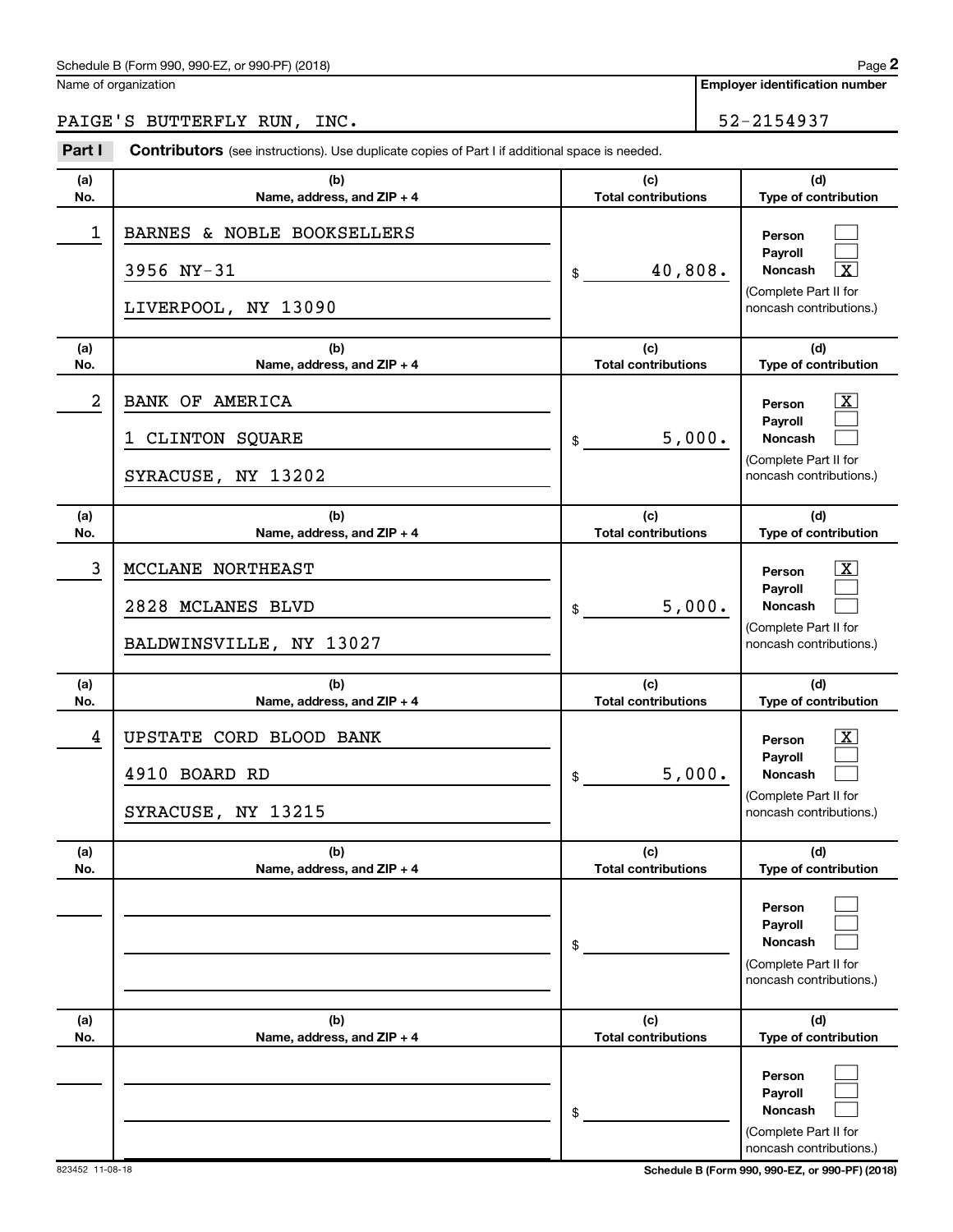**Employer identification number**

PAIGE'S BUTTERFLY RUN, INC. 52-2154937

Part II Noncash Property (see instructions). Use duplicate copies of Part II if additional space is needed.

| (a)<br>No.<br>from<br>Part I | (b)<br>Description of noncash property given | (c)<br>FMV (or estimate)<br>(See instructions.) | (d)<br>Date received |
|------------------------------|----------------------------------------------|-------------------------------------------------|----------------------|
|                              | <b>BOOKS</b>                                 |                                                 |                      |
| 1                            |                                              |                                                 |                      |
|                              |                                              | 40,808.<br>\$                                   |                      |
| (a)<br>No.<br>from<br>Part I | (b)<br>Description of noncash property given | (c)<br>FMV (or estimate)<br>(See instructions.) | (d)<br>Date received |
|                              |                                              | \$                                              |                      |
| (a)<br>No.<br>from<br>Part I | (b)<br>Description of noncash property given | (c)<br>FMV (or estimate)<br>(See instructions.) | (d)<br>Date received |
|                              |                                              |                                                 |                      |
|                              |                                              | \$                                              |                      |
| (a)<br>No.<br>from<br>Part I | (b)<br>Description of noncash property given | (c)<br>FMV (or estimate)<br>(See instructions.) | (d)<br>Date received |
|                              |                                              |                                                 |                      |
|                              |                                              | \$                                              |                      |
| (a)<br>No.<br>from<br>Part I | (b)<br>Description of noncash property given | (c)<br>FMV (or estimate)<br>(See instructions.) | (d)<br>Date received |
|                              |                                              |                                                 |                      |
|                              |                                              | \$                                              |                      |
| (a)<br>No.<br>from<br>Part I | (b)<br>Description of noncash property given | (c)<br>FMV (or estimate)<br>(See instructions.) | (d)<br>Date received |
|                              |                                              |                                                 |                      |
|                              |                                              | $\,$                                            |                      |

823453 11-08-18 **Schedule B (Form 990, 990-EZ, or 990-PF) (2018)**

**3**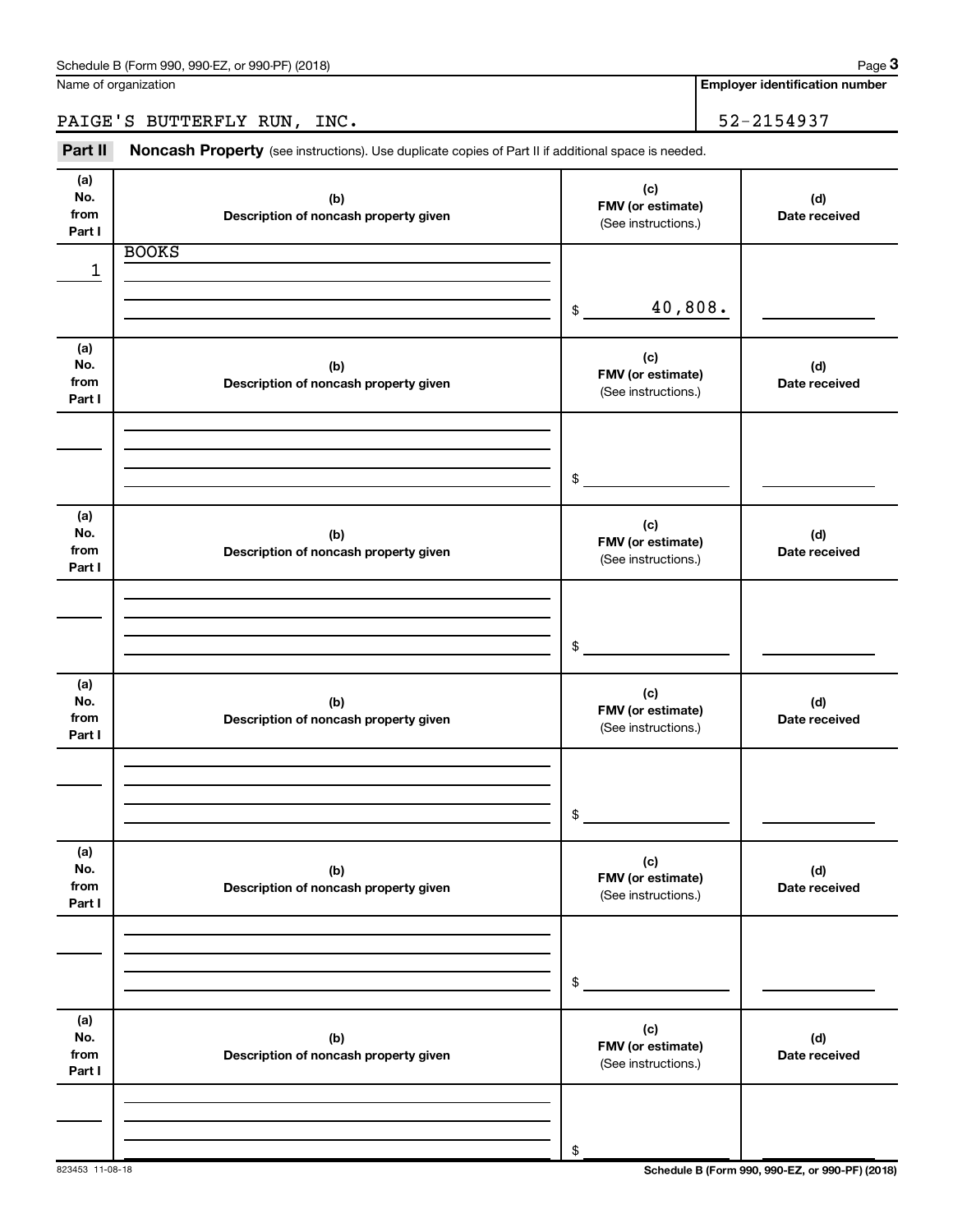| Name of organization       |                                                                                                                                                                                                                                                                                                                                                                                                                                                                                                             |                      |                                          | <b>Employer identification number</b> |  |  |
|----------------------------|-------------------------------------------------------------------------------------------------------------------------------------------------------------------------------------------------------------------------------------------------------------------------------------------------------------------------------------------------------------------------------------------------------------------------------------------------------------------------------------------------------------|----------------------|------------------------------------------|---------------------------------------|--|--|
|                            | PAIGE'S BUTTERFLY RUN, INC.                                                                                                                                                                                                                                                                                                                                                                                                                                                                                 |                      |                                          | 52-2154937                            |  |  |
| Part III                   | Exclusively religious, charitable, etc., contributions to organizations described in section 501(c)(7), (8), or (10) that total more than \$1,000 for the year<br>from any one contributor. Complete columns (a) through (e) and the following line entry. For organizations<br>completing Part III, enter the total of exclusively religious, charitable, etc., contributions of \$1,000 or less for the year. (Enter this info. once.)<br>Use duplicate copies of Part III if additional space is needed. |                      |                                          |                                       |  |  |
| (a) No.<br>`from<br>Part I | (b) Purpose of gift                                                                                                                                                                                                                                                                                                                                                                                                                                                                                         | (c) Use of gift      |                                          | (d) Description of how gift is held   |  |  |
|                            |                                                                                                                                                                                                                                                                                                                                                                                                                                                                                                             |                      |                                          |                                       |  |  |
|                            |                                                                                                                                                                                                                                                                                                                                                                                                                                                                                                             | (e) Transfer of gift |                                          |                                       |  |  |
|                            | Transferee's name, address, and ZIP + 4                                                                                                                                                                                                                                                                                                                                                                                                                                                                     |                      | Relationship of transferor to transferee |                                       |  |  |
| (a) No.<br>`from           | (b) Purpose of gift                                                                                                                                                                                                                                                                                                                                                                                                                                                                                         | (c) Use of gift      |                                          | (d) Description of how gift is held   |  |  |
| Part I                     |                                                                                                                                                                                                                                                                                                                                                                                                                                                                                                             |                      |                                          |                                       |  |  |
|                            | (e) Transfer of gift                                                                                                                                                                                                                                                                                                                                                                                                                                                                                        |                      |                                          |                                       |  |  |
|                            | Transferee's name, address, and ZIP + 4                                                                                                                                                                                                                                                                                                                                                                                                                                                                     |                      | Relationship of transferor to transferee |                                       |  |  |
| (a) No.<br>`from<br>Part I | (b) Purpose of gift                                                                                                                                                                                                                                                                                                                                                                                                                                                                                         | (c) Use of gift      |                                          | (d) Description of how gift is held   |  |  |
|                            |                                                                                                                                                                                                                                                                                                                                                                                                                                                                                                             | (e) Transfer of gift |                                          |                                       |  |  |
|                            | Transferee's name, address, and ZIP + 4                                                                                                                                                                                                                                                                                                                                                                                                                                                                     |                      | Relationship of transferor to transferee |                                       |  |  |
| (a) No.<br>from<br>Part I  | (b) Purpose of gift                                                                                                                                                                                                                                                                                                                                                                                                                                                                                         | (c) Use of gift      |                                          | (d) Description of how gift is held   |  |  |
|                            |                                                                                                                                                                                                                                                                                                                                                                                                                                                                                                             |                      |                                          |                                       |  |  |
|                            | (e) Transfer of gift                                                                                                                                                                                                                                                                                                                                                                                                                                                                                        |                      |                                          |                                       |  |  |
|                            | Transferee's name, address, and ZIP + 4                                                                                                                                                                                                                                                                                                                                                                                                                                                                     |                      | Relationship of transferor to transferee |                                       |  |  |
|                            |                                                                                                                                                                                                                                                                                                                                                                                                                                                                                                             |                      |                                          |                                       |  |  |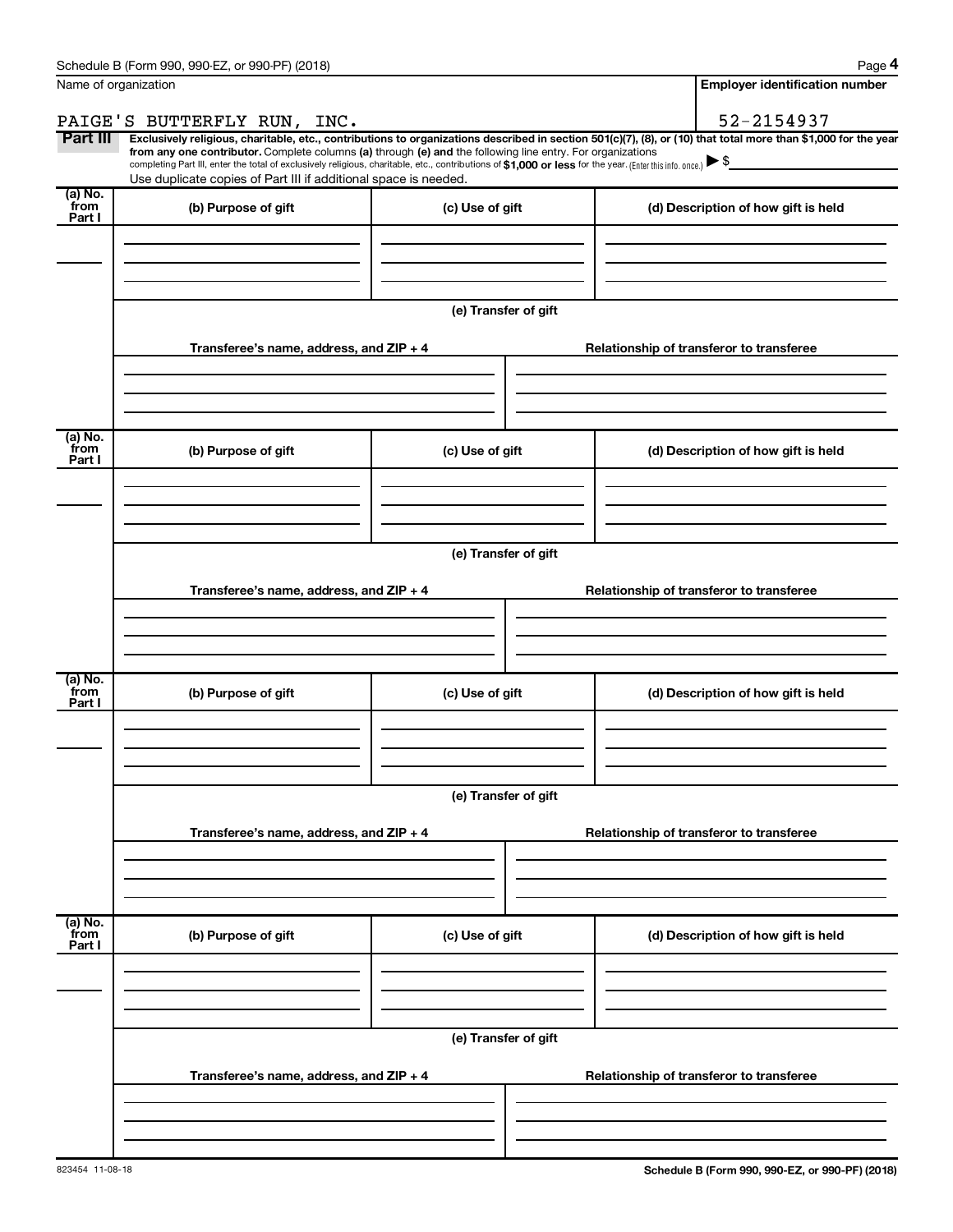# **SCHEDULE D Supplemental Financial Statements**<br> **Form 990 2018**<br> **Part IV** line 6.7.8.9.10, 11a, 11b, 11d, 11d, 11d, 11d, 11d, 12a, 0r, 12b

**(Form 990) | Complete if the organization answered "Yes" on Form 990, Part IV, line 6, 7, 8, 9, 10, 11a, 11b, 11c, 11d, 11e, 11f, 12a, or 12b.**

**| Attach to Form 990. |Go to www.irs.gov/Form990 for instructions and the latest information.**



Department of the Treasury Internal Revenue Service

Name of the organization<br>**PAIGE'S BUTTERFLY RUN, INC.** Employer identification number<br>52-2154937 PAIGE'S BUTTERFLY RUN, INC.

| <b>Part I</b> | Organizations Maintaining Donor Advised Funds or Other Similar Funds or Accounts. Complete if the                                                                                                                             |                         |                                                    |
|---------------|-------------------------------------------------------------------------------------------------------------------------------------------------------------------------------------------------------------------------------|-------------------------|----------------------------------------------------|
|               | organization answered "Yes" on Form 990, Part IV, line 6.                                                                                                                                                                     | (a) Donor advised funds | (b) Funds and other accounts                       |
| 1             |                                                                                                                                                                                                                               |                         |                                                    |
| 2             | Aggregate value of contributions to (during year)                                                                                                                                                                             |                         |                                                    |
| з             | Aggregate value of grants from (during year)                                                                                                                                                                                  |                         |                                                    |
| 4             |                                                                                                                                                                                                                               |                         |                                                    |
| 5             | Did the organization inform all donors and donor advisors in writing that the assets held in donor advised funds                                                                                                              |                         |                                                    |
|               |                                                                                                                                                                                                                               |                         | Yes<br>No                                          |
| 6             | Did the organization inform all grantees, donors, and donor advisors in writing that grant funds can be used only                                                                                                             |                         |                                                    |
|               | for charitable purposes and not for the benefit of the donor or donor advisor, or for any other purpose conferring                                                                                                            |                         |                                                    |
|               |                                                                                                                                                                                                                               |                         | Yes<br>No                                          |
| Part II       | Conservation Easements. Complete if the organization answered "Yes" on Form 990, Part IV, line 7.                                                                                                                             |                         |                                                    |
| 1             | Purpose(s) of conservation easements held by the organization (check all that apply).                                                                                                                                         |                         |                                                    |
|               | Preservation of land for public use (e.g., recreation or education)                                                                                                                                                           |                         | Preservation of a historically important land area |
|               | Protection of natural habitat                                                                                                                                                                                                 |                         | Preservation of a certified historic structure     |
|               | Preservation of open space                                                                                                                                                                                                    |                         |                                                    |
| 2             | Complete lines 2a through 2d if the organization held a qualified conservation contribution in the form of a conservation easement on the last                                                                                |                         |                                                    |
|               | day of the tax year.                                                                                                                                                                                                          |                         | Held at the End of the Tax Year                    |
| a             |                                                                                                                                                                                                                               |                         | 2a                                                 |
| b             |                                                                                                                                                                                                                               |                         | 2b                                                 |
| c             |                                                                                                                                                                                                                               |                         | 2c                                                 |
| d             | Number of conservation easements included in (c) acquired after 7/25/06, and not on a historic structure                                                                                                                      |                         |                                                    |
|               | listed in the National Register [111] Marshall Register [11] Marshall Register [11] Marshall Register [11] Marshall Register [11] Marshall Register [11] Marshall Register [11] Marshall Register [11] Marshall Register [11] |                         | 2d                                                 |
| 3             | Number of conservation easements modified, transferred, released, extinguished, or terminated by the organization during the tax                                                                                              |                         |                                                    |
|               | $year \blacktriangleright$                                                                                                                                                                                                    |                         |                                                    |
| 4             | Number of states where property subject to conservation easement is located >                                                                                                                                                 |                         |                                                    |
| 5             | Does the organization have a written policy regarding the periodic monitoring, inspection, handling of                                                                                                                        |                         |                                                    |
|               | violations, and enforcement of the conservation easements it holds?                                                                                                                                                           |                         | Yes<br><b>No</b>                                   |
| 6             | Staff and volunteer hours devoted to monitoring, inspecting, handling of violations, and enforcing conservation easements during the year                                                                                     |                         |                                                    |
|               |                                                                                                                                                                                                                               |                         |                                                    |
| 7             | Amount of expenses incurred in monitoring, inspecting, handling of violations, and enforcing conservation easements during the year                                                                                           |                         |                                                    |
|               | $\blacktriangleright$ \$                                                                                                                                                                                                      |                         |                                                    |
| 8             | Does each conservation easement reported on line 2(d) above satisfy the requirements of section 170(h)(4)(B)(i)                                                                                                               |                         |                                                    |
|               |                                                                                                                                                                                                                               |                         | Yes<br><b>No</b>                                   |
| 9             | In Part XIII, describe how the organization reports conservation easements in its revenue and expense statement, and balance sheet, and                                                                                       |                         |                                                    |
|               | include, if applicable, the text of the footnote to the organization's financial statements that describes the organization's accounting for                                                                                  |                         |                                                    |
|               | conservation easements.                                                                                                                                                                                                       |                         |                                                    |
|               | Organizations Maintaining Collections of Art, Historical Treasures, or Other Similar Assets.<br>  Part III                                                                                                                    |                         |                                                    |
|               | Complete if the organization answered "Yes" on Form 990, Part IV, line 8.                                                                                                                                                     |                         |                                                    |
|               | 1a If the organization elected, as permitted under SFAS 116 (ASC 958), not to report in its revenue statement and balance sheet works of art,                                                                                 |                         |                                                    |
|               | historical treasures, or other similar assets held for public exhibition, education, or research in furtherance of public service, provide, in Part XIII,                                                                     |                         |                                                    |
|               | the text of the footnote to its financial statements that describes these items.                                                                                                                                              |                         |                                                    |
| b             | If the organization elected, as permitted under SFAS 116 (ASC 958), to report in its revenue statement and balance sheet works of art, historical                                                                             |                         |                                                    |
|               | treasures, or other similar assets held for public exhibition, education, or research in furtherance of public service, provide the following amounts                                                                         |                         |                                                    |
|               | relating to these items:                                                                                                                                                                                                      |                         |                                                    |
|               |                                                                                                                                                                                                                               |                         | $\bullet$                                          |
|               | (ii) Assets included in Form 990, Part X                                                                                                                                                                                      |                         | $\triangleright$ \$                                |
| 2             | If the organization received or held works of art, historical treasures, or other similar assets for financial gain, provide                                                                                                  |                         |                                                    |
|               | the following amounts required to be reported under SFAS 116 (ASC 958) relating to these items:                                                                                                                               |                         |                                                    |
| а             | Revenue included on Form 990, Part VIII, line 1 [2000] [2000] [2000] [2000] [3000] [3000] [3000] [3000] [3000                                                                                                                 |                         | $\blacktriangleright$ \$                           |
|               |                                                                                                                                                                                                                               |                         |                                                    |

832051 10-29-18 **For Paperwork Reduction Act Notice, see the Instructions for Form 990. Schedule D (Form 990) 2018** LHA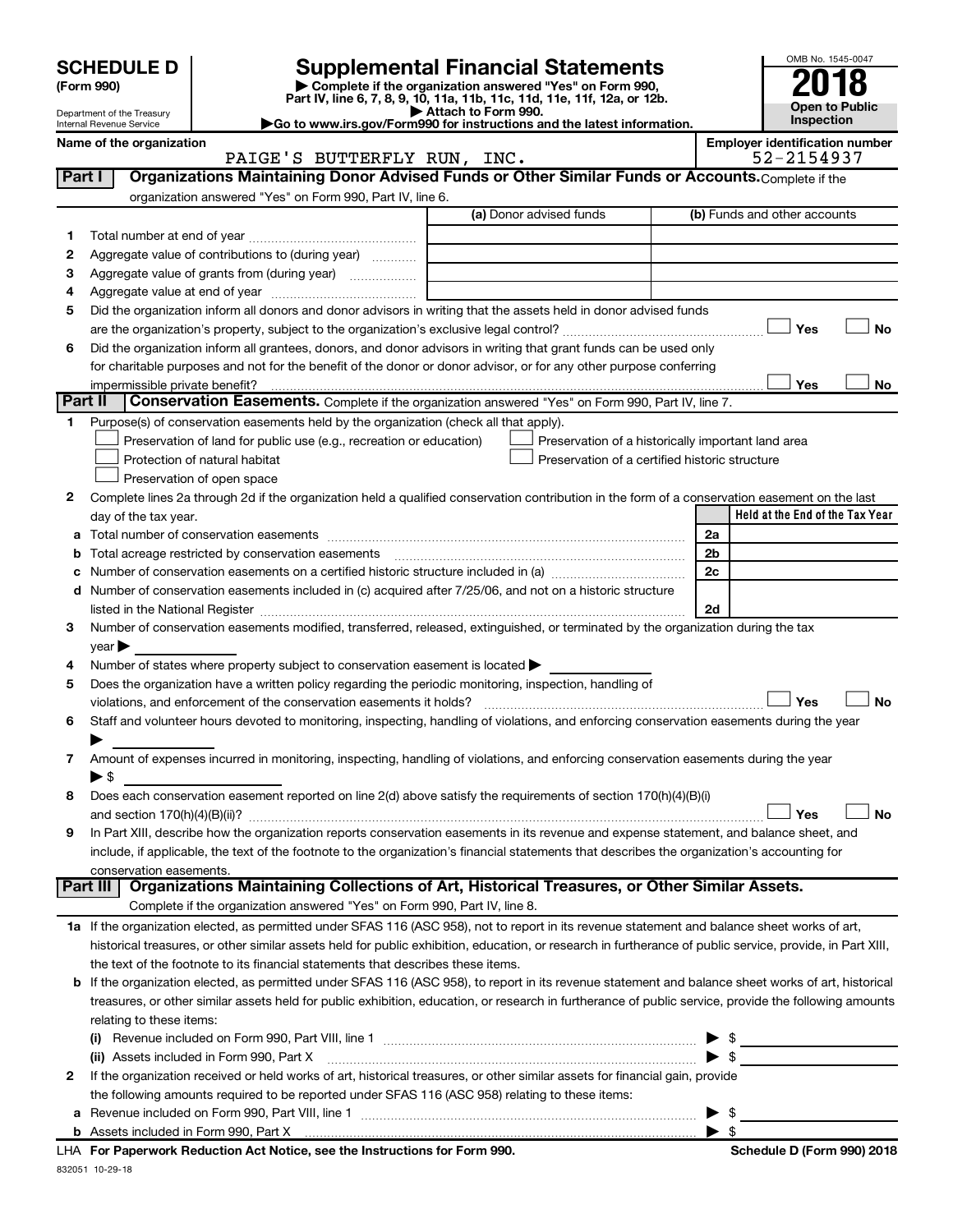|               | Schedule D (Form 990) 2018                                                                                                                                                                                                           | PAIGE'S BUTTERFLY RUN, INC.             |                |                                                                                                                                                                                                                               |                                 |                | 52-2154937 Page 2 |
|---------------|--------------------------------------------------------------------------------------------------------------------------------------------------------------------------------------------------------------------------------------|-----------------------------------------|----------------|-------------------------------------------------------------------------------------------------------------------------------------------------------------------------------------------------------------------------------|---------------------------------|----------------|-------------------|
|               | Part III<br>Organizations Maintaining Collections of Art, Historical Treasures, or Other Similar Assets (continued)                                                                                                                  |                                         |                |                                                                                                                                                                                                                               |                                 |                |                   |
| 3             | Using the organization's acquisition, accession, and other records, check any of the following that are a significant use of its collection items                                                                                    |                                         |                |                                                                                                                                                                                                                               |                                 |                |                   |
|               | (check all that apply):                                                                                                                                                                                                              |                                         |                |                                                                                                                                                                                                                               |                                 |                |                   |
| a             | Public exhibition                                                                                                                                                                                                                    | d                                       |                | Loan or exchange programs                                                                                                                                                                                                     |                                 |                |                   |
| b             | Scholarly research                                                                                                                                                                                                                   | e                                       |                | Other and the contract of the contract of the contract of the contract of the contract of the contract of the contract of the contract of the contract of the contract of the contract of the contract of the contract of the |                                 |                |                   |
| c             | Preservation for future generations                                                                                                                                                                                                  |                                         |                |                                                                                                                                                                                                                               |                                 |                |                   |
| 4             | Provide a description of the organization's collections and explain how they further the organization's exempt purpose in Part XIII.                                                                                                 |                                         |                |                                                                                                                                                                                                                               |                                 |                |                   |
| 5             | During the year, did the organization solicit or receive donations of art, historical treasures, or other similar assets                                                                                                             |                                         |                |                                                                                                                                                                                                                               |                                 |                |                   |
|               | Part IV<br><b>Escrow and Custodial Arrangements.</b> Complete if the organization answered "Yes" on Form 990, Part IV, line 9, or                                                                                                    |                                         |                |                                                                                                                                                                                                                               |                                 | Yes            | No                |
|               | reported an amount on Form 990, Part X, line 21.                                                                                                                                                                                     |                                         |                |                                                                                                                                                                                                                               |                                 |                |                   |
|               | 1a Is the organization an agent, trustee, custodian or other intermediary for contributions or other assets not included                                                                                                             |                                         |                |                                                                                                                                                                                                                               |                                 |                |                   |
|               |                                                                                                                                                                                                                                      |                                         |                |                                                                                                                                                                                                                               |                                 | Yes            | No                |
|               | b If "Yes," explain the arrangement in Part XIII and complete the following table:                                                                                                                                                   |                                         |                |                                                                                                                                                                                                                               |                                 |                |                   |
|               |                                                                                                                                                                                                                                      |                                         |                |                                                                                                                                                                                                                               |                                 | Amount         |                   |
|               | c Beginning balance <b>contract the contract of the contract of the contract of the contract of the contract of the contract of the contract of the contract of the contract of the contract of the contract of the contract of </b> |                                         |                |                                                                                                                                                                                                                               | 1c                              |                |                   |
|               |                                                                                                                                                                                                                                      |                                         |                |                                                                                                                                                                                                                               | 1d                              |                |                   |
|               | e Distributions during the year manufactured and continuum and contract the contract of the contract of the contract of the contract of the contract of the contract of the contract of the contract of the contract of the co       |                                         |                |                                                                                                                                                                                                                               | 1e                              |                |                   |
|               |                                                                                                                                                                                                                                      |                                         |                |                                                                                                                                                                                                                               | 1f                              |                |                   |
|               | 2a Did the organization include an amount on Form 990, Part X, line 21, for escrow or custodial account liability?                                                                                                                   |                                         |                |                                                                                                                                                                                                                               |                                 | Yes            | No                |
|               |                                                                                                                                                                                                                                      |                                         |                |                                                                                                                                                                                                                               |                                 |                |                   |
| <b>Part V</b> | <b>Endowment Funds.</b> Complete if the organization answered "Yes" on Form 990, Part IV, line 10.                                                                                                                                   |                                         |                |                                                                                                                                                                                                                               |                                 |                |                   |
|               |                                                                                                                                                                                                                                      | (a) Current year                        | (b) Prior year | (c) Two years back $\vert$ (d) Three years back $\vert$ (e) Four years back                                                                                                                                                   |                                 |                |                   |
|               | 1a Beginning of year balance                                                                                                                                                                                                         |                                         |                |                                                                                                                                                                                                                               |                                 |                |                   |
|               |                                                                                                                                                                                                                                      |                                         |                |                                                                                                                                                                                                                               |                                 |                |                   |
|               | Net investment earnings, gains, and losses                                                                                                                                                                                           |                                         |                |                                                                                                                                                                                                                               |                                 |                |                   |
|               |                                                                                                                                                                                                                                      |                                         |                |                                                                                                                                                                                                                               |                                 |                |                   |
|               | e Other expenditures for facilities                                                                                                                                                                                                  |                                         |                |                                                                                                                                                                                                                               |                                 |                |                   |
|               | and programs                                                                                                                                                                                                                         |                                         |                |                                                                                                                                                                                                                               |                                 |                |                   |
|               |                                                                                                                                                                                                                                      |                                         |                |                                                                                                                                                                                                                               |                                 |                |                   |
| g             | Provide the estimated percentage of the current year end balance (line 1g, column (a)) held as:                                                                                                                                      |                                         |                |                                                                                                                                                                                                                               |                                 |                |                   |
| 2<br>а        | Board designated or quasi-endowment >                                                                                                                                                                                                |                                         | %              |                                                                                                                                                                                                                               |                                 |                |                   |
|               | <b>b</b> Permanent endowment $\blacktriangleright$                                                                                                                                                                                   | %                                       |                |                                                                                                                                                                                                                               |                                 |                |                   |
|               | <b>c</b> Temporarily restricted endowment $\blacktriangleright$                                                                                                                                                                      | %                                       |                |                                                                                                                                                                                                                               |                                 |                |                   |
|               | The percentages on lines 2a, 2b, and 2c should equal 100%.                                                                                                                                                                           |                                         |                |                                                                                                                                                                                                                               |                                 |                |                   |
|               | 3a Are there endowment funds not in the possession of the organization that are held and administered for the organization                                                                                                           |                                         |                |                                                                                                                                                                                                                               |                                 |                |                   |
|               | by:                                                                                                                                                                                                                                  |                                         |                |                                                                                                                                                                                                                               |                                 |                | Yes<br>No         |
|               | (i)                                                                                                                                                                                                                                  |                                         |                |                                                                                                                                                                                                                               |                                 | 3a(i)          |                   |
|               |                                                                                                                                                                                                                                      |                                         |                |                                                                                                                                                                                                                               |                                 | 3a(ii)         |                   |
|               |                                                                                                                                                                                                                                      |                                         |                |                                                                                                                                                                                                                               |                                 | 3b             |                   |
| 4             | Describe in Part XIII the intended uses of the organization's endowment funds.                                                                                                                                                       |                                         |                |                                                                                                                                                                                                                               |                                 |                |                   |
|               | <b>Land, Buildings, and Equipment.</b><br><b>Part VI</b>                                                                                                                                                                             |                                         |                |                                                                                                                                                                                                                               |                                 |                |                   |
|               | Complete if the organization answered "Yes" on Form 990, Part IV, line 11a. See Form 990, Part X, line 10.                                                                                                                           |                                         |                |                                                                                                                                                                                                                               |                                 |                |                   |
|               | Description of property                                                                                                                                                                                                              | (a) Cost or other<br>basis (investment) |                | (b) Cost or other<br>basis (other)                                                                                                                                                                                            | (c) Accumulated<br>depreciation | (d) Book value |                   |
|               |                                                                                                                                                                                                                                      |                                         |                |                                                                                                                                                                                                                               |                                 |                |                   |
|               |                                                                                                                                                                                                                                      |                                         |                |                                                                                                                                                                                                                               |                                 |                |                   |
|               |                                                                                                                                                                                                                                      |                                         |                |                                                                                                                                                                                                                               |                                 |                |                   |
|               |                                                                                                                                                                                                                                      |                                         |                | 3,816.                                                                                                                                                                                                                        | 2,813.                          |                | 1,003.            |
|               |                                                                                                                                                                                                                                      |                                         |                |                                                                                                                                                                                                                               |                                 |                |                   |
|               | Total. Add lines 1a through 1e. (Column (d) must equal Form 990, Part X, column (B), line 10c.).                                                                                                                                     |                                         |                |                                                                                                                                                                                                                               |                                 |                | 1,003.            |

**Schedule D (Form 990) 2018**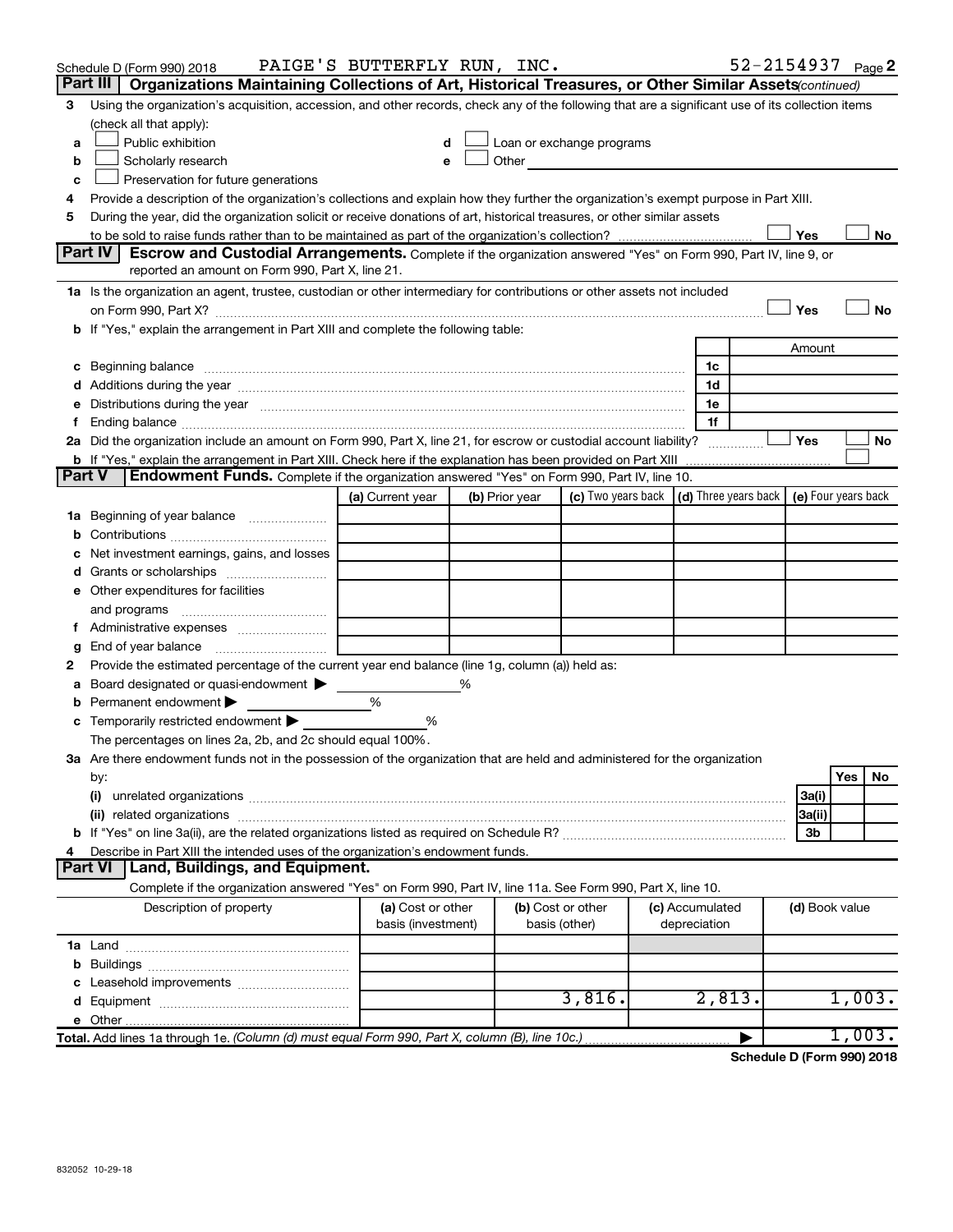| <b>Dart VIII</b> Investments - Other Securities           |                        |
|-----------------------------------------------------------|------------------------|
| PAIGE'S BUTTERFLY RUN, INC.<br>Schedule D (Form 990) 2018 | 52-2154937 $_{Page}$ 3 |

| .<br>Complete if the organization answered "Yes" on Form 990, Part IV, line 11b. See Form 990, Part X, line 12.                             |                 |                |                                                           |
|---------------------------------------------------------------------------------------------------------------------------------------------|-----------------|----------------|-----------------------------------------------------------|
| (a) Description of security or category (including name of security)                                                                        | (b) Book value  |                | (c) Method of valuation: Cost or end-of-year market value |
|                                                                                                                                             |                 |                |                                                           |
|                                                                                                                                             |                 |                |                                                           |
| (3) Other                                                                                                                                   |                 |                |                                                           |
| (A)                                                                                                                                         |                 |                |                                                           |
| (B)                                                                                                                                         |                 |                |                                                           |
| (C)                                                                                                                                         |                 |                |                                                           |
| (D)                                                                                                                                         |                 |                |                                                           |
| (E)                                                                                                                                         |                 |                |                                                           |
| (F)                                                                                                                                         |                 |                |                                                           |
| (G)                                                                                                                                         |                 |                |                                                           |
| (H)                                                                                                                                         |                 |                |                                                           |
| Total. (Col. (b) must equal Form 990, Part X, col. (B) line 12.) $\blacktriangleright$                                                      |                 |                |                                                           |
| Part VIII Investments - Program Related.                                                                                                    |                 |                |                                                           |
|                                                                                                                                             |                 |                |                                                           |
| Complete if the organization answered "Yes" on Form 990, Part IV, line 11c. See Form 990, Part X, line 13.<br>(a) Description of investment |                 |                |                                                           |
|                                                                                                                                             | (b) Book value  |                | (c) Method of valuation: Cost or end-of-year market value |
| (1)                                                                                                                                         |                 |                |                                                           |
| (2)                                                                                                                                         |                 |                |                                                           |
| (3)                                                                                                                                         |                 |                |                                                           |
| (4)                                                                                                                                         |                 |                |                                                           |
| (5)                                                                                                                                         |                 |                |                                                           |
| (6)                                                                                                                                         |                 |                |                                                           |
| (7)                                                                                                                                         |                 |                |                                                           |
| (8)                                                                                                                                         |                 |                |                                                           |
| (9)                                                                                                                                         |                 |                |                                                           |
| Total. (Col. (b) must equal Form 990, Part X, col. (B) line 13.) $\blacktriangleright$                                                      |                 |                |                                                           |
| <b>Other Assets.</b><br>Part IX                                                                                                             |                 |                |                                                           |
| Complete if the organization answered "Yes" on Form 990, Part IV, line 11d. See Form 990, Part X, line 15.                                  |                 |                |                                                           |
|                                                                                                                                             | (a) Description |                | (b) Book value                                            |
| (1)                                                                                                                                         |                 |                |                                                           |
| (2)                                                                                                                                         |                 |                |                                                           |
| (3)                                                                                                                                         |                 |                |                                                           |
| (4)                                                                                                                                         |                 |                |                                                           |
|                                                                                                                                             |                 |                |                                                           |
| (5)                                                                                                                                         |                 |                |                                                           |
| (6)                                                                                                                                         |                 |                |                                                           |
| (7)                                                                                                                                         |                 |                |                                                           |
| (8)                                                                                                                                         |                 |                |                                                           |
| (9)                                                                                                                                         |                 |                |                                                           |
| Total. (Column (b) must equal Form 990, Part X, col. (B) line 15.)                                                                          |                 |                |                                                           |
| <b>Other Liabilities.</b><br>Part X                                                                                                         |                 |                |                                                           |
| Complete if the organization answered "Yes" on Form 990, Part IV, line 11e or 11f. See Form 990, Part X, line 25.                           |                 |                |                                                           |
| (a) Description of liability<br>1.                                                                                                          |                 | (b) Book value |                                                           |
| Federal income taxes<br>(1)                                                                                                                 |                 |                |                                                           |
| (2)                                                                                                                                         |                 |                |                                                           |
| (3)                                                                                                                                         |                 |                |                                                           |
| (4)                                                                                                                                         |                 |                |                                                           |
| (5)                                                                                                                                         |                 |                |                                                           |
|                                                                                                                                             |                 |                |                                                           |
|                                                                                                                                             |                 |                |                                                           |
| (6)                                                                                                                                         |                 |                |                                                           |
| (7)                                                                                                                                         |                 |                |                                                           |
| (8)                                                                                                                                         |                 |                |                                                           |
| (9)<br><b>Total.</b> (Column (b) must equal Form 990, Part X, col. (B) line 25.)                                                            |                 |                |                                                           |

**2.** Liability for uncertain tax positions. In Part XIII, provide the text of the footnote to the organization's financial statements that reports the organization's liability for uncertain tax positions under FIN 48 (ASC 740). Check here if the text of the footnote has been provided in Part XIII  $\boxed{\text{X}}$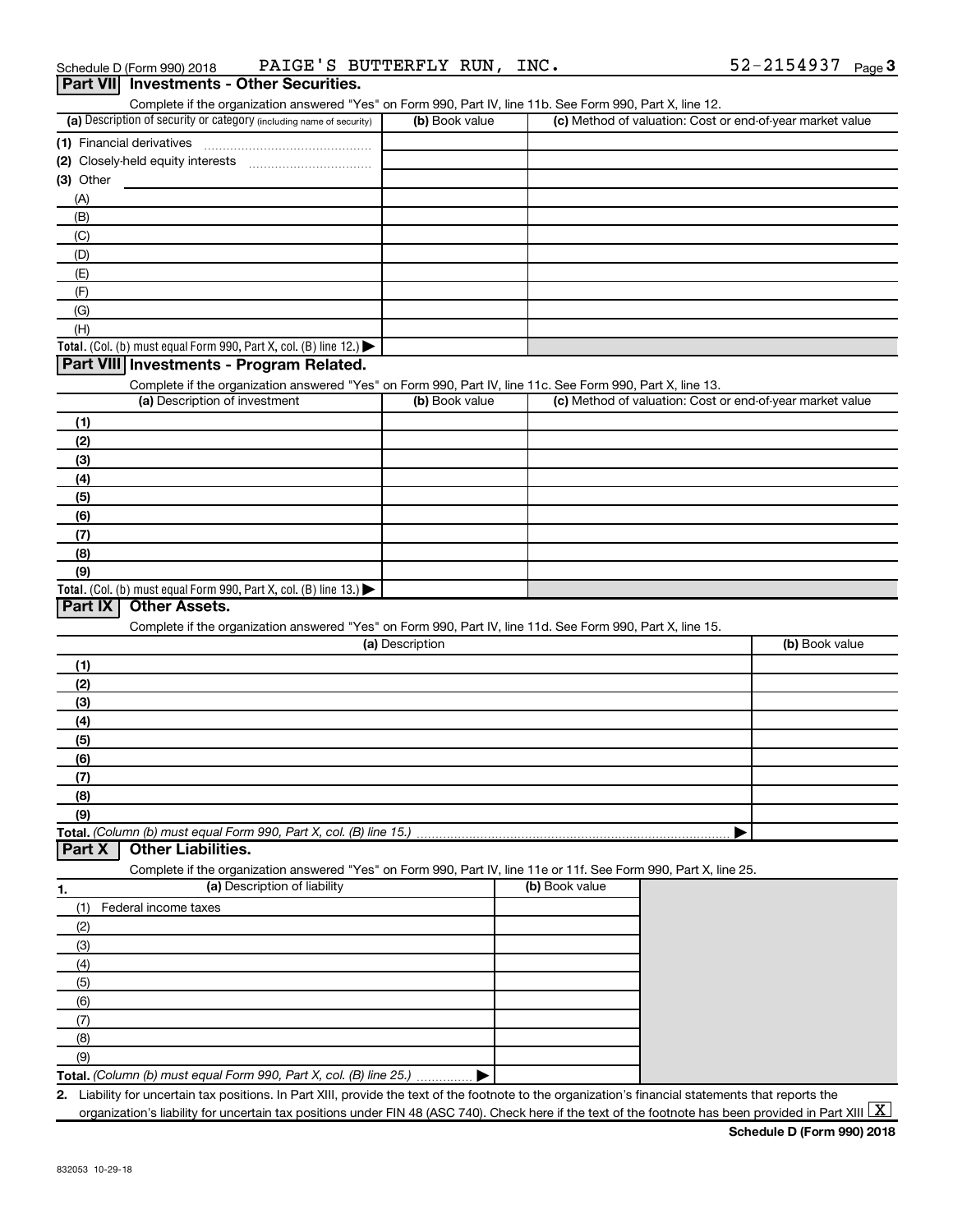|     | <u>DOITATED 3ER VICES AFTO DSE OF TACINIES [[[[[[[[[[[[[[[]]]]]]]</u>                                                                                          | ∠a |  |    |  |
|-----|----------------------------------------------------------------------------------------------------------------------------------------------------------------|----|--|----|--|
|     | 2 <sub>b</sub>                                                                                                                                                 |    |  |    |  |
|     |                                                                                                                                                                | 2c |  |    |  |
|     |                                                                                                                                                                | 2d |  |    |  |
|     |                                                                                                                                                                |    |  | 2е |  |
| 3   | Subtract line 2e from line 1                                                                                                                                   |    |  | 3  |  |
| 4   | Amounts included on Form 990, Part IX, line 25, but not on line 1:                                                                                             |    |  |    |  |
|     |                                                                                                                                                                | 4a |  |    |  |
|     |                                                                                                                                                                |    |  |    |  |
|     | c Add lines 4a and 4b                                                                                                                                          | 4c |  |    |  |
|     |                                                                                                                                                                | 5  |  |    |  |
|     | <b>Part XIII Supplemental Information.</b>                                                                                                                     |    |  |    |  |
|     | Provide the descriptions required for Part II, lines 3, 5, and 9; Part III, lines 1a and 4; Part IV, lines 1b and 2b; Part V, line 4; Part X, line 2; Part XI, |    |  |    |  |
|     | lines 2d and 4b; and Part XII, lines 2d and 4b. Also complete this part to provide any additional information.                                                 |    |  |    |  |
|     |                                                                                                                                                                |    |  |    |  |
|     |                                                                                                                                                                |    |  |    |  |
|     | PART X, LINE 2:                                                                                                                                                |    |  |    |  |
|     |                                                                                                                                                                |    |  |    |  |
| THE | ORGANIZATION HAS REVIEWED ITS OPERATIONS FOR UNCERTAIN TAX POSITIONS                                                                                           |    |  |    |  |

|  |  | AND BELIEVES THAT ARE NO SIGNIFICANT EXPOSURES. |  |
|--|--|-------------------------------------------------|--|

### **1 2** Amounts included on line 1 but not on Form 990, Part VIII, line 12: **3 4 5 1 a** Net unrealized gains (losses) on investments ~~~~~~~~~~~~~~~~~~ **b** Donated services and use of facilities ~~~~~~~~~~~~~~~~~~~~~~ **c** Recoveries of prior year grants ~~~~~~~~~~~~~~~~~~~~~~~~~ **d** Other (Describe in Part XIII.) ~~~~~~~~~~~~~~~~~~~~~~~~~~ **e 2a 2d 2e** Add lines through ~~~~~~~~~~~~~~~~~~~~~~~~~~~~~~~~~~~~~~~~~~~ **2a 2b 2c 2d 2e 1 3** Subtract line from line ~~~~~~~~~~~~~~~~~~~~~~~~~~~~~~~~~~~~~~~~~~ **a** Investment expenses not included on Form 990, Part VIII, line 7b  $\ldots$  $\ldots$  $\ldots$  $\ldots$ **b** Other (Describe in Part XIII.) ~~~~~~~~~~~~~~~~~~~~~~~~~~ **c 4a 4b** Add lines and ~~~~~~~~~~~~~~~~~~~~~~~~~~~~~~~~~~~~~~~~~~~~~ **4a 4b** Total revenue. Add lines 3 and 4c. (This must equal Form 990, Part I, line 12.) **4c 5 1 2 1 a** Donated services and use of facilities  $|2a|$ Complete if the organization answered "Yes" on Form 990, Part IV, line 12a. Total revenue, gains, and other support per audited financial statements ~~~~~~~~~~~~~~~~~~~ Amounts included on Form 990, Part VIII, line 12, but not on line 1: Complete if the organization answered "Yes" on Form 990, Part IV, line 12a. Total expenses and losses per audited financial statements ~~~~~~~~~~~~~~~~~~~~~~~~~~ Amounts included on line 1 but not on Form 990, Part IX, line 25: ~~~~~~~~~~~~~~~~~~~~~~ **Part XI** | Reconciliation of Revenue per Audited Financial Statements With Revenue per Return. **Part XII Reconciliation of Expenses per Audited Financial Statements With Expenses per Return.**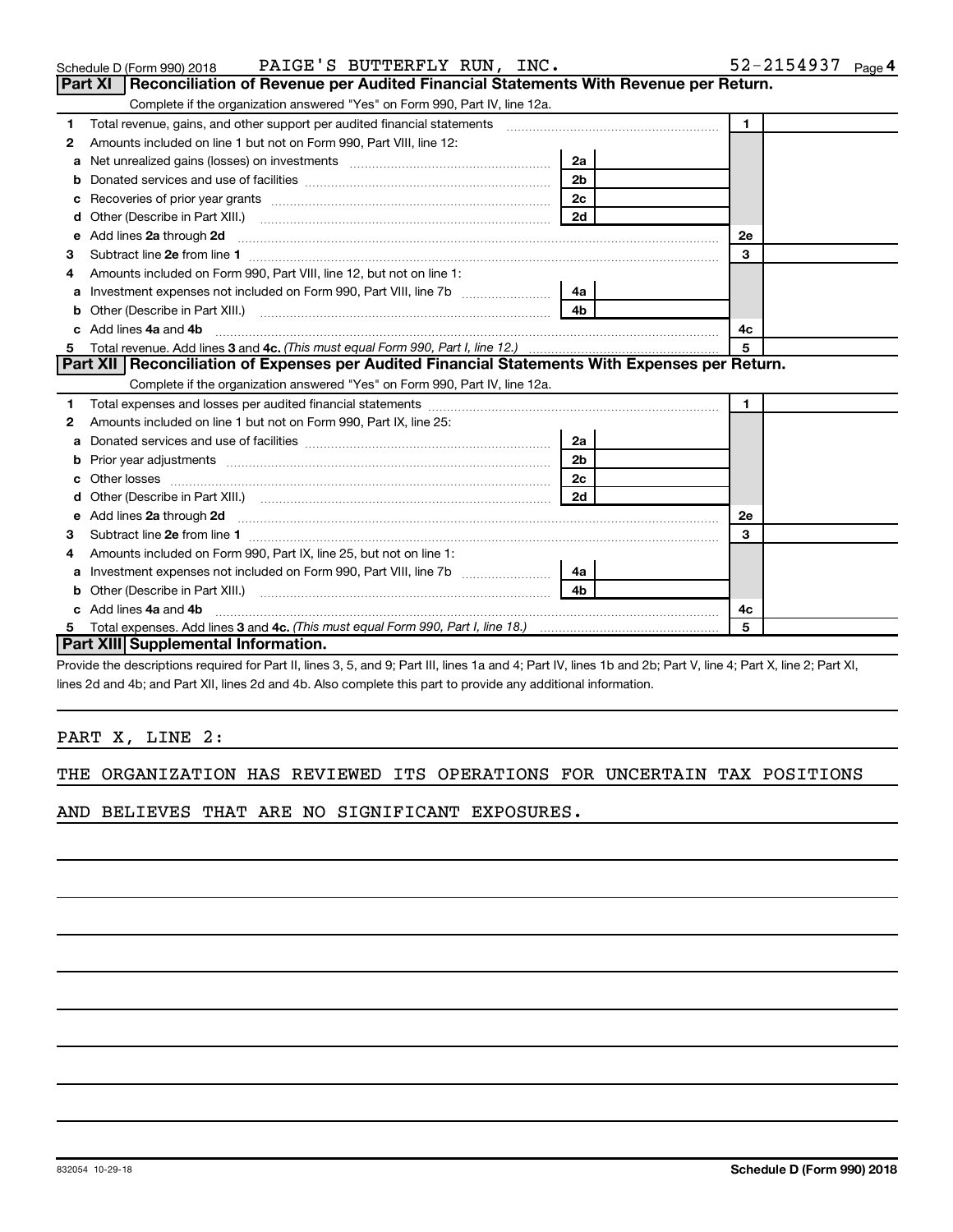| <b>SCHEDULE G</b>                                        |                                  | <b>Supplemental Information Regarding Fundraising or Gaming Activities</b>                                                                                          |     |                                 |                                       |                                   | OMB No. 1545-0047                     |
|----------------------------------------------------------|----------------------------------|---------------------------------------------------------------------------------------------------------------------------------------------------------------------|-----|---------------------------------|---------------------------------------|-----------------------------------|---------------------------------------|
| (Form 990 or 990-EZ)                                     |                                  | Complete if the organization answered "Yes" on Form 990, Part IV, line 17, 18, or 19, or if the<br>organization entered more than \$15,000 on Form 990-EZ, line 6a. |     |                                 |                                       |                                   | 018                                   |
| Department of the Treasury                               |                                  | Attach to Form 990 or Form 990-EZ.                                                                                                                                  |     |                                 |                                       |                                   | <b>Open to Public</b>                 |
| Internal Revenue Service                                 |                                  | ► Go to www.irs.gov/Form990 for instructions and the latest information.                                                                                            |     |                                 |                                       |                                   | Inspection                            |
| Name of the organization                                 |                                  |                                                                                                                                                                     |     |                                 |                                       |                                   | <b>Employer identification number</b> |
|                                                          |                                  | PAIGE'S BUTTERFLY RUN, INC.                                                                                                                                         |     |                                 |                                       | 52-2154937                        |                                       |
| Part I                                                   | required to complete this part.  | Fundraising Activities. Complete if the organization answered "Yes" on Form 990, Part IV, line 17. Form 990-EZ filers are not                                       |     |                                 |                                       |                                   |                                       |
|                                                          |                                  | 1 Indicate whether the organization raised funds through any of the following activities. Check all that apply.                                                     |     |                                 |                                       |                                   |                                       |
| Mail solicitations<br>a                                  |                                  | e                                                                                                                                                                   |     |                                 | Solicitation of non-government grants |                                   |                                       |
| b                                                        | Internet and email solicitations | f                                                                                                                                                                   |     |                                 | Solicitation of government grants     |                                   |                                       |
| Phone solicitations<br>с<br>In-person solicitations<br>d |                                  | Special fundraising events<br>g                                                                                                                                     |     |                                 |                                       |                                   |                                       |
|                                                          |                                  | 2 a Did the organization have a written or oral agreement with any individual (including officers, directors, trustees, or                                          |     |                                 |                                       |                                   |                                       |
|                                                          |                                  | key employees listed in Form 990, Part VII) or entity in connection with professional fundraising services?                                                         |     |                                 |                                       | Yes                               | <b>No</b>                             |
|                                                          |                                  | b If "Yes," list the 10 highest paid individuals or entities (fundraisers) pursuant to agreements under which the fundraiser is to be                               |     |                                 |                                       |                                   |                                       |
| compensated at least \$5,000 by the organization.        |                                  |                                                                                                                                                                     |     |                                 |                                       |                                   |                                       |
|                                                          |                                  |                                                                                                                                                                     |     | (iii) Did                       |                                       | (v) Amount paid                   | (vi) Amount paid                      |
| (i) Name and address of individual                       |                                  | (ii) Activity                                                                                                                                                       |     | fundraiser<br>have custody      | (iv) Gross receipts<br>from activity  | to (or retained by)<br>fundraiser | to (or retained by)                   |
| or entity (fundraiser)                                   |                                  |                                                                                                                                                                     |     | or control of<br>contributions? |                                       | listed in col. (i)                | organization                          |
|                                                          |                                  |                                                                                                                                                                     | Yes | <b>No</b>                       |                                       |                                   |                                       |
|                                                          |                                  |                                                                                                                                                                     |     |                                 |                                       |                                   |                                       |
|                                                          |                                  |                                                                                                                                                                     |     |                                 |                                       |                                   |                                       |
|                                                          |                                  |                                                                                                                                                                     |     |                                 |                                       |                                   |                                       |
|                                                          |                                  |                                                                                                                                                                     |     |                                 |                                       |                                   |                                       |
|                                                          |                                  |                                                                                                                                                                     |     |                                 |                                       |                                   |                                       |
|                                                          |                                  |                                                                                                                                                                     |     |                                 |                                       |                                   |                                       |
|                                                          |                                  |                                                                                                                                                                     |     |                                 |                                       |                                   |                                       |
|                                                          |                                  |                                                                                                                                                                     |     |                                 |                                       |                                   |                                       |
|                                                          |                                  |                                                                                                                                                                     |     |                                 |                                       |                                   |                                       |
|                                                          |                                  |                                                                                                                                                                     |     |                                 |                                       |                                   |                                       |
|                                                          |                                  |                                                                                                                                                                     |     |                                 |                                       |                                   |                                       |
|                                                          |                                  |                                                                                                                                                                     |     |                                 |                                       |                                   |                                       |
| Total                                                    |                                  |                                                                                                                                                                     |     |                                 |                                       |                                   |                                       |
| or licensing.                                            |                                  | 3 List all states in which the organization is registered or licensed to solicit contributions or has been notified it is exempt from registration                  |     |                                 |                                       |                                   |                                       |
|                                                          |                                  |                                                                                                                                                                     |     |                                 |                                       |                                   |                                       |
|                                                          |                                  |                                                                                                                                                                     |     |                                 |                                       |                                   |                                       |

**For Paperwork Reduction Act Notice, see the Instructions for Form 990 or 990-EZ. Schedule G (Form 990 or 990-EZ) 2018** LHA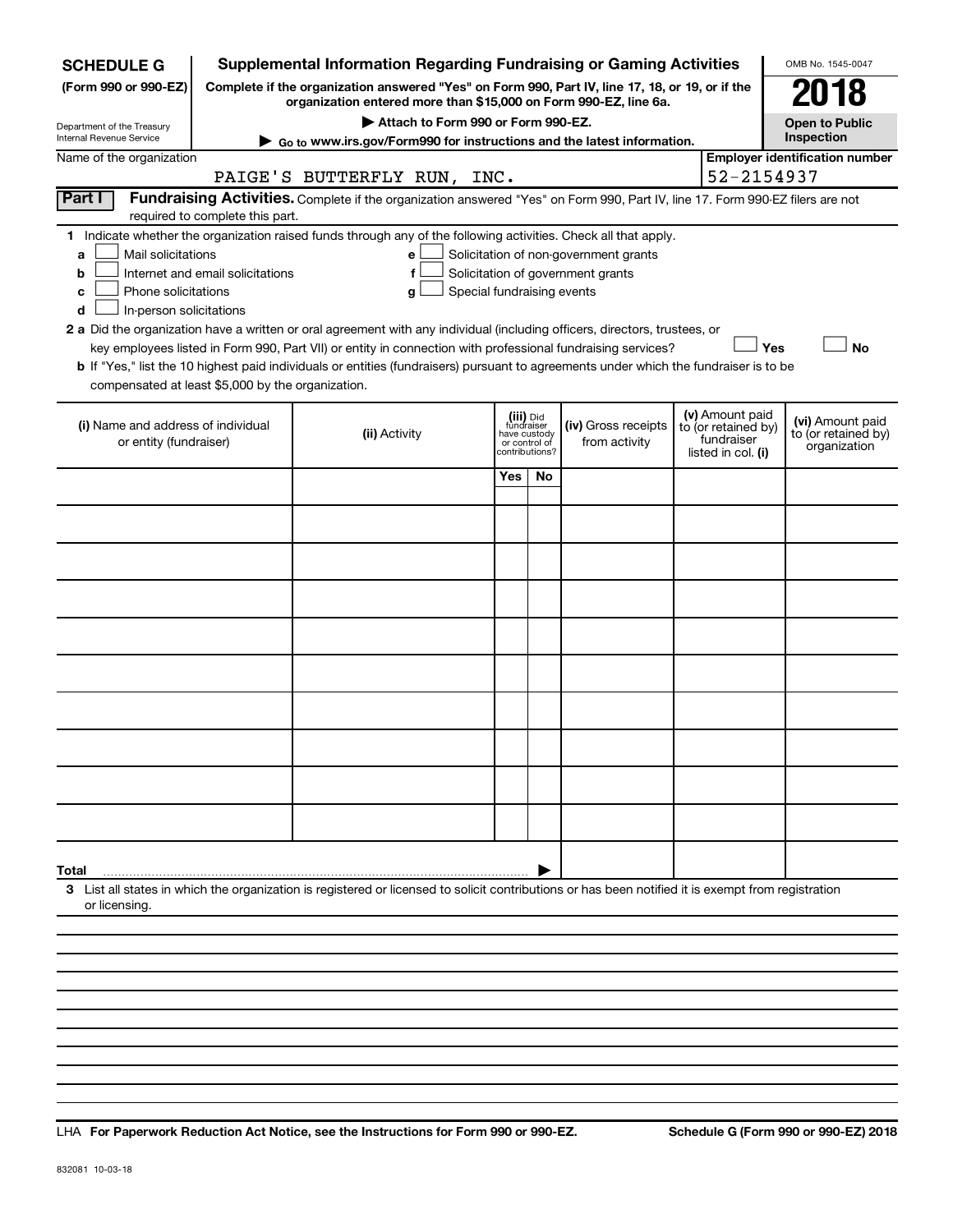Part II | Fundraising Events. Complete if the organization answered "Yes" on Form 990, Part IV, line 18, or reported more than \$15,000

|                 |                                                                 | of fundraising event contributions and gross income on Form 990-EZ, lines 1 and 6b. List events with gross receipts greater than \$5,000. |                       |                         |                  |                            |  |  |  |  |
|-----------------|-----------------------------------------------------------------|-------------------------------------------------------------------------------------------------------------------------------------------|-----------------------|-------------------------|------------------|----------------------------|--|--|--|--|
|                 |                                                                 |                                                                                                                                           | (a) Event $#1$        | (b) Event #2            | (c) Other events | (d) Total events           |  |  |  |  |
|                 |                                                                 |                                                                                                                                           | <b>BUTTERFLY</b>      | PEDALING FOR            | <b>NONE</b>      |                            |  |  |  |  |
|                 |                                                                 |                                                                                                                                           | RUN                   | PAIGE                   |                  | (add col. (a) through      |  |  |  |  |
|                 |                                                                 |                                                                                                                                           | (event type)          | (event type)            | (total number)   | col. (c)                   |  |  |  |  |
|                 |                                                                 |                                                                                                                                           |                       |                         |                  |                            |  |  |  |  |
| Revenue         | 1.                                                              |                                                                                                                                           | 328,693.              | 20,071.                 |                  | 348,764.                   |  |  |  |  |
|                 |                                                                 |                                                                                                                                           | 171,092.              | 20,071.                 |                  | 191,163.                   |  |  |  |  |
|                 | 3                                                               | Gross income (line 1 minus line 2)                                                                                                        | 157,601.              |                         |                  | 157,601.                   |  |  |  |  |
|                 |                                                                 |                                                                                                                                           |                       |                         |                  |                            |  |  |  |  |
|                 | 5                                                               |                                                                                                                                           |                       | 48.                     |                  | 48.                        |  |  |  |  |
|                 |                                                                 |                                                                                                                                           |                       |                         |                  |                            |  |  |  |  |
|                 | 6                                                               |                                                                                                                                           |                       | 500.                    |                  | 500.                       |  |  |  |  |
| Direct Expenses | $\mathbf{7}$                                                    |                                                                                                                                           | 4,129.                | 444.                    |                  | 4,573.                     |  |  |  |  |
|                 |                                                                 |                                                                                                                                           |                       |                         |                  |                            |  |  |  |  |
|                 | 8                                                               |                                                                                                                                           | 1,650.<br>49, 112.    | 4,475.                  |                  | 1,650.<br>53,587.          |  |  |  |  |
|                 | 9                                                               |                                                                                                                                           |                       |                         |                  |                            |  |  |  |  |
|                 | 10                                                              | Direct expense summary. Add lines 4 through 9 in column (d)                                                                               |                       |                         |                  | 60, 358.<br>97, 243.       |  |  |  |  |
|                 | 11 Net income summary. Subtract line 10 from line 3, column (d) |                                                                                                                                           |                       |                         |                  |                            |  |  |  |  |
| Part III        |                                                                 | Gaming. Complete if the organization answered "Yes" on Form 990, Part IV, line 19, or reported more than                                  |                       |                         |                  |                            |  |  |  |  |
|                 |                                                                 | \$15,000 on Form 990-EZ, line 6a.                                                                                                         |                       |                         |                  |                            |  |  |  |  |
|                 |                                                                 |                                                                                                                                           | (a) Bingo             | (b) Pull tabs/instant   | (c) Other gaming | (d) Total gaming (add      |  |  |  |  |
| Revenue         |                                                                 |                                                                                                                                           |                       | bingo/progressive bingo |                  | col. (a) through col. (c)) |  |  |  |  |
|                 |                                                                 |                                                                                                                                           |                       |                         |                  |                            |  |  |  |  |
|                 | 1.                                                              |                                                                                                                                           |                       |                         |                  |                            |  |  |  |  |
|                 |                                                                 |                                                                                                                                           |                       |                         |                  |                            |  |  |  |  |
|                 |                                                                 |                                                                                                                                           |                       |                         |                  |                            |  |  |  |  |
|                 | 3                                                               |                                                                                                                                           |                       |                         |                  |                            |  |  |  |  |
| Direct Expenses | 4                                                               |                                                                                                                                           |                       |                         |                  |                            |  |  |  |  |
|                 |                                                                 |                                                                                                                                           |                       |                         |                  |                            |  |  |  |  |
|                 |                                                                 | 6 Volunteer labor                                                                                                                         | %<br><b>Yes</b><br>No | Yes<br>%<br>No          | %<br>Yes<br>No   |                            |  |  |  |  |
|                 |                                                                 |                                                                                                                                           |                       |                         |                  |                            |  |  |  |  |
|                 | 7                                                               | Direct expense summary. Add lines 2 through 5 in column (d)                                                                               |                       |                         |                  |                            |  |  |  |  |
|                 |                                                                 |                                                                                                                                           |                       |                         |                  |                            |  |  |  |  |
| 9               |                                                                 | Enter the state(s) in which the organization conducts gaming activities:                                                                  |                       |                         |                  |                            |  |  |  |  |
|                 |                                                                 |                                                                                                                                           |                       |                         |                  | Yes<br>No                  |  |  |  |  |
|                 |                                                                 | <b>b</b> If "No," explain:                                                                                                                |                       |                         |                  |                            |  |  |  |  |
|                 |                                                                 | <u> 1989 - Johann Harry Harry Harry Harry Harry Harry Harry Harry Harry Harry Harry Harry Harry Harry Harry Harry</u>                     |                       |                         |                  |                            |  |  |  |  |
|                 |                                                                 |                                                                                                                                           |                       |                         |                  |                            |  |  |  |  |
|                 |                                                                 |                                                                                                                                           |                       |                         |                  | Yes<br>No                  |  |  |  |  |
|                 |                                                                 |                                                                                                                                           |                       |                         |                  |                            |  |  |  |  |
|                 |                                                                 |                                                                                                                                           |                       |                         |                  |                            |  |  |  |  |
|                 |                                                                 |                                                                                                                                           |                       |                         |                  |                            |  |  |  |  |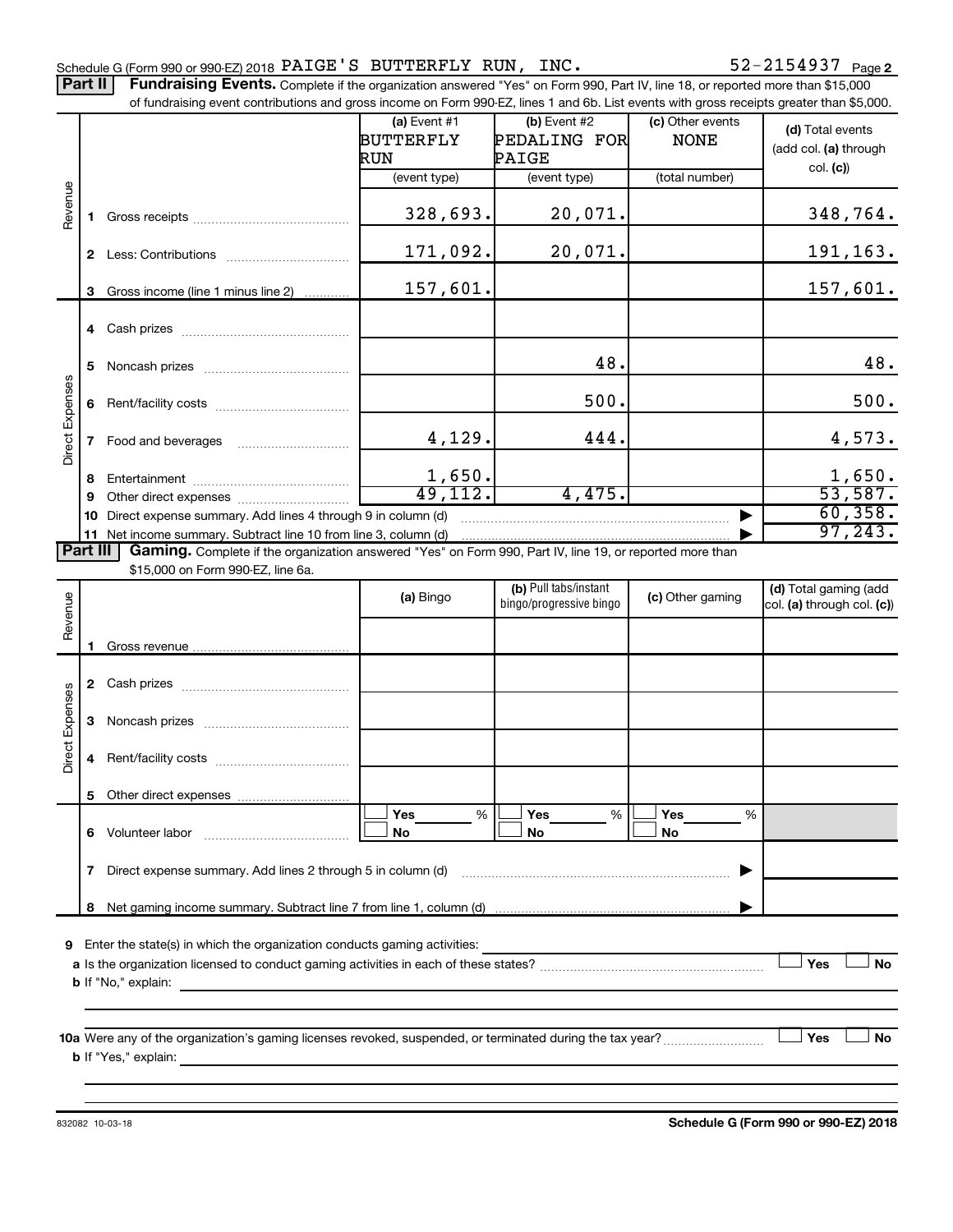| Schedule G (Form 990 or 990-EZ) 2018 PAIGE'S BUTTERFLY RUN, INC.                                                                                                                                                                          | 52-2154937 |     | Page 3               |
|-------------------------------------------------------------------------------------------------------------------------------------------------------------------------------------------------------------------------------------------|------------|-----|----------------------|
|                                                                                                                                                                                                                                           |            | Yes | <b>No</b>            |
| 12 Is the organization a grantor, beneficiary or trustee of a trust, or a member of a partnership or other entity formed                                                                                                                  |            |     |                      |
|                                                                                                                                                                                                                                           |            | Yes | No                   |
| 13 Indicate the percentage of gaming activity conducted in:                                                                                                                                                                               |            |     |                      |
| a The organization's facility <i>measurement assemble to the companion of the companisation</i> in the state of the companion of the companion of the companion of the companion of the companion of the companion of the companion       |            |     | %                    |
| <b>b</b> An outside facility <i>www.communically.communically.communically.communically.communically.communically.communically.communically.communically.communically.communically.communically.communically.communically.communicall</i> | 13b l      |     | %                    |
| 14 Enter the name and address of the person who prepares the organization's gaming/special events books and records:                                                                                                                      |            |     |                      |
| Name $\blacktriangleright$<br><u> 1989 - Johann Barbara, marka a shekara tsa 1989 - An tsa 1989 - An tsa 1989 - An tsa 1989 - An tsa 1989 - An</u>                                                                                        |            |     |                      |
|                                                                                                                                                                                                                                           |            |     |                      |
|                                                                                                                                                                                                                                           |            |     | ⊥No                  |
|                                                                                                                                                                                                                                           |            |     |                      |
| of gaming revenue retained by the third party $\triangleright$ \$                                                                                                                                                                         |            |     |                      |
| c If "Yes," enter name and address of the third party:                                                                                                                                                                                    |            |     |                      |
| Name $\blacktriangleright$<br><u> 1989 - Johann Stein, marwolaethau a bhann an t-Amhainn an t-Amhainn an t-Amhainn an t-Amhainn an t-Amhainn an</u>                                                                                       |            |     |                      |
|                                                                                                                                                                                                                                           |            |     |                      |
|                                                                                                                                                                                                                                           |            |     |                      |
| 16 Gaming manager information:                                                                                                                                                                                                            |            |     |                      |
|                                                                                                                                                                                                                                           |            |     |                      |
| Gaming manager compensation > \$                                                                                                                                                                                                          |            |     |                      |
|                                                                                                                                                                                                                                           |            |     |                      |
|                                                                                                                                                                                                                                           |            |     |                      |
|                                                                                                                                                                                                                                           |            |     |                      |
| Employee<br>Director/officer<br>Independent contractor                                                                                                                                                                                    |            |     |                      |
| <b>17</b> Mandatory distributions:                                                                                                                                                                                                        |            |     |                      |
| a Is the organization required under state law to make charitable distributions from the gaming proceeds to                                                                                                                               |            |     |                      |
| retain the state gaming license?                                                                                                                                                                                                          |            |     | $\Box$ Yes $\Box$ No |
| <b>b</b> Enter the amount of distributions required under state law to be distributed to other exempt organizations or spent in the                                                                                                       |            |     |                      |
| organization's own exempt activities during the tax year $\triangleright$ \$                                                                                                                                                              |            |     |                      |
| Supplemental Information. Provide the explanations required by Part I, line 2b, columns (iii) and (v); and Part III, lines 9, 9b, 10b,<br><b>IPart IV</b>                                                                                 |            |     |                      |
| 15b, 15c, 16, and 17b, as applicable. Also provide any additional information. See instructions.                                                                                                                                          |            |     |                      |
|                                                                                                                                                                                                                                           |            |     |                      |
|                                                                                                                                                                                                                                           |            |     |                      |
|                                                                                                                                                                                                                                           |            |     |                      |
|                                                                                                                                                                                                                                           |            |     |                      |
|                                                                                                                                                                                                                                           |            |     |                      |
|                                                                                                                                                                                                                                           |            |     |                      |
|                                                                                                                                                                                                                                           |            |     |                      |
|                                                                                                                                                                                                                                           |            |     |                      |
|                                                                                                                                                                                                                                           |            |     |                      |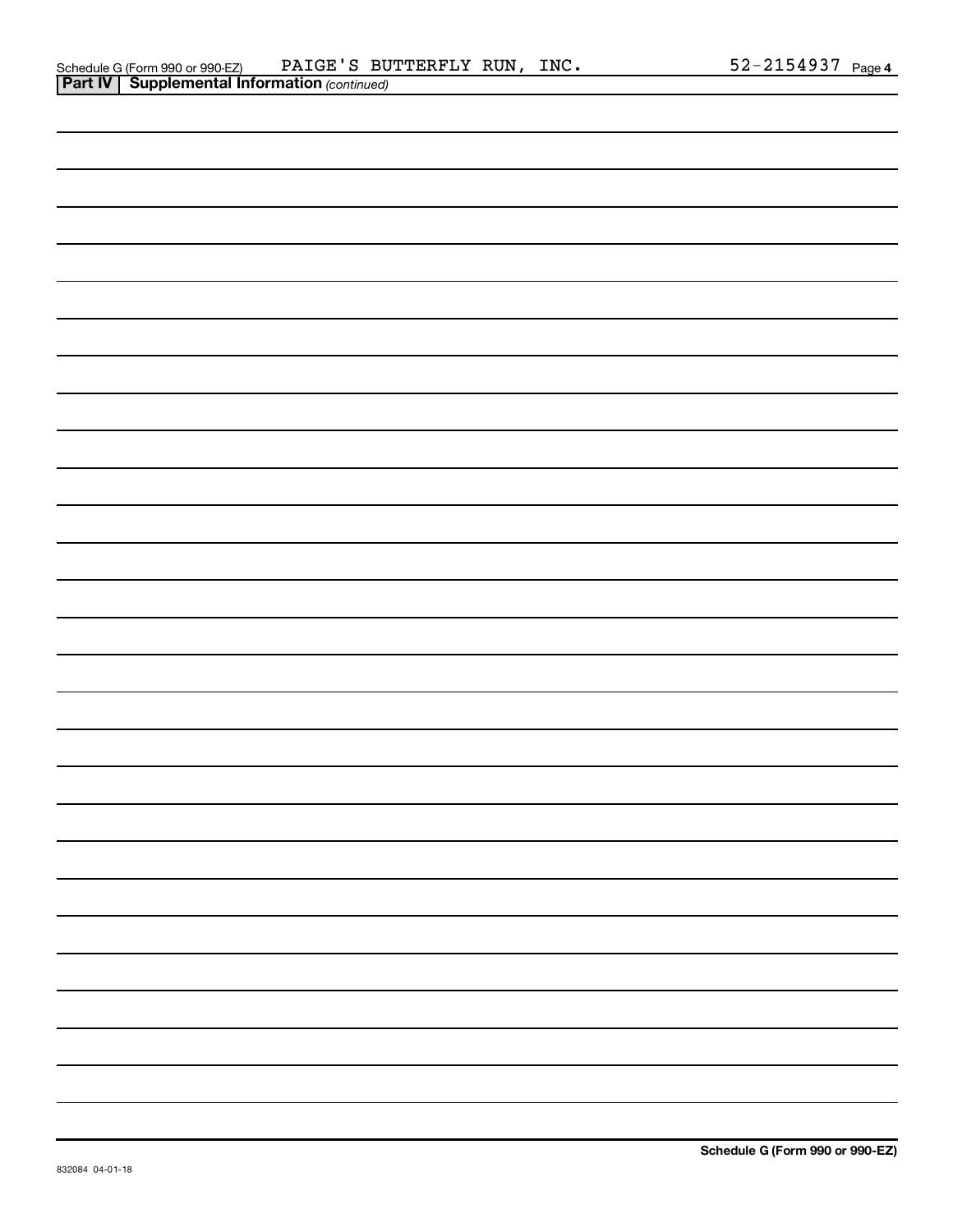| <b>SCHEDULE I</b><br>(Form 990)<br>Department of the Treasury<br>Internal Revenue Service                                                                                                                                                                                                     | <b>Grants and Other Assistance to Organizations,</b><br>Governments, and Individuals in the United States<br>Complete if the organization answered "Yes" on Form 990, Part IV, line 21 or 22.<br>Attach to Form 990.<br>Go to www.irs.gov/Form990 for the latest information. |                                    |                             |                                         |                                                                |                                          |                                                      |  |  |  |
|-----------------------------------------------------------------------------------------------------------------------------------------------------------------------------------------------------------------------------------------------------------------------------------------------|-------------------------------------------------------------------------------------------------------------------------------------------------------------------------------------------------------------------------------------------------------------------------------|------------------------------------|-----------------------------|-----------------------------------------|----------------------------------------------------------------|------------------------------------------|------------------------------------------------------|--|--|--|
| Name of the organization                                                                                                                                                                                                                                                                      |                                                                                                                                                                                                                                                                               |                                    |                             |                                         |                                                                |                                          | <b>Employer identification number</b>                |  |  |  |
| PAIGE'S BUTTERFLY RUN, INC.                                                                                                                                                                                                                                                                   |                                                                                                                                                                                                                                                                               |                                    |                             |                                         |                                                                |                                          | 52-2154937                                           |  |  |  |
| Part I<br><b>General Information on Grants and Assistance</b>                                                                                                                                                                                                                                 |                                                                                                                                                                                                                                                                               |                                    |                             |                                         |                                                                |                                          |                                                      |  |  |  |
| 1 Does the organization maintain records to substantiate the amount of the grants or assistance, the grantees' eligibility for the grants or assistance, and the selection<br>2 Describe in Part IV the organization's procedures for monitoring the use of grant funds in the United States. |                                                                                                                                                                                                                                                                               |                                    |                             |                                         |                                                                |                                          | $\boxed{\text{X}}$ No<br><b>Yes</b>                  |  |  |  |
| Part II<br>Grants and Other Assistance to Domestic Organizations and Domestic Governments. Complete if the organization answered "Yes" on Form 990, Part IV, line 21, for any                                                                                                                 |                                                                                                                                                                                                                                                                               |                                    |                             |                                         |                                                                |                                          |                                                      |  |  |  |
| recipient that received more than \$5,000. Part II can be duplicated if additional space is needed.                                                                                                                                                                                           |                                                                                                                                                                                                                                                                               |                                    |                             |                                         |                                                                |                                          |                                                      |  |  |  |
| 1 (a) Name and address of organization<br>or government                                                                                                                                                                                                                                       | (b) EIN                                                                                                                                                                                                                                                                       | (c) IRC section<br>(if applicable) | (d) Amount of<br>cash grant | (e) Amount of<br>non-cash<br>assistance | (f) Method of<br>valuation (book,<br>FMV, appraisal,<br>other) | (g) Description of<br>noncash assistance | (h) Purpose of grant<br>or assistance                |  |  |  |
| FOUNDATION FOR UPSTATE MEDICAL<br>UNIVERSITY - 750 E. ADAMS STREET<br>SYRACUSE, NY 13210                                                                                                                                                                                                      | 16-1068101                                                                                                                                                                                                                                                                    |                                    | 10,000                      | 0                                       |                                                                |                                          | PAIGE'S CANCER RESEARCH<br>FUND                      |  |  |  |
| FOUNDATION FOR UPSTATE MEDICAL<br>UNIVERSITY - 750 E. ADAMS STREET<br>SYRACUSE, NY 13210                                                                                                                                                                                                      | 16-1068101                                                                                                                                                                                                                                                                    |                                    | 108,160                     | 0                                       |                                                                |                                          | PAIGE'S FAMILY & SURVIVOR<br><b>ASSISTANCE FUNDS</b> |  |  |  |
| FOUNDATION FOR UPSTATE MEDICAL<br>UNIVERSITY - 750 E. ADAMS STREET<br>SYRACUSE, NY 13210                                                                                                                                                                                                      | 16-1068101                                                                                                                                                                                                                                                                    |                                    | 26,031.                     | $\mathbf 0$                             |                                                                |                                          | PAIGE YEOMANS ARNOLD<br>MEMORIAL ENDOWMENT FUND      |  |  |  |
| FOUNDATION FOR UPSTATE MEDICAL<br>UNIVERSITY - 750 E. ADAMS STREET<br>SYRACUSE, NY 13210                                                                                                                                                                                                      | 16-1068101                                                                                                                                                                                                                                                                    |                                    | 30,000                      | 0                                       |                                                                |                                          | PAIGE'S FAMILY FUN FUND                              |  |  |  |
| FOUNDATION FOR UPSTATE MEDICAL<br>UNIVERSITY - 750 E. ADAMS STREET<br>SYRACUSE, NY 13210                                                                                                                                                                                                      | 16-1068101                                                                                                                                                                                                                                                                    |                                    | 0.                          | 40,808.FMV                              |                                                                | <b>BOOKS</b>                             | PAIGE'S BARNES AND NOBLE<br><b>BOOK FAIR DRIVE</b>   |  |  |  |
| Enter total number of other organizations listed in the line 1 table<br>3                                                                                                                                                                                                                     |                                                                                                                                                                                                                                                                               |                                    |                             |                                         |                                                                |                                          |                                                      |  |  |  |

**For Paperwork Reduction Act Notice, see the Instructions for Form 990. Schedule I (Form 990) (2018)** LHA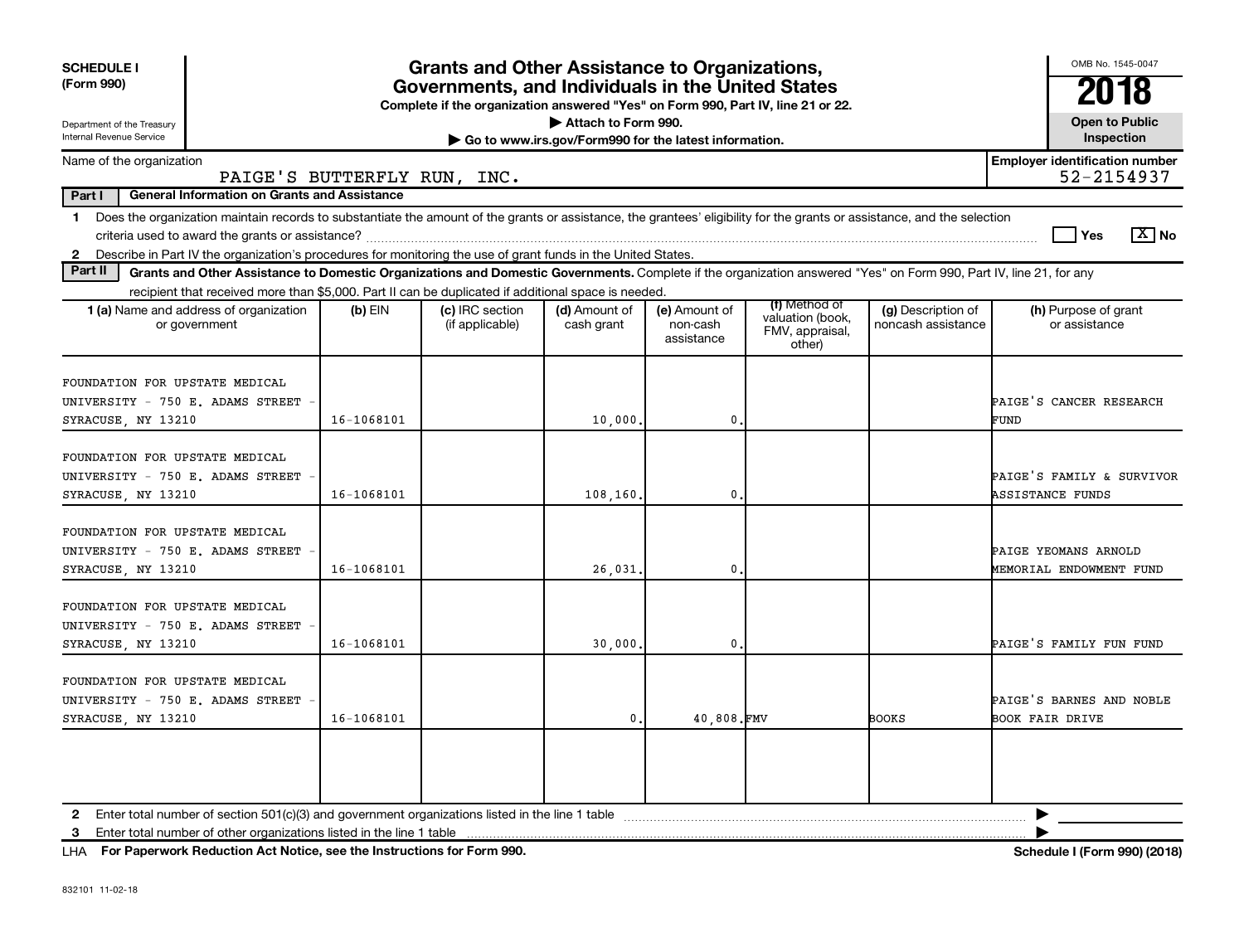Part III | Grants and Other Assistance to Domestic Individuals. Complete if the organization answered "Yes" on Form 990, Part IV, line 22. Part III can be duplicated if additional space is needed.

| (a) Type of grant or assistance | (b) Number of<br>recipients | (c) Amount of<br>cash grant | (d) Amount of non-<br>cash assistance | (e) Method of valuation<br>(book, FMV, appraisal, other) | (f) Description of noncash assistance |
|---------------------------------|-----------------------------|-----------------------------|---------------------------------------|----------------------------------------------------------|---------------------------------------|
|                                 |                             |                             |                                       |                                                          |                                       |
|                                 |                             |                             |                                       |                                                          |                                       |
|                                 |                             |                             |                                       |                                                          |                                       |
|                                 |                             |                             |                                       |                                                          |                                       |
|                                 |                             |                             |                                       |                                                          |                                       |
|                                 |                             |                             |                                       |                                                          |                                       |
|                                 |                             |                             |                                       |                                                          |                                       |
|                                 |                             |                             |                                       |                                                          |                                       |
|                                 |                             |                             |                                       |                                                          |                                       |
|                                 |                             |                             |                                       |                                                          |                                       |

Part IV | Supplemental Information. Provide the information required in Part I, line 2; Part III, column (b); and any other additional information.

**2**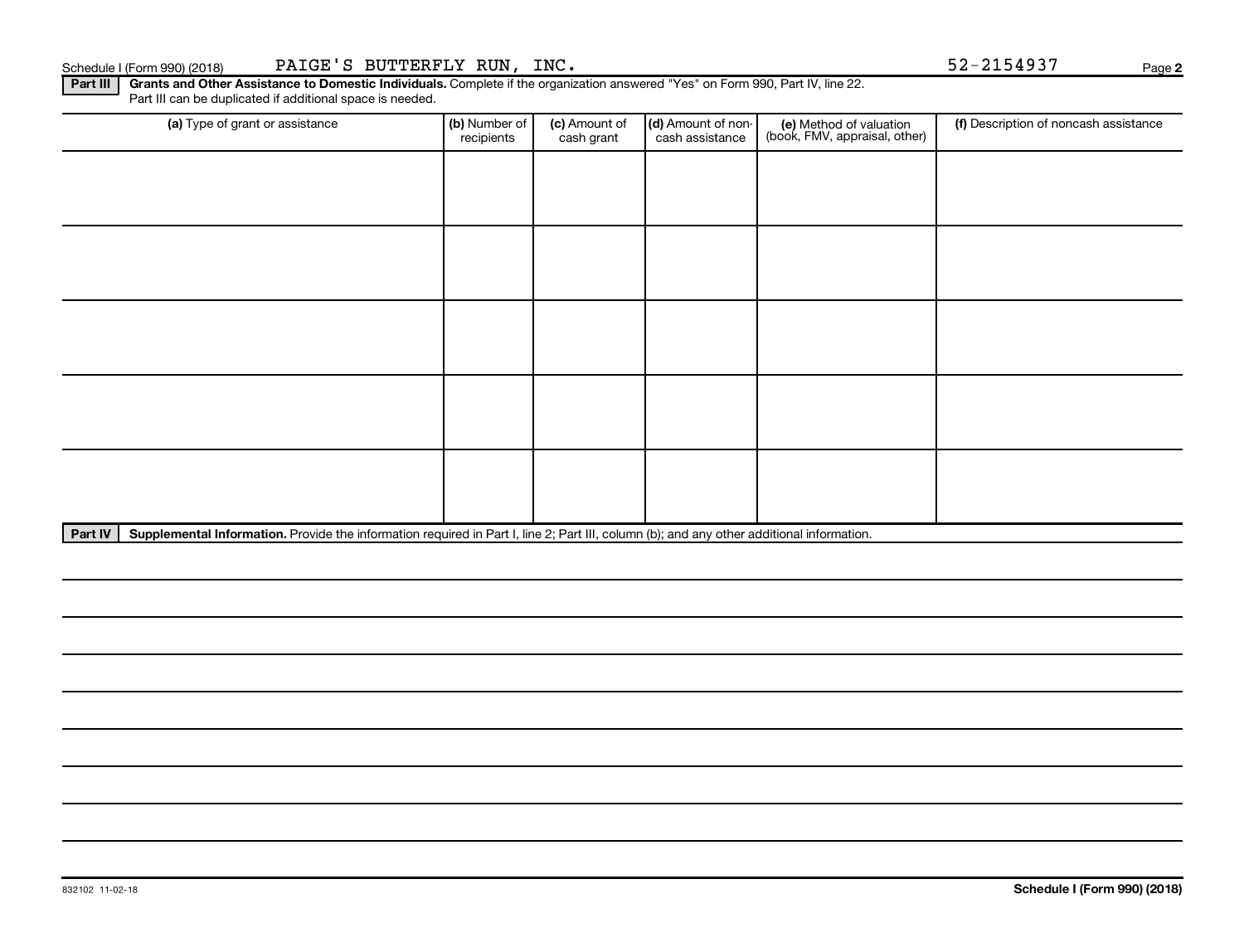### **SCHEDULE M (Form 990)**

## **Noncash Contributions**

OMB No. 1545-0047

| Department of the Treasury |  |
|----------------------------|--|
| Internal Revenue Service   |  |

**Complete if the organizations answered "Yes" on Form 990, Part IV, lines 29 or 30. Attach to Form 990.** →<br>**→** Complete if the organizations answered "Yes" on Form 990, Part IV, lines 29 or 30.<br>● Complete if the organizations answered "Yes" on Form 990, Part IV, lines 29 or 30.  $\blacktriangleright$ 

J

 **Go to www.irs.gov/Form990 for instructions and the latest information.**

**Inspection**

**Open to Public**

|    | Name of the organization<br>PAIGE'S BUTTERFLY RUN, INC.                                 |                               |                                      |                                                                                                      | <b>Employer identification number</b><br>52-2154937          |
|----|-----------------------------------------------------------------------------------------|-------------------------------|--------------------------------------|------------------------------------------------------------------------------------------------------|--------------------------------------------------------------|
|    | <b>Types of Property</b><br>Part I                                                      |                               |                                      |                                                                                                      |                                                              |
|    |                                                                                         | (a)<br>Check if<br>applicable | (b)<br>Number of<br>contributions or | (c)<br>Noncash contribution<br>amounts reported on<br>items contributed Form 990, Part VIII, line 1q | (d)<br>Method of determining<br>noncash contribution amounts |
| 1. |                                                                                         |                               |                                      |                                                                                                      |                                                              |
|    |                                                                                         |                               |                                      |                                                                                                      |                                                              |
| З  | Art - Fractional interests                                                              |                               |                                      |                                                                                                      |                                                              |
| 4  |                                                                                         | X                             |                                      | 40,808.                                                                                              |                                                              |
|    | Clothing and household goods                                                            |                               |                                      |                                                                                                      |                                                              |
|    |                                                                                         |                               |                                      |                                                                                                      |                                                              |
| 7  |                                                                                         |                               |                                      |                                                                                                      |                                                              |
| 8  |                                                                                         |                               |                                      |                                                                                                      |                                                              |
| 9  | Securities - Publicly traded                                                            |                               |                                      |                                                                                                      |                                                              |
|    | Securities - Closely held stock                                                         |                               |                                      |                                                                                                      |                                                              |
|    | Securities - Partnership, LLC, or                                                       |                               |                                      |                                                                                                      |                                                              |
|    | trust interests                                                                         |                               |                                      |                                                                                                      |                                                              |
|    | Securities - Miscellaneous                                                              |                               |                                      |                                                                                                      |                                                              |
| 13 | Qualified conservation contribution -                                                   |                               |                                      |                                                                                                      |                                                              |
|    |                                                                                         |                               |                                      |                                                                                                      |                                                              |
| 14 | Qualified conservation contribution - Other                                             |                               |                                      |                                                                                                      |                                                              |
|    |                                                                                         |                               |                                      |                                                                                                      |                                                              |
|    | Real estate - Commercial                                                                |                               |                                      |                                                                                                      |                                                              |
|    |                                                                                         |                               |                                      |                                                                                                      |                                                              |
|    |                                                                                         |                               |                                      |                                                                                                      |                                                              |
|    |                                                                                         |                               |                                      |                                                                                                      |                                                              |
|    | Drugs and medical supplies                                                              |                               |                                      |                                                                                                      |                                                              |
|    |                                                                                         |                               |                                      |                                                                                                      |                                                              |
|    |                                                                                         |                               |                                      |                                                                                                      |                                                              |
|    |                                                                                         |                               |                                      |                                                                                                      |                                                              |
|    |                                                                                         |                               |                                      |                                                                                                      |                                                              |
|    | Other $\blacktriangleright$<br>$\overline{\phantom{a}}$                                 |                               |                                      |                                                                                                      |                                                              |
|    | Other $\blacktriangleright$                                                             |                               |                                      |                                                                                                      |                                                              |
|    | Other $\blacktriangleright$                                                             |                               |                                      |                                                                                                      |                                                              |
| 28 | Other $\blacktriangleright$                                                             |                               |                                      |                                                                                                      |                                                              |
| 29 | Number of Forms 8283 received by the organization during the tax year for contributions |                               |                                      |                                                                                                      |                                                              |
|    | for which the organization completed Form 8283, Part IV, Donee Acknowledgement          |                               |                                      | 29                                                                                                   |                                                              |

|     | LIIA – Est Barcono de Barbardon, Art Nathan, and the barbard from Eston COO                                                    | $0.1.1.1.1$ $1.0.7.000$ $0.40$ |   |
|-----|--------------------------------------------------------------------------------------------------------------------------------|--------------------------------|---|
|     | describe in Part II.                                                                                                           |                                |   |
| 33  | If the organization didn't report an amount in column (c) for a type of property for which column (a) is checked,              |                                |   |
|     | <b>b</b> If "Yes," describe in Part II.                                                                                        |                                |   |
|     | contributions?                                                                                                                 | 32a                            |   |
| 32a | Does the organization hire or use third parties or related organizations to solicit, process, or sell noncash                  |                                |   |
| 31  | Does the organization have a gift acceptance policy that requires the review of any nonstandard contributions?                 | 31                             | х |
|     | <b>b</b> If "Yes," describe the arrangement in Part II.                                                                        |                                |   |
|     | exempt purposes for the entire holding period?                                                                                 | <b>30a</b>                     |   |
|     | must hold for at least three years from the date of the initial contribution, and which isn't required to be used for          |                                |   |
|     | 30a During the year, did the organization receive by contribution any property reported in Part I, lines 1 through 28, that it |                                |   |

**For Paperwork Reduction Act Notice, see the Instructions for Form 990. Schedule M (Form 990) 2018** LHA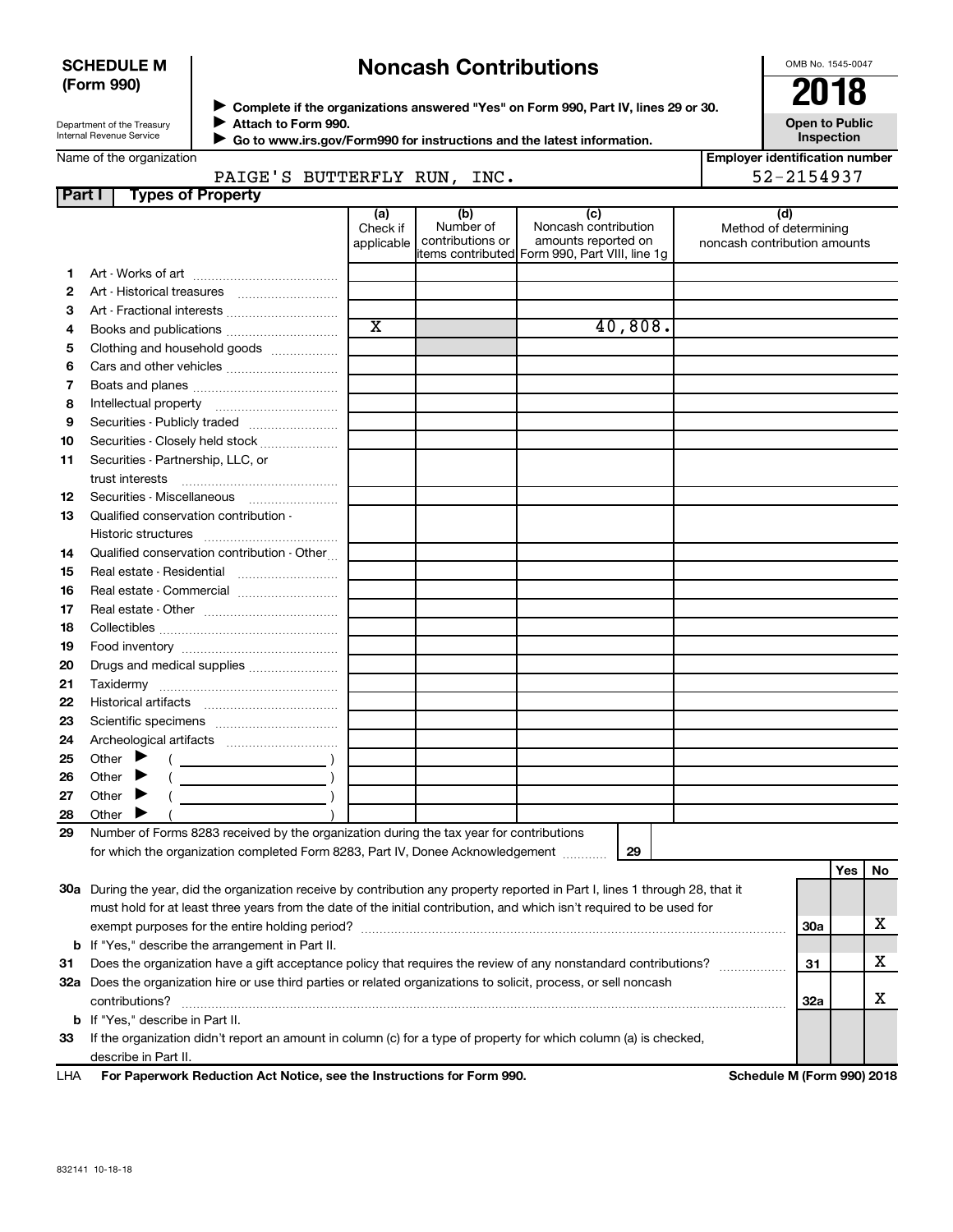**2** Provide the information required by Part I, lines 30b, 32b, and 33, and whether the organization is reporting in Part I, column (b), the number of contributions, the number of items received, or a combination of both. Also complete this part for any additional information. **Part II Supplemental Information.**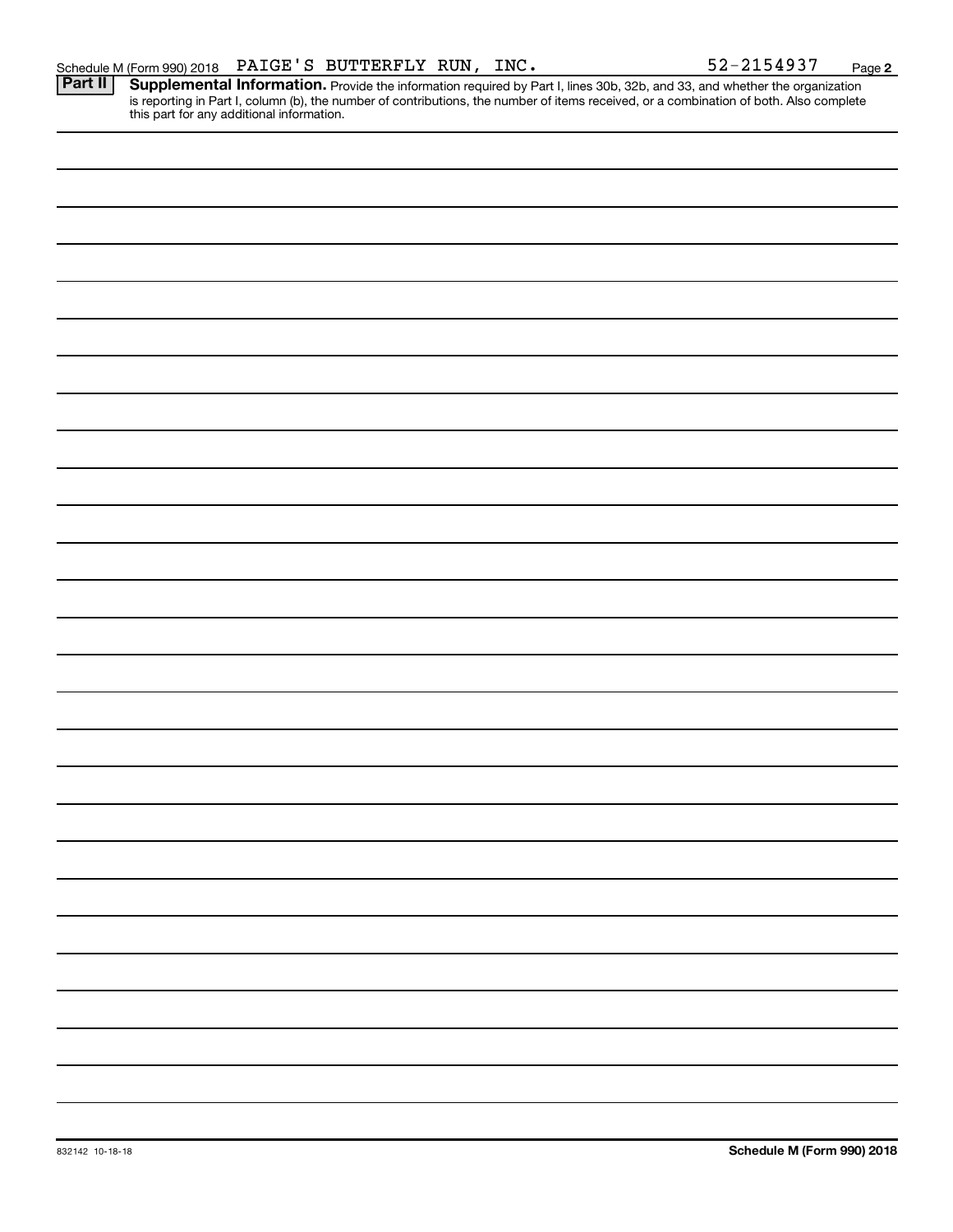Department of the Treasury **(Form 990 or 990-EZ)**

Name of the organization

Internal Revenue Service

SCHEDULE O **Supplemental Information to Form 990 or 990-EZ** 2018<br>(Form 990 or 990-EZ) **2018** Complete to provide information for responses to specific questions on

**Complete to provide information for responses to specific questions on Form 990 or 990-EZ or to provide any additional information. | Attach to Form 990 or 990-EZ.**

**| Go to www.irs.gov/Form990 for the latest information.**

**Open to Public Inspection**

OMB No. 1545-0047

PAIGE'S BUTTERFLY RUN, INC.  $\vert$  52-2154937

**Employer identification number**

FORM 990, PART I, LINE 1, DESCRIPTION OF ORGANIZATION MISSION:

FAMILIES IN CENTRAL NEW YORK THROUGH THE SPONSORSHIP OF PEDIATRIC

ONCOLOGY RESEARCH AND PATIENT PROGRAMS AT UPSTATE GOLISANO CHILDREN'S

HOSPITAL IN SYRACUSE.

FORM 990, PART VI, SECTION A, LINE 2:

TWO OF THE OFFICERS HAVE A FAMILY RELATIONSHIP.

FORM 990, PART VI, SECTION B, LINE 11B:

A COPY OF FORM 990 IS REVIEWED BY THE BOARD OF DIRECTORS PRIOR TO FILING.

FORM 990, PART VI, SECTION B, LINE 12C:

THE ORGANIZATION REQUIRES SELF-DISCLOSURE OF ANY CONFLICTS OF INTEREST.

CONFLICTS OF INTEREST ARE REVIEWED AND DISCUSSED AMONG BOARD MEMBERS.

FORM 990, PART VI, SECTION C, LINE 19:

ALL THE REQUIRED DOCUMENTS ARE AVAILABLE FOR PUBLIC INSPECTION UPON REQUEST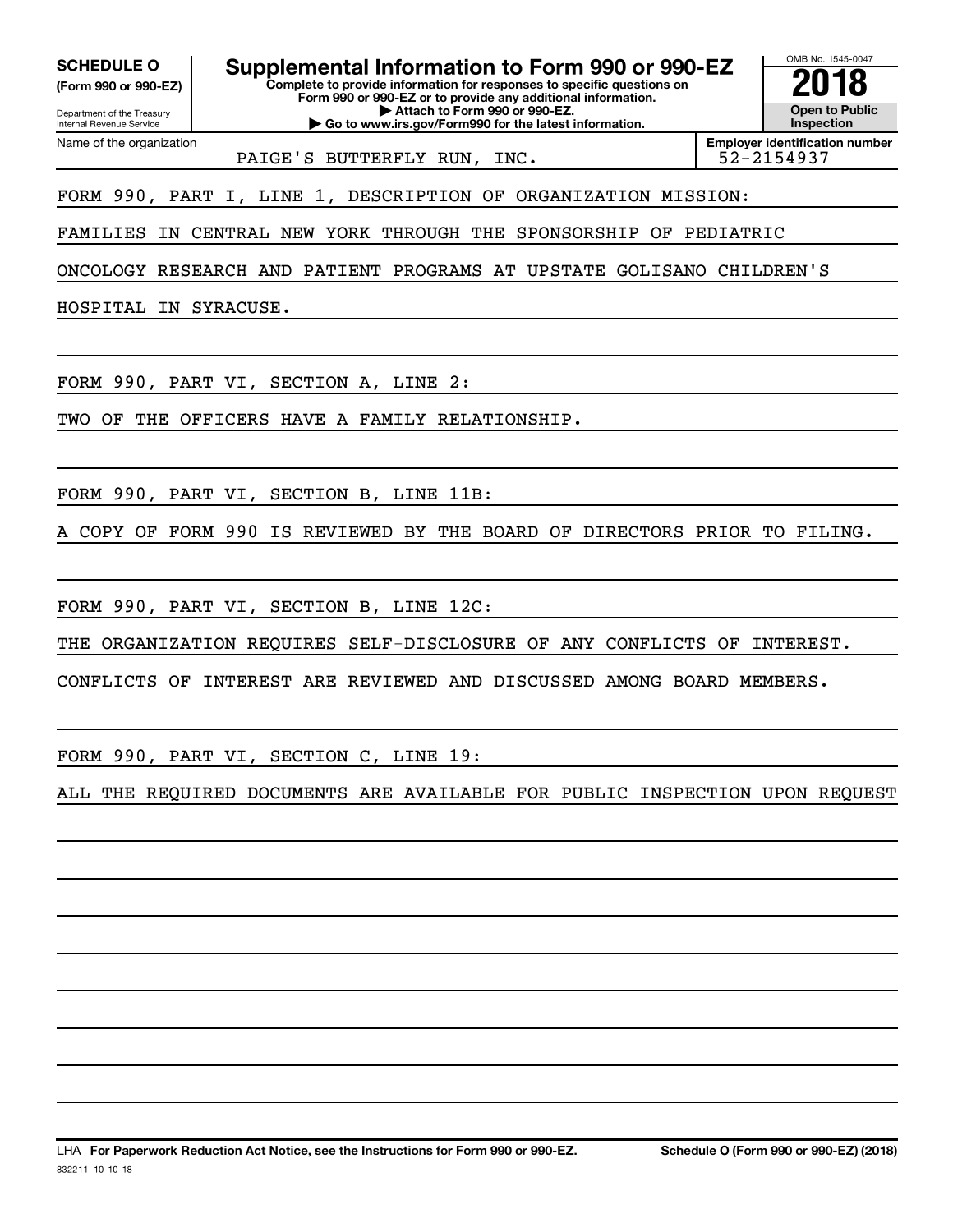NYS Annual Filing for Charitable Organizations www.CharitiesNYS.com

**Open to Public Inspection**

| <b>1. General Information</b>                                                                                                                                 |                                                                                                                                                                                                         |                                                                           |                            |                                                                                                                     |                                                                                                                                                            |  |  |
|---------------------------------------------------------------------------------------------------------------------------------------------------------------|---------------------------------------------------------------------------------------------------------------------------------------------------------------------------------------------------------|---------------------------------------------------------------------------|----------------------------|---------------------------------------------------------------------------------------------------------------------|------------------------------------------------------------------------------------------------------------------------------------------------------------|--|--|
| For Fiscal Year Beginning (mm/dd/yyyy)                                                                                                                        |                                                                                                                                                                                                         | 01/01/2018                                                                |                            | and Ending (mm/dd/yyyy) 12/31/2018                                                                                  |                                                                                                                                                            |  |  |
| Check if Applicable:<br>Address Change                                                                                                                        | Name of Organization:                                                                                                                                                                                   | PAIGE'S BUTTERFLY RUN,                                                    | INC.                       |                                                                                                                     | Employer Identification Number (EIN):<br>52-2154937                                                                                                        |  |  |
| Name Change<br><b>Initial Filing</b>                                                                                                                          | Mailing Address:                                                                                                                                                                                        |                                                                           | 50 PRESIDENTIAL PLAZA, NO. | 106                                                                                                                 | NY Registration Number:<br>$06 - 63 - 99$                                                                                                                  |  |  |
| <b>Final Filing</b><br><b>Amended Filing</b>                                                                                                                  | City / State / ZIP:<br>SYRACUSE,                                                                                                                                                                        | NY                                                                        | 13202                      |                                                                                                                     | Telephone:<br>315 303-2578                                                                                                                                 |  |  |
| Reg ID Pending                                                                                                                                                | Website:                                                                                                                                                                                                | WWW.PBRUN.ORG                                                             |                            |                                                                                                                     | Email:                                                                                                                                                     |  |  |
| registration category:                                                                                                                                        | Check your organization's<br>Confirm your Registration Category in the<br>$\lfloor X \rfloor$ DUAL (7A & EPTL)<br>EPTL only<br><b>EXEMPT*</b><br>7A only<br>Charities Registry at www.CharitiesNYS.com. |                                                                           |                            |                                                                                                                     |                                                                                                                                                            |  |  |
| 2. Certification                                                                                                                                              |                                                                                                                                                                                                         |                                                                           |                            |                                                                                                                     |                                                                                                                                                            |  |  |
|                                                                                                                                                               |                                                                                                                                                                                                         |                                                                           |                            |                                                                                                                     | See instructions for certification requirements. Improper certification is a violation of law that may be subject to penalties. The certification requires |  |  |
| two signatories.                                                                                                                                              |                                                                                                                                                                                                         |                                                                           |                            |                                                                                                                     |                                                                                                                                                            |  |  |
|                                                                                                                                                               |                                                                                                                                                                                                         |                                                                           |                            |                                                                                                                     | We certify under penalties of perjury that we reviewed this report, including all attachments, and to the best of our knowledge and belief,                |  |  |
|                                                                                                                                                               |                                                                                                                                                                                                         |                                                                           |                            | they are true, correct and complete in accordance with the laws of the State of New York applicable to this report. |                                                                                                                                                            |  |  |
| President or Authorized Officer:                                                                                                                              |                                                                                                                                                                                                         |                                                                           |                            | CHRISTOPHER ARNOLD<br>PRESIDENT                                                                                     |                                                                                                                                                            |  |  |
|                                                                                                                                                               |                                                                                                                                                                                                         | Signature                                                                 |                            | <b>Print Name and Title</b>                                                                                         | Date                                                                                                                                                       |  |  |
|                                                                                                                                                               |                                                                                                                                                                                                         |                                                                           |                            | <b>JAIMIE GALANTE</b><br><b>TREASURER</b>                                                                           |                                                                                                                                                            |  |  |
| Chief Financial Officer or Treasurer:                                                                                                                         |                                                                                                                                                                                                         | Signature                                                                 |                            | Print Name and Title                                                                                                | Date                                                                                                                                                       |  |  |
| 3. Annual Reporting Exemption                                                                                                                                 |                                                                                                                                                                                                         |                                                                           |                            |                                                                                                                     |                                                                                                                                                            |  |  |
|                                                                                                                                                               |                                                                                                                                                                                                         |                                                                           |                            |                                                                                                                     | Check the exemption(s) that apply to your filing. If your organization is claiming an exemption under one category (7A or EPTL only filers) or both        |  |  |
|                                                                                                                                                               |                                                                                                                                                                                                         |                                                                           |                            |                                                                                                                     | categories (DUAL filers) that apply to your registration, complete only parts 1, 2, and 3, and submit the certified Char500. No fee, schedules, or         |  |  |
|                                                                                                                                                               |                                                                                                                                                                                                         |                                                                           |                            |                                                                                                                     | additional attachments are required. If you cannot claim an exemption or are a DUAL filer that claims only one exemption, you must file applicable         |  |  |
| schedules and attachments and pay applicable fees.                                                                                                            |                                                                                                                                                                                                         |                                                                           |                            |                                                                                                                     |                                                                                                                                                            |  |  |
|                                                                                                                                                               |                                                                                                                                                                                                         |                                                                           |                            |                                                                                                                     |                                                                                                                                                            |  |  |
|                                                                                                                                                               |                                                                                                                                                                                                         |                                                                           |                            |                                                                                                                     | 3a. 7A filing exemption: Total contributions from NY State including residents, foundations, government agencies, etc. did not                             |  |  |
|                                                                                                                                                               |                                                                                                                                                                                                         |                                                                           |                            |                                                                                                                     | exceed \$25,000 and the organization did not engage a professional fund raiser (PFR) or fund raising counsel (FRC) to solicit                              |  |  |
|                                                                                                                                                               | contributions during the fiscal year.                                                                                                                                                                   |                                                                           |                            |                                                                                                                     |                                                                                                                                                            |  |  |
|                                                                                                                                                               |                                                                                                                                                                                                         |                                                                           |                            |                                                                                                                     |                                                                                                                                                            |  |  |
|                                                                                                                                                               |                                                                                                                                                                                                         |                                                                           |                            |                                                                                                                     | 3b. EPTL filing exemption: Gross receipts did not exceed \$25,000 and the market value of assets did not exceed \$25,000 at any time                       |  |  |
|                                                                                                                                                               | during the fiscal year.                                                                                                                                                                                 |                                                                           |                            |                                                                                                                     |                                                                                                                                                            |  |  |
|                                                                                                                                                               |                                                                                                                                                                                                         |                                                                           |                            |                                                                                                                     |                                                                                                                                                            |  |  |
| 4. Schedules and Attachments                                                                                                                                  |                                                                                                                                                                                                         |                                                                           |                            |                                                                                                                     |                                                                                                                                                            |  |  |
| See the following page                                                                                                                                        |                                                                                                                                                                                                         |                                                                           |                            |                                                                                                                     |                                                                                                                                                            |  |  |
| $\boxed{\textbf{X}}$ No 4a. Did your organization use a professional fund raiser, fund raising counsel or commercial co-venturer<br>Yes<br>for a checklist of |                                                                                                                                                                                                         |                                                                           |                            |                                                                                                                     |                                                                                                                                                            |  |  |
| for fund raising activity in NY State? If yes, complete Schedule 4a.<br>schedules and                                                                         |                                                                                                                                                                                                         |                                                                           |                            |                                                                                                                     |                                                                                                                                                            |  |  |
| attachments to                                                                                                                                                |                                                                                                                                                                                                         |                                                                           |                            |                                                                                                                     |                                                                                                                                                            |  |  |
| $\boxed{\mathbf{X}}$ No 4b. Did the organization receive government grants? If yes, complete Schedule 4b.<br>Yes<br>complete your filing.                     |                                                                                                                                                                                                         |                                                                           |                            |                                                                                                                     |                                                                                                                                                            |  |  |
| 5. Fee                                                                                                                                                        |                                                                                                                                                                                                         |                                                                           |                            |                                                                                                                     |                                                                                                                                                            |  |  |
| See the checklist on the                                                                                                                                      | 7A filing fee:                                                                                                                                                                                          |                                                                           | EPTL filing fee:           | Total fee:                                                                                                          |                                                                                                                                                            |  |  |
| next page to calculate your                                                                                                                                   |                                                                                                                                                                                                         |                                                                           |                            |                                                                                                                     | Make a single check or money order                                                                                                                         |  |  |
| fee(s). Indicate fee(s) you                                                                                                                                   |                                                                                                                                                                                                         |                                                                           |                            |                                                                                                                     | payable to:                                                                                                                                                |  |  |
| are submitting here:                                                                                                                                          | \$                                                                                                                                                                                                      | 25.                                                                       | 25.<br>\$                  | $50.$<br>\$                                                                                                         | "Department of Law"                                                                                                                                        |  |  |
|                                                                                                                                                               |                                                                                                                                                                                                         | CHAR500 Annual Filing for Charitable Organizations (Updated January 2019) |                            |                                                                                                                     |                                                                                                                                                            |  |  |

\*The "Exempt" category refers to an organization's NYS registration status. It does not refer to its IRS tax designation.